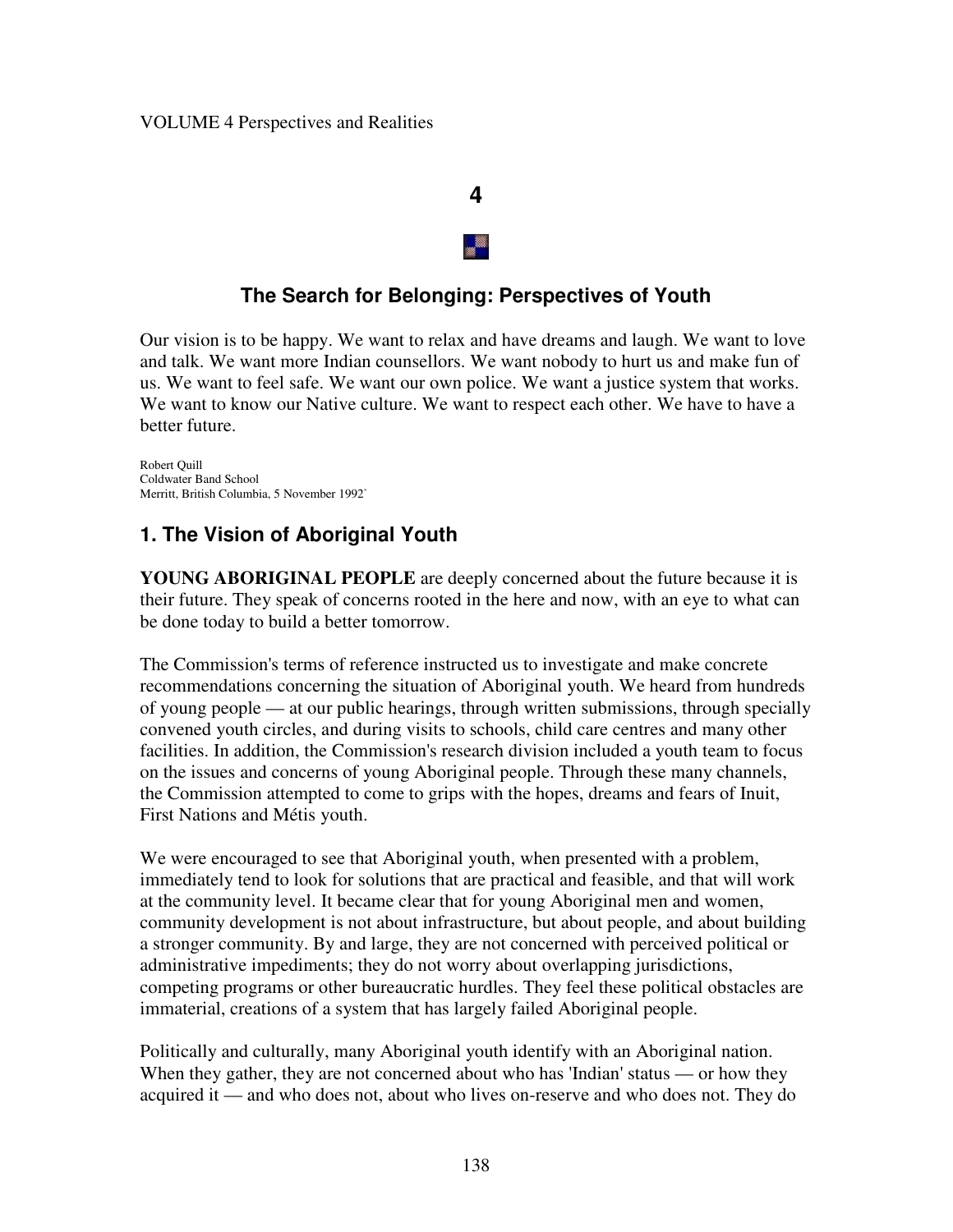not identify with labels fabricated for administrative purposes by governments. They are first and foremost Mi'kmaq, or Inuit, or Métis or Saulteaux — they are members of an Aboriginal nation. They want organizations that represent their true nationhood.

Yet they recognize that, as Aboriginal people, they have common bonds. They share the legacy of a colonial past. Their peers and their communities face many of the same challenges. They are willing to work together to address the common concerns of Aboriginal peoples everywhere. They would like their organizations to share in this cooperative effort:

You know, we don't need money all the time. What we need is our nation, our people, our communities to come together as one and to work together as one, to sit down and say, "Okay, this is what we've got to do". The government is obviously not doing anything, so we'll just never mind the government for now. We'll shift that off to the side….It's our people who are in trouble. We have to work as one people, one nation. We must do that. It's extremely important.

Stan Wesley Moose Factory Youth Group Moose Factory, Ontario, 9 June 1992

Youth believe in themselves as Aboriginal people, and believe that this identity is within them wherever they go. They assert that their rights are not restricted to a reserve or traditional homeland, but remain with them no matter where they choose to live. The term 'community' appears often in this chapter. It is used in the broadest sense. It is not simply a physical space; it refers to any group of people who share ways of being together. Hundreds of distinct Aboriginal communities are identified on the map, yet there are many hundreds of equally distinct communities that are not identified by borders. There are communities of students, of co-workers, in prisons, and on the streets of urban Canada.

Aboriginal youth spoke to the Commission about many issues from fresh and unique perspectives. It would be a mistake to try to compress these voices into a single note or tone. But all Aboriginal young people have at least some common concerns. They are the current generation paying the price of cultural genocide, racism and poverty, suffering the effects of hundreds of years of colonialist public policies. The problems that most Aboriginal communities endure are of such depth and scope that they have created remarkably similar situations and responses among Aboriginal youth everywhere. It is as though an earthquake has ruptured their world from one end to another, opening a deep rift that separates them from their past, their history and their culture. They have seen parents and peers fall into this chasm, into patterns of despair, listlessness and selfdestruction. They fear for themselves and their future as they stand at the edge.

Yet Aboriginal youth can see across this great divide. Their concern about the current crisis is leavened with a vision of a better tomorrow. They spoke often of empowerment, a process brought on by healing and community development: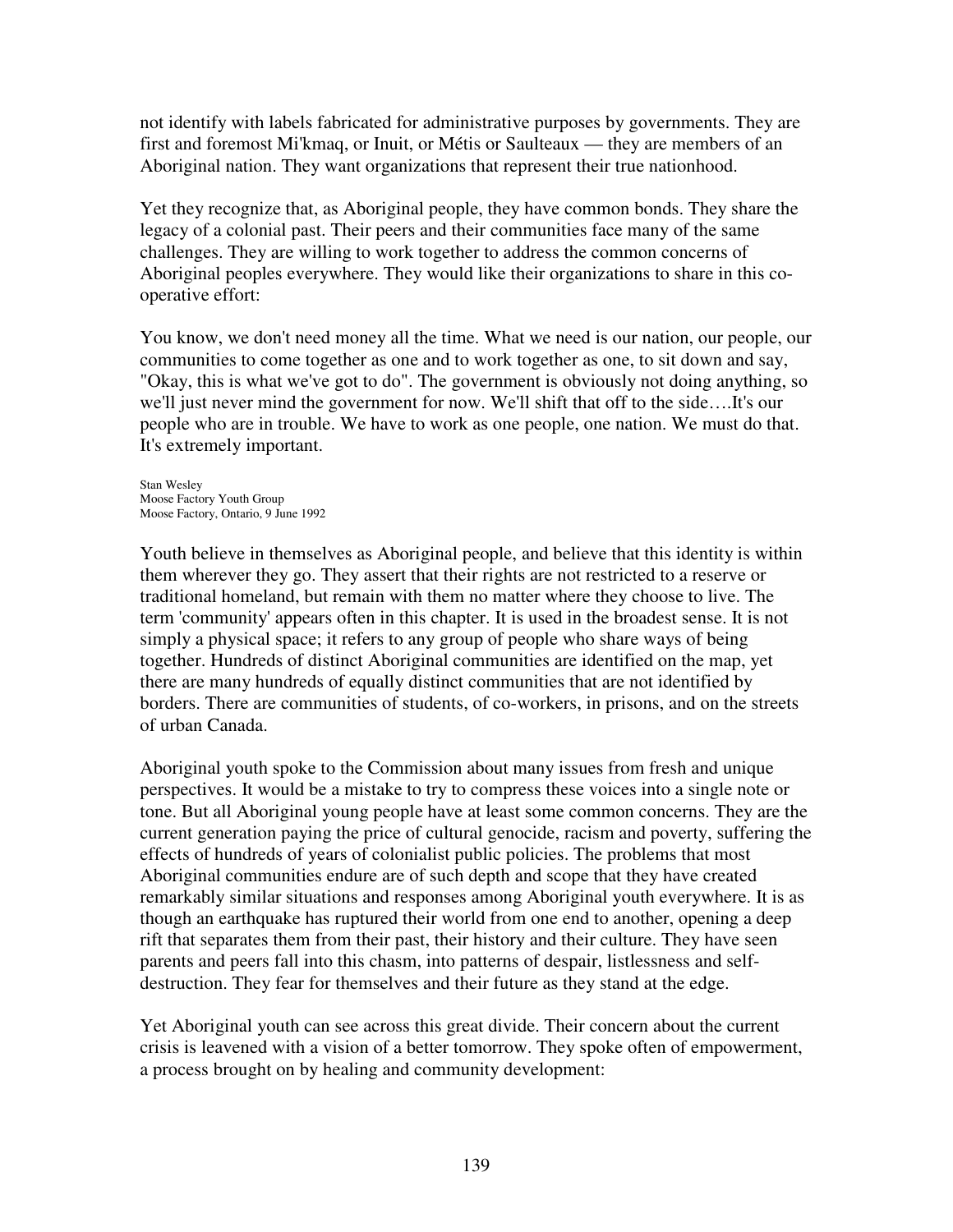In our society the practice of self-cleansing was deemed an honourable ritual which was not confined only to the individual, but also practised at the clan and community level. To begin our healing process as Aboriginal people we must first undergo a cleansing process. We must begin prioritizing the issues that will require our utmost efforts and resources. We feel the most important resource base we have as Aboriginal people is our people.

Carol Gauthier Shingwauk Anishinabek Student Society Algoma University Sault Ste. Marie, Ontario, 11 June 1992

Through empowerment, individuals become mentally, physically, emotionally and spiritually healthy. They come to recognize themselves as valuable members of the community. They work to make their community stronger, and in doing so they help other members of the community empower themselves. The process is a continuum or circle — the symbol common to many Aboriginal cultures. How to achieve the empowerment of Aboriginal youth and communities was a central preoccupation for the young people who spoke to the Commission. It is the primary focus of this chapter, which is based largely on the words of Aboriginal youth. But because of its implications for future generations, the chapter speaks to the concerns of all Aboriginal people, regardless of age.

# **2. The Reality for Aboriginal Youth: An Overview of Current Conditions**

# **2.1 An Aboriginal Youth Profile**

The majority of Aboriginal people in Canada — 56.2 per cent, or some 405,200 people — are under the age of 25. <sup>1</sup> By contrast, only 7.3 per cent are 55 years of age or older. For societies struggling to reclaim their traditional languages and ways of life, this puts tremendous pressure on the older generations.

The Aboriginal population in Canada is much younger than the non-Aboriginal population. Children — from newborns to age 14 — make up 36.5 per cent of the Aboriginal population but only 21.1 per cent of the Canadian population. Youth — those 15 to 24 years of age — account for 14.2 per cent of the Canadian population but 19.8 per cent of the Aboriginal population (see Table 4.1). This definition of youth is consistent with that used by Statistics Canada, the Organisation for Economic Co-operation and Development and the United Nations Educational, Scientific, and Cultural Organization. When citing statistics in this chapter, we adhere to a strict definition of children, that is, people up to the age of 14. When not citing statistics, we use such terms as 'young Aboriginal people' and 'Aboriginal youth' to apply to all Aboriginal people under the age of 25.

## TABLE 4.1 **Age Distribution of the Aboriginal Identity and Canadian Populations, 1991**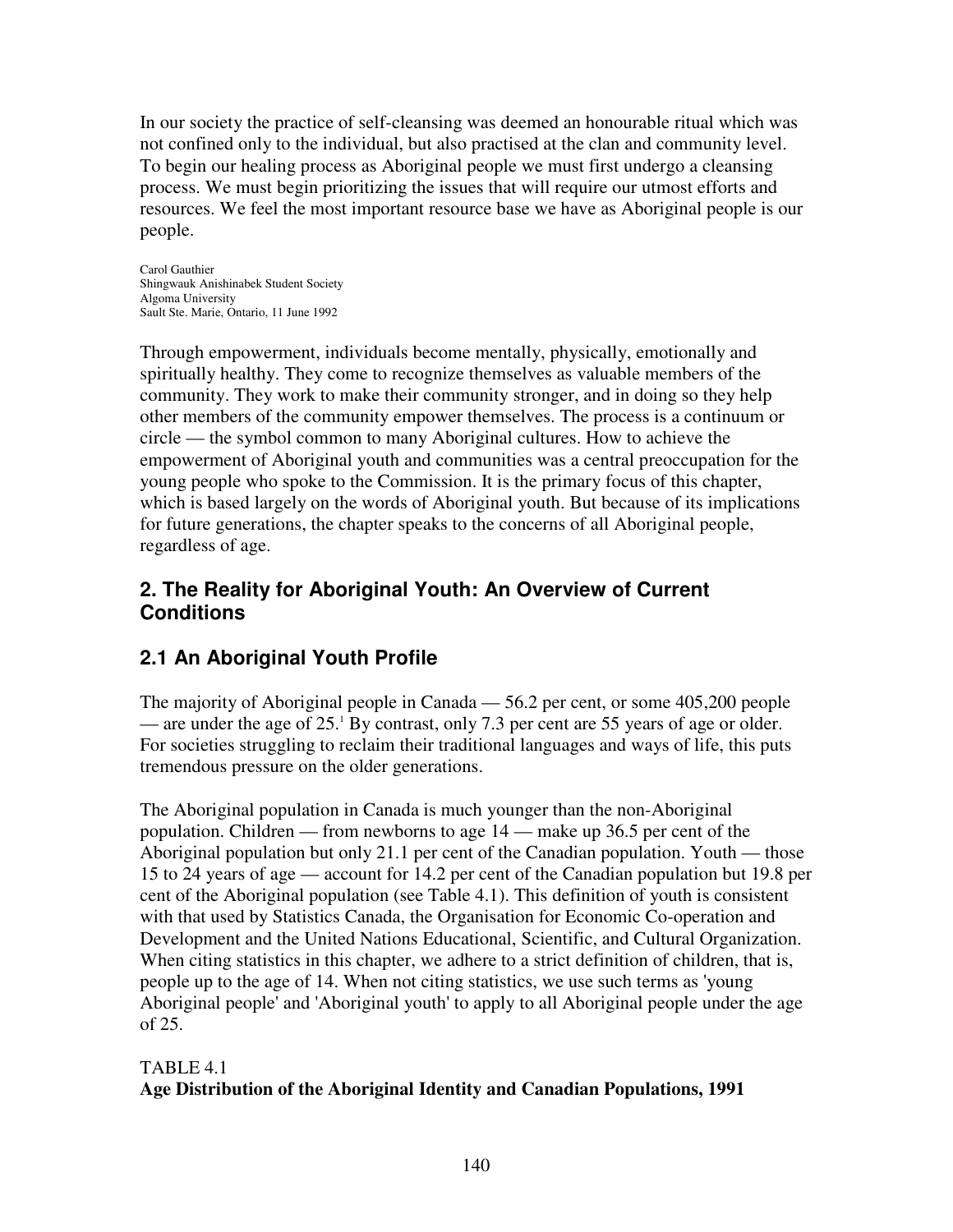|               | Age Group Aboriginal | Canadian <sup>2</sup> |
|---------------|----------------------|-----------------------|
|               | $\mathcal{G}_0$      | $\mathcal{G}_0$       |
| $0-14$ years  | 36.5                 | 21.1                  |
| $15-24$ years | 19.8                 | 14.2                  |
| $25-34$ years | 18.5                 | 17.9                  |
| 35-54 years   | 17.9                 | 27.1                  |
| $55+$ years   | 7.3                  | 19.7                  |

Notes:

1. Figures have been adjusted to account for undercoverage of the population. For a more complete discussion see Volume 1, Chapter 2, and M.J. Norris et al., "Projections of the Population With Aboriginal Identity in Canada, 1991-2016", research study prepared by Statistics Canada for the Royal Commission on Aboriginal Peoples (February 1995).

2. Includes Aboriginal and non-Aboriginal persons.

Source: Statistics Canada, "Mother Tongue: 20% Sample Data", Catalogue no. 93-333, 1992.

The urban context is crucial to understanding the present situation of Aboriginal youth. Almost half (45 per cent) of all Aboriginal people under age 25 live in non-reserve urban centres (defined as a population of at least 1,000 and a density of 400 people per square kilometre; for purposes of the Commission's work, urban areas exclude reserves that may be within the geopolitical boundaries of urban areas). Of these, the majority (40.4 per cent) live in urban areas with populations of more than 100,000 — cities such as Montreal, Toronto, Winnipeg, Saskatoon, Edmonton and Vancouver. <sup>2</sup> Well over half the status and non-status Indian and Métis youth in urban areas live in large cities. <sup>3</sup> The exception is Inuit youth, almost 80 per cent of whom live in northern communities; of Inuit youth in urban areas, 21.2 per cent live in large cities.

The number of young Aboriginal people in urban areas varies from city to city. The 1991 Aboriginal peoples survey indicated that there were 3,260 Aboriginal people under the age of 25 in the Ottawa-Hull area. Winnipeg, a city known for its large Aboriginal population, had more than 20,000 young Aboriginal people. The Aboriginal youth population of Edmonton was reported as about 17,000, while in other large cities the numbers ranged from 5,000 to 10,000. 4

A gradual greying of the Aboriginal population will occur over the long term. The current birth rate is much lower than it was in the 1960s. The proportion of the Aboriginal population 14 years of age and under is expected to decline from 36.5 per cent in 1991 to 24.4 per cent in 2016. The age group from 15 to 24 will stay at 20 per cent until the turn of the century, but will gradually drop to 16 per cent by 2016. In terms of numbers, this population will rise from an estimated 142,400 in 1991 to a projected high of 189,100 by the year 2011, and will then fall to 175,500 by 2016. Demographically, Aboriginal youth will remain a significant force. In 2011, those aged 20 to 24 will represent the largest five-year age group in the Aboriginal population (98,900), and those aged 15 to 19 the second-largest (90,200).

## **2.2 The Importance of Listening to Aboriginal Youth**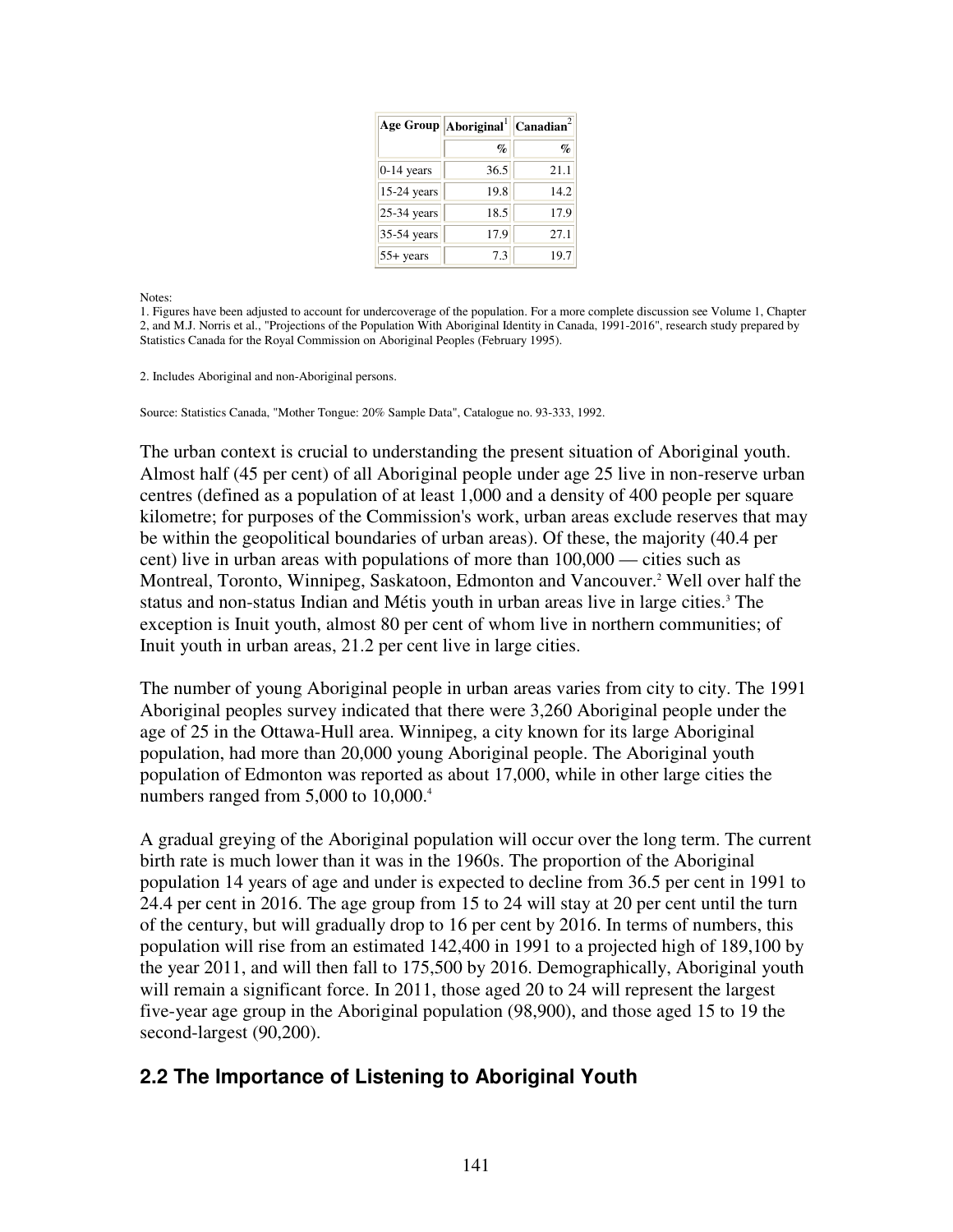A lot of things that have been put in place for youth don't work because they haven't consulted youth themselves. It is time for us to start doing things as young people because no one is going to do it for us. We can't wait for the government or the community to do things. We have to work with them.

Tonya Makletzoff Yellowknife, Northwest Territories 10 December 1992

Youth, it seems, are somewhat wary of government-designed solutions, even those of Aboriginal governments. In the past, programs designed to assist them have been scattered and often misdirected. They feel their concerns are not taken seriously by their leaders and their communities. When they speak out, their voices go unheard. Feeling marginalized, excluded or devalued, some have lost faith in their communities. Aboriginal governments have to become more accountable to their communities and to youth. Through hundreds of hours of testimony and thousands of pages of presentations to the Commission, it became clear that the priorities of youth are healing, education, employment, culture and identity, and recognition of and involvement in the institutions that affect their lives. Their numbers in the population of today and their role in shaping and leading their communities and nations tomorrow make it essential for governments — Aboriginal and non-Aboriginal alike — to listen to their concerns and act on their priorities.

# **3. Toward Whole Health**

We know, Grandfather, that you gave us a sacred power, But it seems like we didn't know its purpose. So now we've learned as we sat together: The name of the power is Love — Invincible, irresistible, overwhelming power. The power you gave us we are going to use. We'll dry the tears of those who cry And heal the hurts of them that are hurting. Yes, Grandmother,

We'll give you our hands, And our hearts and our minds and our bodies. We dedicate our lives to affirmation. We will not wait nor hesitate. And as we walk on this sacred earth, We will learn together to celebrate The ways of peace, and harmony, and tranquillity That come From diminishing that negative, evil power within us And in the world around us. Thank you, Grandfather, for this prayer.

# **3.1 The Need for Whole Health**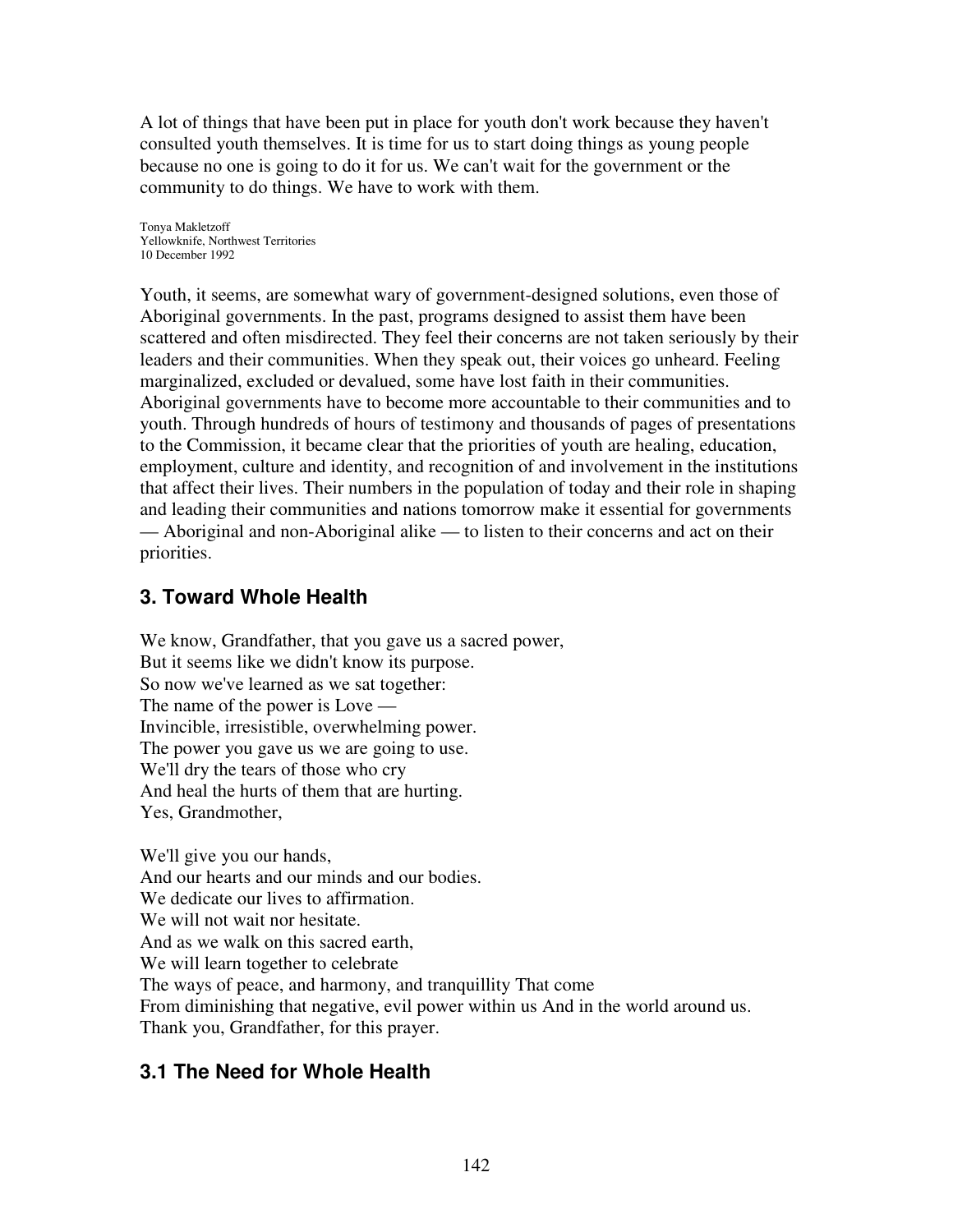This prayer opened Youth Forum — A Voice for the Future, held in the Inuit community of Hopedale, Labrador, in February 1993. <sup>5</sup> Hopedale and its neighbour to the north, the Innu community of Davis Inlet, are among the many Aboriginal communities still struggling to wrest from the government of Canada basic services that were promised decades ago. Years of neglect have left today's youth in need of not just physical amenities but also holistic healing that focuses on the four pillars of the individual's being: spirit, mind, body and emotions. Unless a holistic approach is taken, the despair that has gripped Aboriginal communities will not let go.

A recent example is illustrative. Davis Inlet gained national prominence in January 1993 when television stations across the country broadcast videotape images of six youths attempting suicide. Canadians were shocked, and rightly so. In all, 17 youths including the six who had attempted suicide — needed urgent treatment for the substance abuse that was destroying them, and they were eventually taken to the Poundmaker Lodge in Alberta. Yet when the youth returned to the community, many resumed substance abuse. Their bodies had been healed, but there was nothing to nourish their minds, emotions or spirits. To have a lasting effect, healing must address not only individuals but also the community. The initiative to heal must come from and be rooted in the community. These are perhaps the most important lessons of the Davis Inlet experience.

Healing is the first step on the road to empowerment. Youth believe that this healing process builds the strength they need to face all other challenges:

We feel that the healing will come from within the community. Along with a realistic resource base, we have the tools to heal our people.

```
Desmond Peters Jr.
Student, Aboriginal Governments Program, University of Victoria
Victoria, British Columbia, 22 May 1992
```
In many Aboriginal societies, the Medicine Wheel is the symbol of holistic healing, embodying the four elements of whole health:

• spiritual health, which can mean many things, depending on the individual's approach to spirituality, and may include participating in ceremonies, gaining traditional knowledge, and exploring spiritual heritage;

• mental health, which includes education, knowledge of Aboriginal history and cultural contributions, and activities that promote self-confidence;

• physical health, including nutrition, sports and recreation, and cultural activities; and

• emotional health, gained through access to sharing circles, counsellors and elders.

A return to traditional forms of healing is not regression but a resumption of the path that sustained Aboriginal people and nations for generations. The Commission recognizes,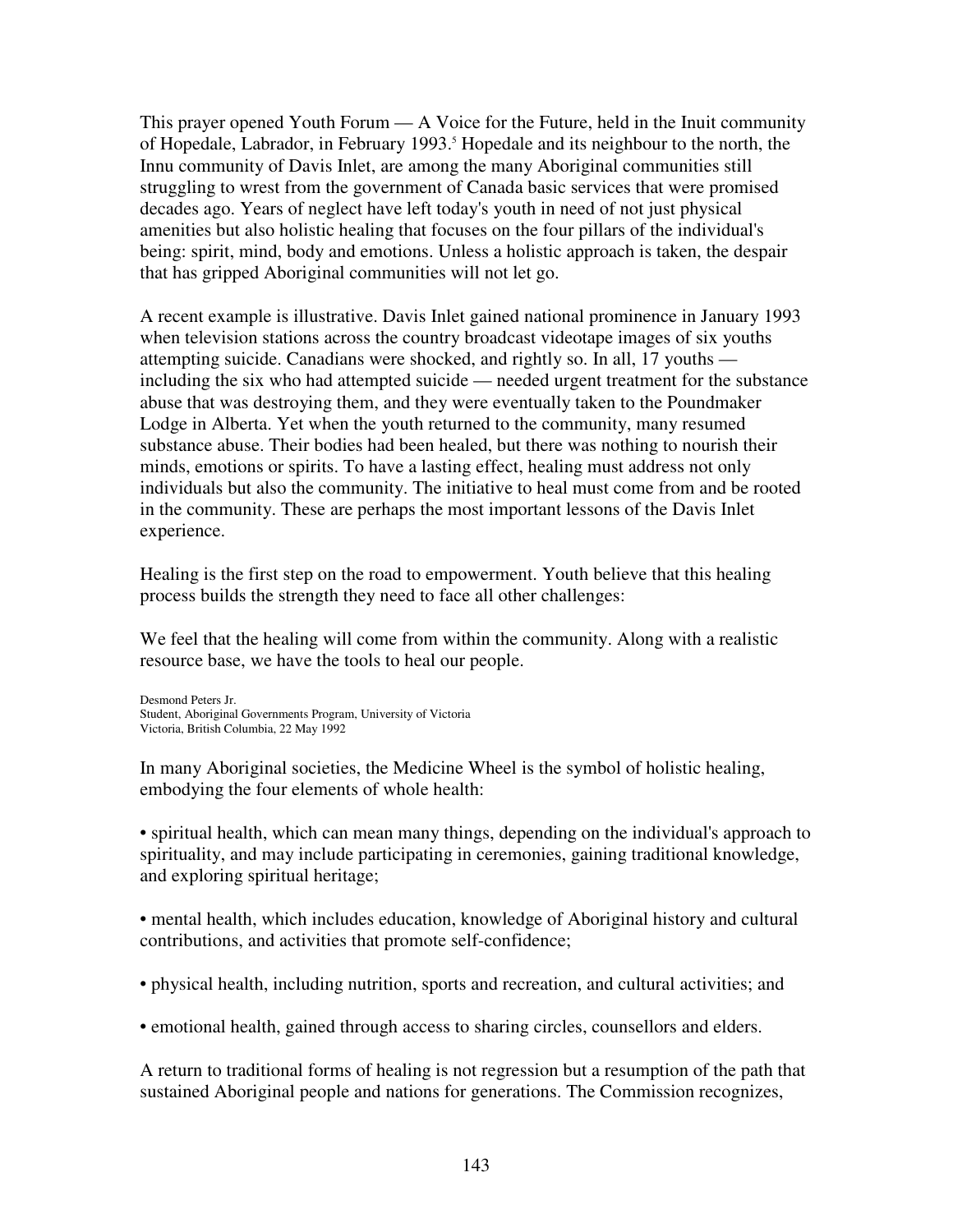however, that reintroducing traditional healing methods can cause tension in communities and must therefore be done with community support and with great sensitivity.

Youth have begun to benefit already from a holistic approach to healing at several locations. Young women's teachings are offered at Matootoo Lake, a site for traditional healing near the Peguis First Nation in Manitoba. Matootoo Lake was chosen because traditional teachers and elders say that healers used to come to the area to pick medicinal plants and build sweat lodges. (Matootoo is the Ojibwa word for sweat lodge.) The teachings offered at Matootoo Lake prepare young women for the emotional, physical and spiritual transition to womanhood. A major goal of the program is to reduce unplanned pregnancies by helping young women acquire confidence in their ability to deal with sexuality. A parallel program for boys is designed to enhance their self-esteem, develop respect for girls and women and raise awareness of issues such as violence against women. The program has a great deal of local credibility, and the demand for services outstrips availability.<sup>6</sup>

Culture, sports and recreation, counsellors, peers, elders, parents, family and governments all play a role in healing Aboriginal communities. When approaches to healing address the individual and the community holistically, whole healing can take place. We discuss the holistic approach to healing at greater length in Volume 3, Chapter 3.

We turn now to approaches that will enable youth to heal themselves and find the spiritual, mental, physical and emotional health they seek.

# **3.2 Spiritual Health**

The first time I heard the drum it was like a magnet pulling me to it. When I hear the drum and the songs it makes me want to get up and dance. When you're near the drum you can feel it in your heart because it's your heartbeat. It's only natural for a person to want to dance because it is the first sound you hear — your mother's heartbeat.

Vera Wabegijic National Youth Representative National Association of Friendship Centres Ottawa, Ontario, 5 November 1993

For many Aboriginal people, spiritual health is directly related to reclaiming their traditions, culture and language. During the Commission's hearings, Aboriginal youth spoke more often about culture and identity than about anything else in the Commission's mandate. The research studies and youth circles sponsored by the Commission revealed these themes as well. No matter where the community, no matter who the speaker, Aboriginal youth spoke with a single voice about what culture means to them and about its place in the healing process. Cultural identity imbues all four areas of healing.

Understanding themselves as Aboriginal people is important to youth because it directly affects their self-esteem, which in turn affects their motivation to strive for a better tomorrow. Aboriginal youth have been bombarded by negative images of their people: inaccurate portrayals in the media, in old (and not so old) movies and television shows,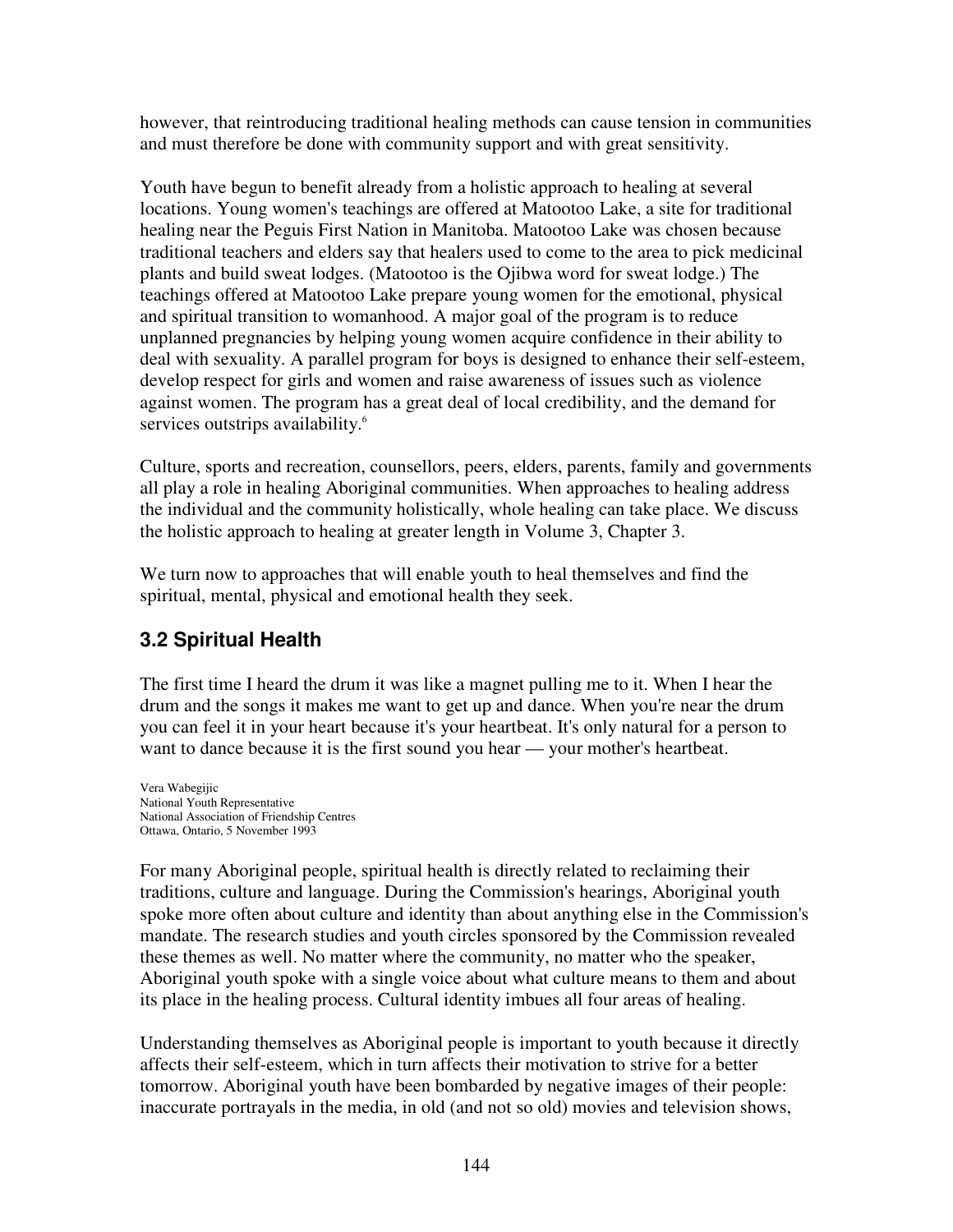and in school curricula that distort or ignore the contributions of Aboriginal cultures. They also face day-to-day, street-level racism and government and public policies that continue to devalue Aboriginal people and culture. They see members of their communities ravaged by substance abuse and physical abuse and they wonder, is that what it means to be an Aboriginal person?

The importance of a secure sense of identity cannot and should not be downplayed or dismissed. Identity confusion or lack of identity is a major risk factor for suicidal behaviour among young Aboriginal people, as we pointed out in *Choosing Life*: Special report on suicide among Aboriginal people:

In speaking to Commissioners, Aboriginal youth described both exclusion from the dominant society and alienation from the now idealized but once-real 'life on the land' that is stereotypically associated with aboriginality. The terrible emptiness of feeling strung between two cultures and psychologically at home in neither has been described in fiction and in art, as well as in testimony given before the Commission. If they have few positive role models or clear paths to follow, Aboriginal youth may be forced to turn to one another, building tight bonds against a hostile world. Their inward-looking subculture may reinforce hopelessness and self-hate, and their only exits may appear to be the oblivion of drugs and alcohol — or death.<sup>7</sup>

Giving Aboriginal youth the opportunity to learn about their language, culture and traditional values teaches them that they are valid and valued individuals and that they can be proud — not ashamed — of their culture and the contributions Aboriginal people have made. Youth who gain a positive sense of self come to see their future as worth fighting for. Grounded in their culture, they can work as Aboriginal people to make a better tomorrow:

When I hear elders talking about our culture and traditions, it moves me. Their words strengthen me and inspire me. The teachings that have been passed on to me help me along the path I have chosen. It helps focus my mind and encourages me to do my best every day.

Vera Wabegijic National Youth Representative National Association of Friendship Centres Ottawa, Ontario, 5 November 1993

Four key themes emerged from what youth told the Commission regarding culture:

- the loss of culture and identity through denial and suppression;
- the importance of language;
- the role of parents and elders; and
- the challenge of moulding non-Aboriginal institutions to reflect Aboriginal values.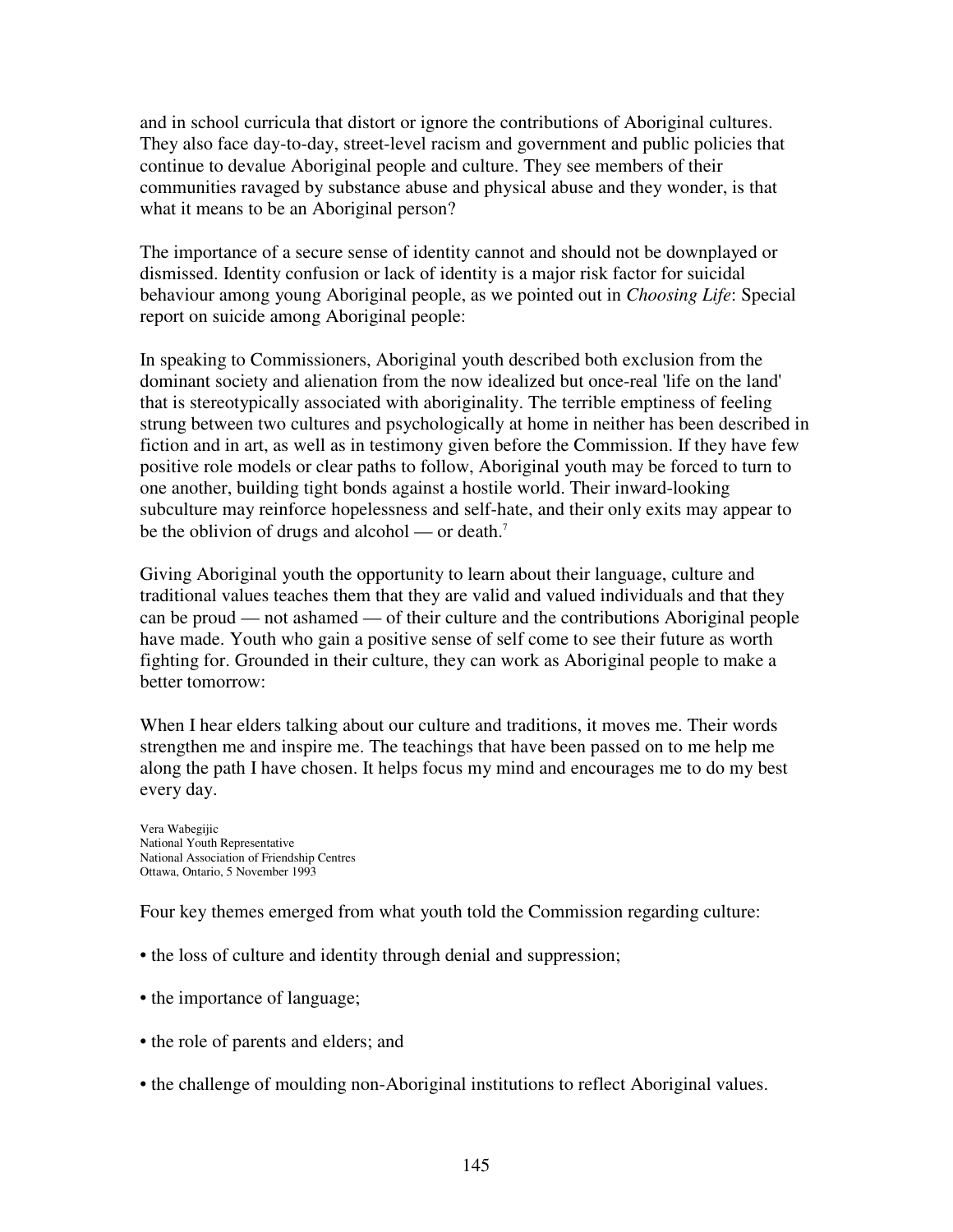Aboriginal youth know their culture is more profound than a lifestyle, that it taps into the very heart of their people and their spirituality. Yet they feel their cultures are threatened, and they cling to them as the key to survival. Many feel that the traditions defining their identity are being forgotten by all but a few elders:

Many of our parents think they are worthless. Many of them do not have the heart to serve as a stable source of love and discipline. We are experiencing a breakdown in traditional family values. We are not making human beings human. Educate us to be a guide, a friend, a companion to our parents, our people and to all Canadians. Children have dreams. Children trust grown-ups. Please don't let us down.

Tara Lindsay Iqaluit, Northwest Territories 25 May 1992

I have a grandfather who is 80 years old and I have been growing up with him for my 18 years. I cannot speak my language. I try. But I love him more than anything, and there's communication there….you can feel the love between us and I can rub his hand and we know we understand each other. But there is something missing when we cannot listen to the stories they have to tell, or explain how you are feeling about something. And it's very frustrating for me, knowing that this very important part of my culture is being lost.

Christina Delaney Moosonee, Ontario 10 June 1992

This sense of loss coloured virtually every statement that youth made to the Commission. For some it was the focus of their message. For others, the sense of loss was muted or overwhelmed by strong cultural pride. Our hearings often revealed these two poles: the devastation felt among youth in Aboriginal communities, and the yearning for identity through a revived and invigorated culture. This duality is played out in the lives of many young Aboriginal people.

One of the Commission's research projects revealed this yearning for identity through 'Sonny', a young Aboriginal man who abused alcohol and drugs. <sup>8</sup> Sonny eventually rediscovered his sense of self through identification with his culture. At a Native Friendship Centre he was introduced to songs, dances, ceremonies and other cultural practices. Eventually Sonny was able to turn his life around, through renewed pride and self-esteem. His culture was like a key, unlocking his capacity to heal himself.

Like Sonny, many Aboriginal youth who come into conflict with the law are either unaware of their cultural roots or seeking to find them. The over-representation of Aboriginal youth in the justice system suggests other problems, including high unemployment and a perceived lack of opportunity, the absence of positive role models, low self-esteem, and the effects of racism and cultural devaluation.

Youth interviewed as part of a Commission research project said they were proud of their culture, but most of them did not even know their culture until they were exposed to it at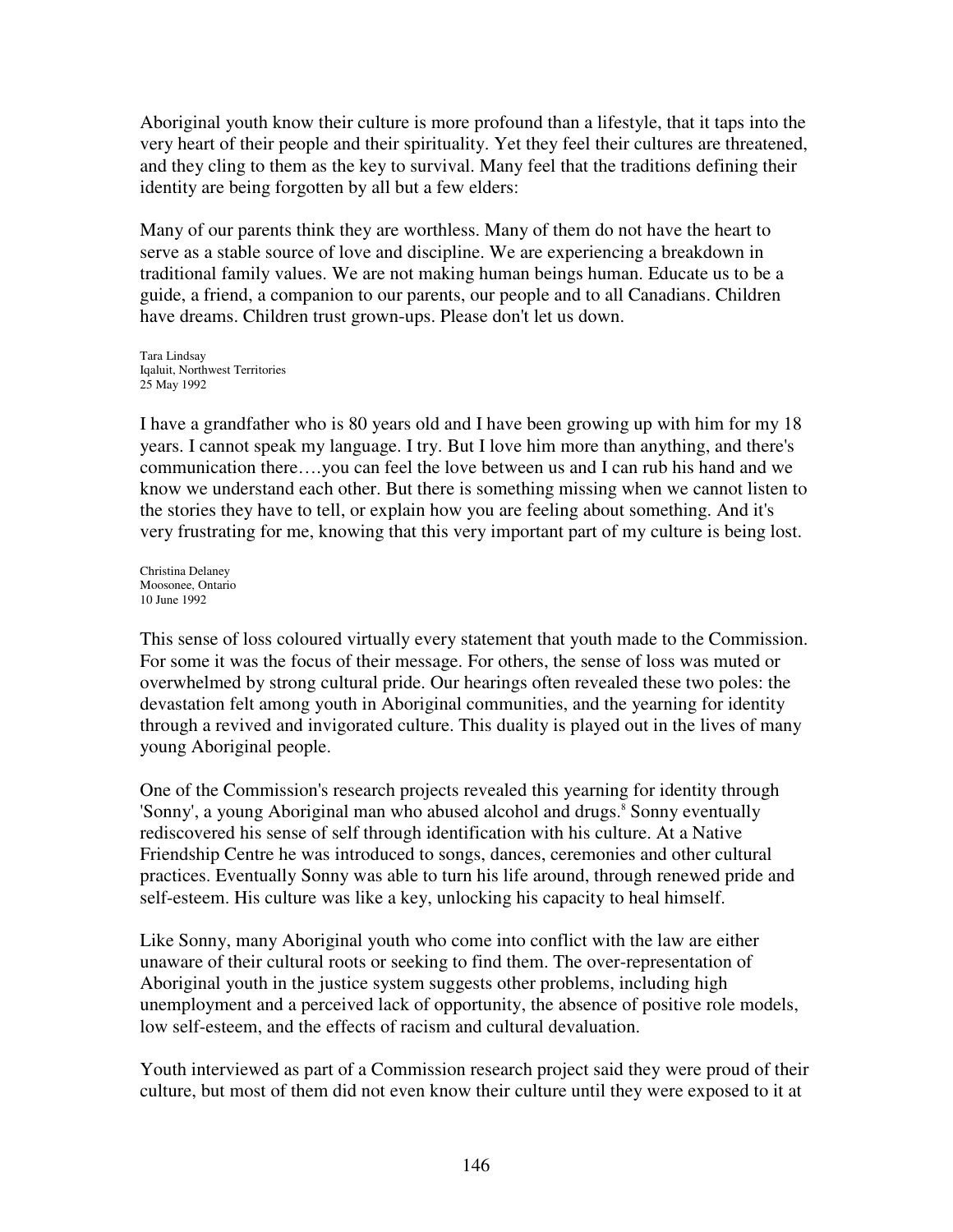the Edmonton Young Offenders Centre. 9 It is both sad and ironic that some youth discover their culture only behind the walls of a prison. 'Missy', a former street youth in Vancouver, asked: "Why are counselling and Aboriginal culture suddenly provided after youth have landed on the street? It gives kids the wrong message — if you're behaving yourself, you're doing okay in school, you're at home and you don't run away…you don't deserve these things". 10

#### *The urban context*

We believe our heritage, culture and religion are what make us human beings. It is very difficult in the city to learn these things because many of the knowledgeable people who know about it and can help us with it don't live here. We must have help and resources so that we can reach out to these people and build connections between us and them.

Jolene Wasteste Regina, Saskatchewan 10 May 1993

The search for culture and identity can be especially difficult in urban areas. Aboriginal youth living in cities face different challenges in trying to heal themselves. They are a minority in a sea of cultures. They must seek out or create their own communities to develop a sense of who they are as Aboriginal people:

You are living two lifestyles when you live off-reserve….I was brought up to know two cultures, but I am one or the other. I am always thought of as one or the other.

Judie Acquin Fredericton, New Brunswick 16 June 1993

Some Aboriginal youth were born in the city, but over the years there has also been substantial migration of Aboriginal people from rural or reserve communities to urban areas. Young people leave their communities for many reasons: their parents move, they decide to flee abusive situations, they want a higher quality of secondary education than is available closer to home, or they enter post-secondary institutions.

Urban youth do not want to be seen as traitors to their home communities. Many have a deep commitment to helping strengthen and enrich their communities. In some cases, they would stay if the community offered them the opportunities they seek. But to gain the necessary skills and resources — through education, work, and health care — they sometimes have to move to an urban environment for at least a few years. For some, the city becomes their community.

Once in the city, they find new pressures and challenges. Substance abuse is one of the most pervasive problems facing Aboriginal youth. Like the high rates of incarceration, however, substance abuse is symptomatic of a deeper malaise: loss of identity and low self-esteem. In urban centres these feelings can be amplified if there is no readily apparent Aboriginal community to turn to for support.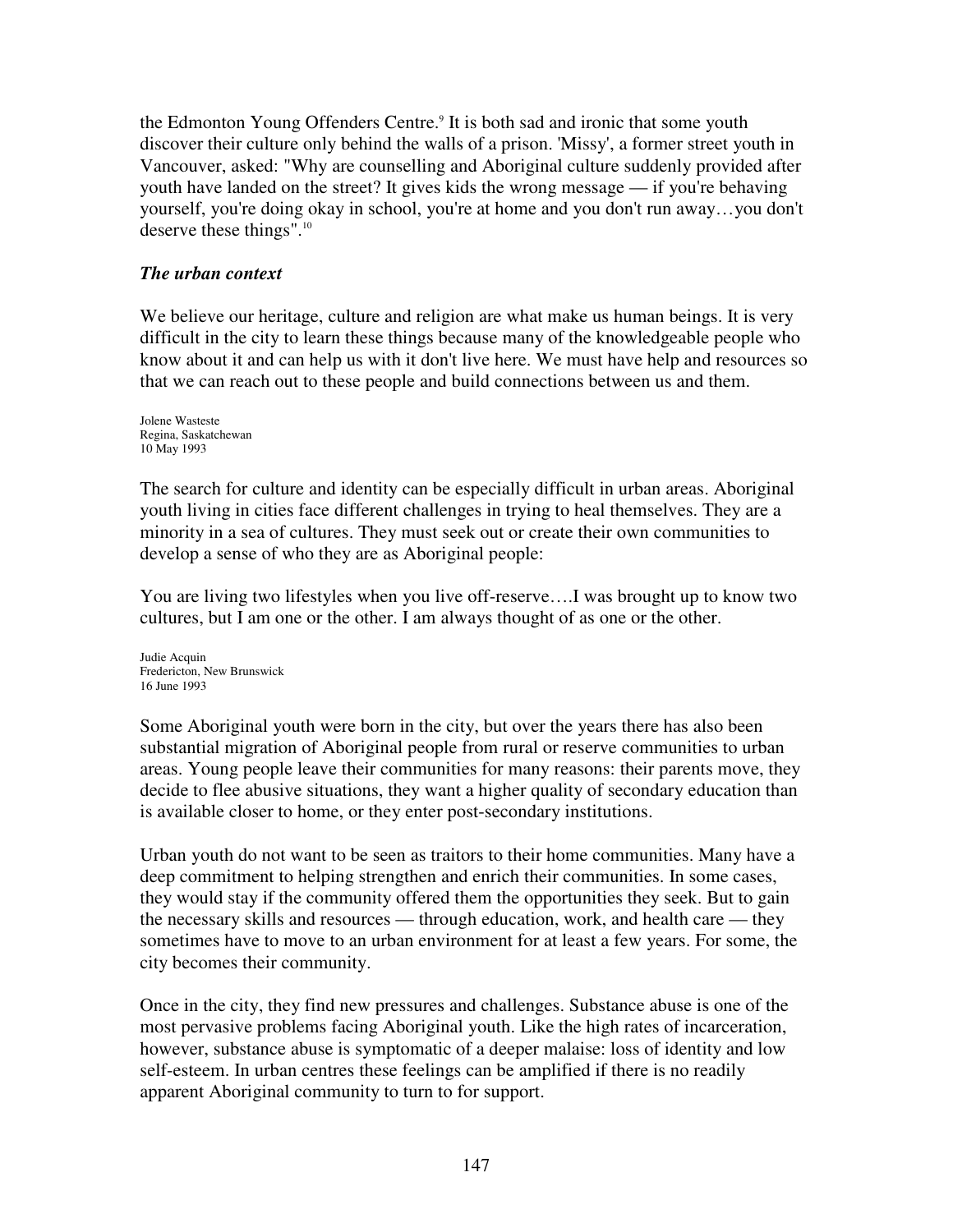While trying to come to grips with their Aboriginal identity, Aboriginal youth are bombarded with the images and sounds of the dominant society. Television and advertising seldom include Aboriginal content, while satellites beam images of non-Aboriginal culture into homes in remote areas across the country. Non-Aboriginal culture pervades the life of Aboriginal youth.

Youth in smaller communities are exposed to non-Aboriginal culture through television, educational curricula and teachers. But youth in urban centres are surrounded by it. They live and experience it directly. While some can balance an urban lifestyle with their traditions and culture, others feel they are drowning in the mainstream.

#### *Culture and identity*

Youth told the Commission that they must have opportunities to explore and live their culture. Not all want to return to a traditional lifestyle; for many, especially those living in cities, this is highly unlikely. Yet they want to learn about the values and beliefs of their people and what it means to be an Aboriginal person in the modern world. They want to learn Aboriginal languages and celebrate their cultures through traditional practices and ceremonies. This need not be done to the exclusion of non-Aboriginal culture. Cultures are not static; they evolve over time. Young people want to learn the values and wisdom that sustained their ancestors long ago — values and wisdom they can use to guide their behaviour in today's world. They want to face the future as Aboriginal people.

The home is where such practices and values are traditionally transmitted. But some youth told the Commission that their parents no longer have the necessary knowledge. Elders and support networks, where they exist and when they can be located, can help. There is a need for facilities and programs where youth can gather and learn. This is particularly important for those who are making the transition from reserves or remote communities to the city. Youth recommended to the Commission that a variety of facilities to meet their cultural needs be established.

Among their suggestions was to set up Aboriginal youth centres. These centres would be a co-operative effort among community leaders, educators and government officials to give young people the qualities and skills needed to be leaders in the community. Aboriginal elders and others recognized as knowledgeable in the culture should have a role in planning and implementing programs. The centres would combine voluntarism and government-funded programs to enhance traditional knowledge and skills, offer enhanced academic and technical training, expose youth to professional and government environments, and foster a spirit of service. In cities, the centres should also provide counselling and support for youth moving from home communities to the urban environment.

The centres should, as much as possible, use existing resources in order to limit financial dependence. They could be established in existing facilities such as friendship centres, community centres, cultural centres and schools.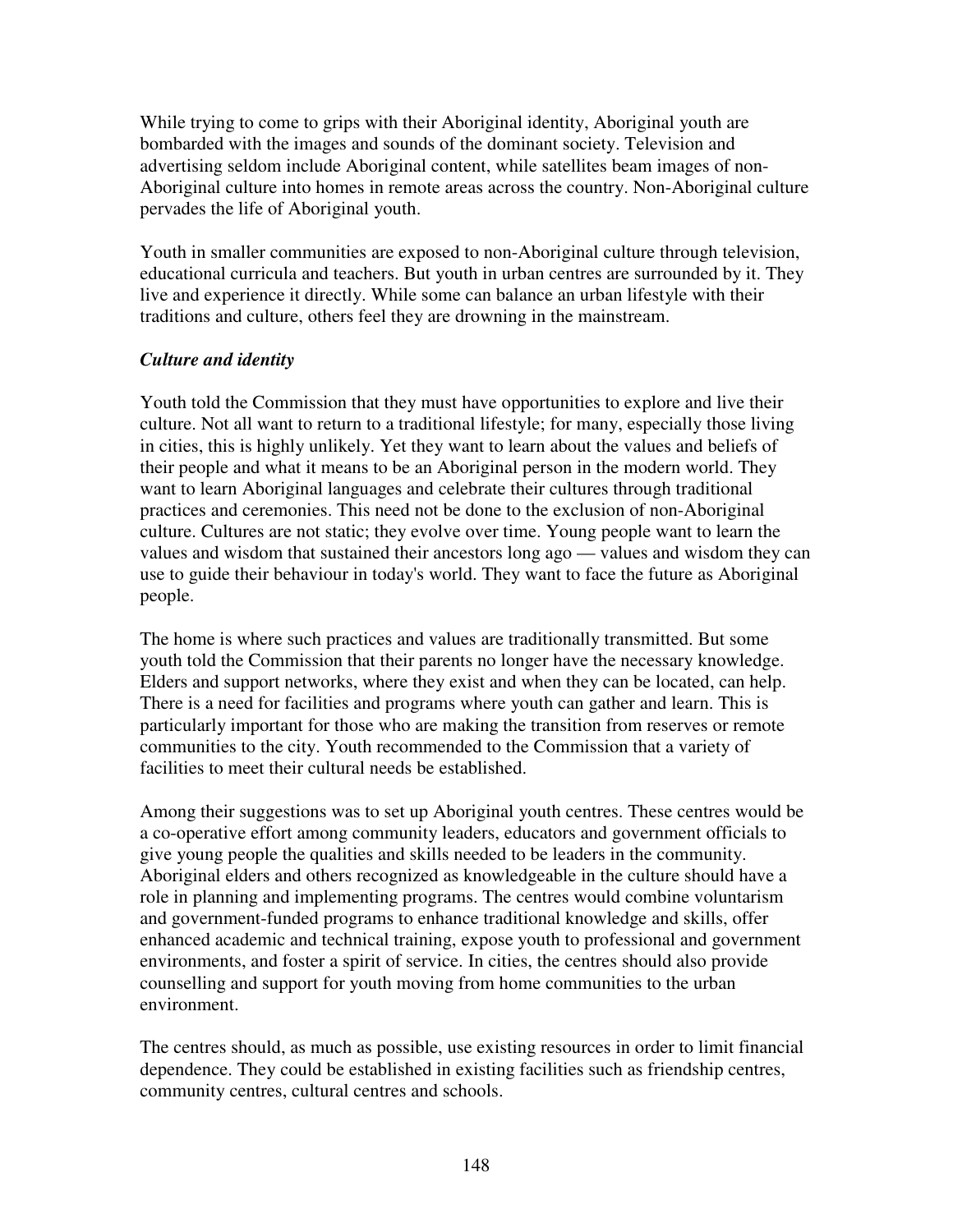#### **Recommendation**

The Commission recommends that

#### **4.4.1**

Youth centres be established on reserves and in communities, including urban communities, where there is a significant Aboriginal population. Where cultural centres exist they should develop a specific youth component, including cultural and recreational programs.

In Chapter 7 of this volume, we recommend a number of ways to support and enhance Aboriginal cultural identity in urban areas. One recommendation is that land dedicated to Aboriginal cultural and spiritual needs be set aside in urban areas. Where feasible, youth centres could be established on or near this land.

Young Aboriginal people also spoke of the need for youth shelters or facilities to provide a safe place for youth suffering from mental, emotional and physical abuse — with counsellors to help them deal with the difficult years of adolescence and young adulthood:

I believe right now in my community there is too much violence, there is too much death, suicide. With these kinds of things, I don't see why the federal government or the provincial government can't come up with a crisis centre for this kind of problem.

Randy Nepoose Hobbema, Alberta, 10 June 1992

They want shelters that offer cultural activities and programs that build self-esteem and provide a sense of belonging. Youth centres can meet some of these needs, as can the Aboriginal healing lodges and healing centres we recommended in Volume 3, Chapter 3.

Aboriginal youth also recommended youth camps — places where they can get back to the land and learn about themselves and their culture. Rediscovery Camps provide one model. The first, on Haida Gwaii (Queen Charlotte Islands), in British Columbia, was launched in 1978. It was established under the guidance of local elders as a way to combat growing problems of substance abuse, juvenile delinquency and family disruption.

Rediscovery Camps now constitute a broad network of affiliated programs spanning several countries, including Canada, the United States and New Zealand. They are generally for youth between eight and 17 years of age and have a mix of Aboriginal and non-Aboriginal participants. They take place in wilderness areas near participants' home communities. The youth are taken out on the land for a week or more to learn survival and wilderness skills and traditional ways. The skills are relevant to the local environment; if the camp is near water, for instance, fishing and canoeing may be emphasized.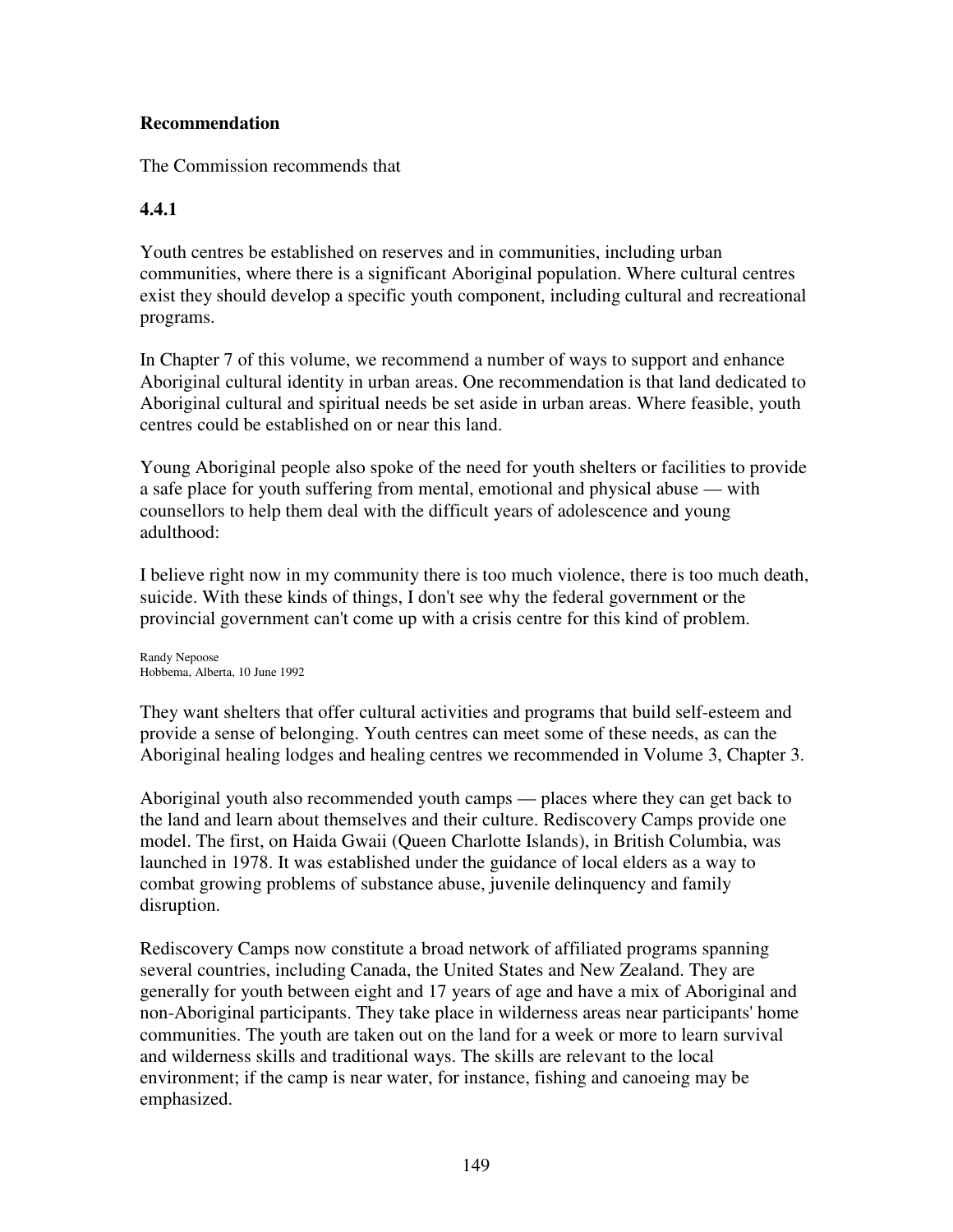A unique feature of the camps is the emphasis on traditional knowledge. Members of the local community participate as guides, cooks or group leaders, and elders play an integral role as well:

Native elders naturally assume the respected head position of a Rediscovery extended family. The original organizers felt that the elders would benefit the program most through their songs, stories, crafts, and skills. In addition to this, the elders have proven to be the program's most effective counsellors, transcending any generation gap between themselves and the coolest of teenagers….[Elders] appear as loving and caring grandparents — which is exactly what they are. $11$ 

The elders ensure the traditional knowledge and skills imparted are authentic — another key feature of the Rediscovery model.

The camp has taught me so much for being grateful for the beauty of this earth, respect for mother nature, and respect for my elders.<sup>12</sup>

Rediscovery Camps bring together Aboriginal and non-Aboriginal youth to increase understanding and awareness and to build bridges between cultures. Of course, some Aboriginal youth know as little about Aboriginal cultures as non-Aboriginal youth do. For those looking to learn about themselves, Rediscovery provides an opportunity to learn about their culture in a traditional environment. Any Aboriginal community could adapt the Rediscovery model for its own youth, incorporating a strong focus on its own culture and traditional practices.

This is already happening in some communities. The Avataq Cultural Institute in Nunavik, the Inuit territory in northern Quebec, runs a traditional Inuit summer camp in Inukjuak. In New Brunswick there is a summer camp that provides cultural enrichment for Maliseet and Mi'kmaq students. These initiatives and the Rediscovery Camps provide models for communities wishing to pass on traditional knowledge in a traditional way.

#### **Recommendation**

The Commission recommends that

## **4.4.2**

Federal, provincial and territorial governments provide funding for community initiatives to establish Aboriginal youth camps that would (a) pursue cultural activities linking youth with elders through the development of

traditional skills and knowledge;

(b) promote a healthy lifestyle (counselling, fitness and nutrition); and

(c) encourage positive social interaction between Aboriginal youth of different nations and between Aboriginal and non-Aboriginal youth.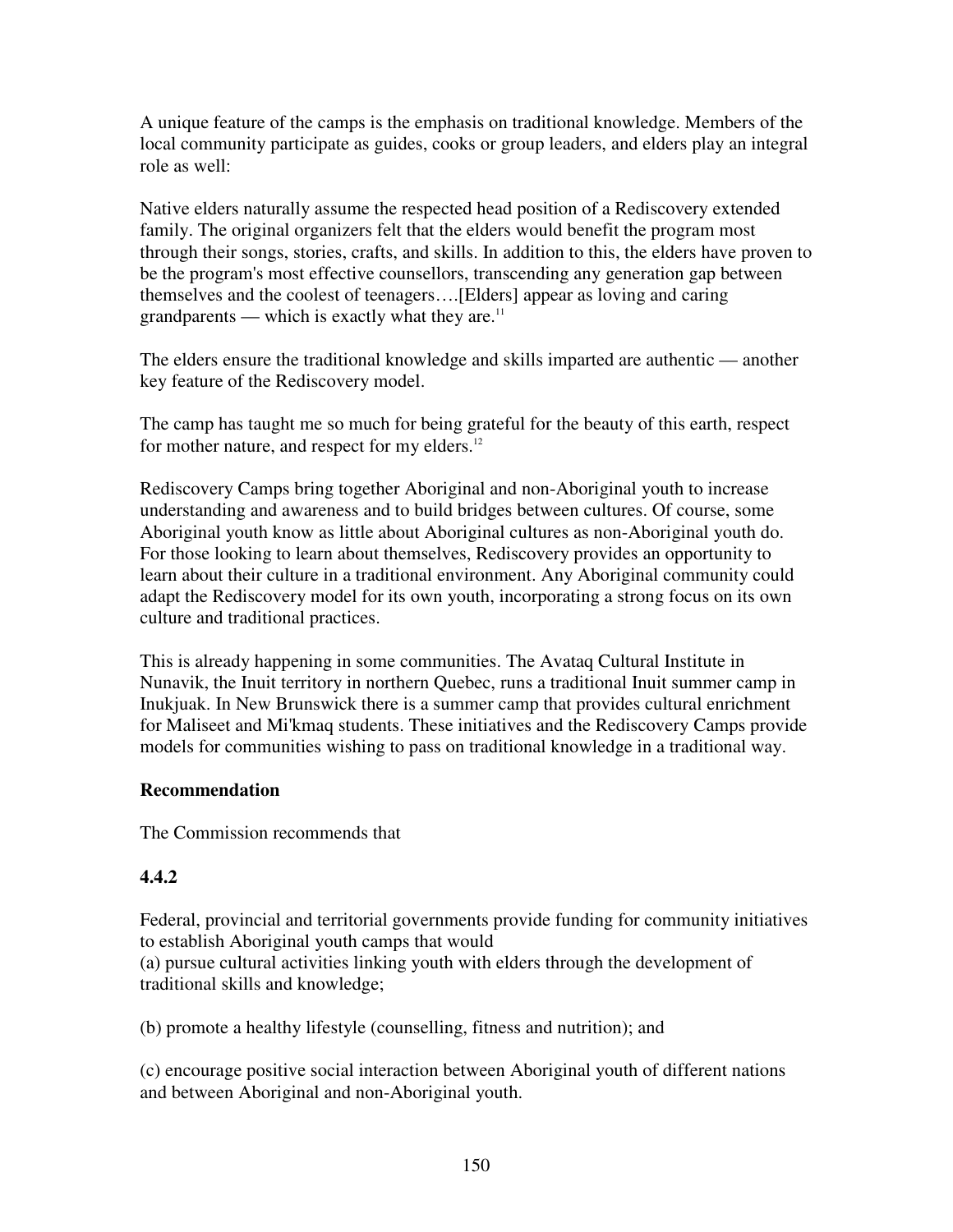These camps would provide an excellent way to begin to establish cultural identity and to instil the confidence Aboriginal youth will need to confront the challenge of rebuilding their communities. Each young person will have to choose his or her own path to healing. But establishing cultural identity should be considered a priority and a major step in the healing process.

Communities, too, must direct their own healing, but they often need support. No one magic recipe will work in all communities; each must establish its own needs and find the methods and type of support to address those needs. Activities such as drumming and dance groups, pow-wows, language classes, and youth and elder gatherings have all been helpful in spiritual healing by various communities. Yet, the "unfortunate reality is that these vital activities are the types of initiatives that governments seldom fund. These are the soft areas, the intangible areas, at least as considered by government officials, because their results appear hard to measure". <sup>13</sup> What is not difficult to measure, though, is the devastation that results when youth do not have access to such activities.

# **3.3 A Healthy Mind**

Aboriginal youth who spoke to the Commission told us that education is the key that unlocks the door to the future — a future where Aboriginal nations will be prosperous, self-determining entities. Youth feel that education has two purposes: to build and enhance their understanding of themselves as Aboriginal people; and to prepare them for life in the modern world. They want to acquire traditional knowledge and skills, but they also want to be educated in accounting, engineering, physiology, business administration and many other fields. The two kinds of knowledge are complementary; youth armed with a quality education can take their place as Aboriginal people in the modern world.

#### *Language and education*

I believe that all Aboriginal people should be able to speak their own language because it gives them a sense of pride of who we are as Aboriginal people. I also feel that the younger generation should learn how to speak the language because it is part of our identity and culture. Our language is our last means as to who we are as Native people. As an individual, I truly wish I could speak Ojibwa. Not knowing my language makes me feel sad because I am not able to communicate with people who speak the language. However, I am working on it. Whenever I go to my grandparents' home, they usually speak to me in our language. My mother is also teaching us what she knows. I am paying more attention in our Ojibwa classes taught to us in school.

Jill Henderson Fort Alexander, Manitoba 30 October 1992

Aboriginal youth who want to reclaim their culture recognize that culture begins with language. Many Aboriginal people told the Commission that without the language, the culture will be lost: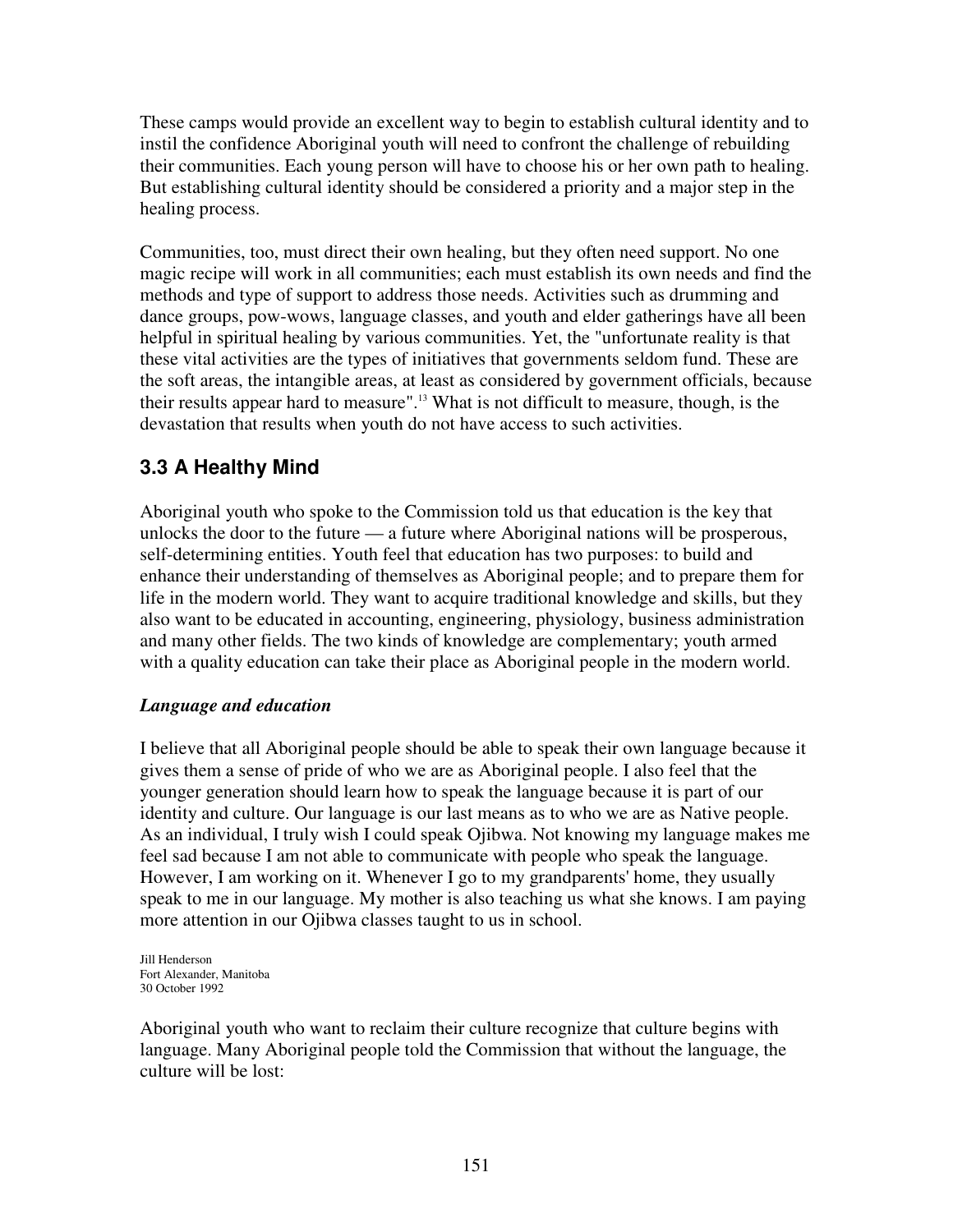Language is the essence of a culture. Languages are vehicles for the transmission of values, culture and literature. They shape perceptions, an understanding of self, culture, heritage and world view.

Mary Noey La Ronge, Saskatchewan 28 May 1992

Maintaining Aboriginal language is easier in northern communities than it is in other parts of the country. Only 8.6 per cent of Aboriginal children in southern Canada can speak an Aboriginal language (see Volume 3, Chapter 5).

Preserving and reviving Aboriginal languages will take the combined efforts of individuals, families and community institutions. Youth recognize that some parents did not pass on an Aboriginal language because they thought English or French was the language of the future. Many of these parents were raised in an environment where Aboriginal languages were not valued by the dominant culture — indeed, were actively suppressed in some cases. Youth today realize that language is the glue that holds cultures together; languages must not only be preserved, they must be kept alive.

Aboriginal youth want their languages respected in the educational system and in the community at large. Nunavik is a good model. There, under the Kativik School Board, Inuktitut is the first language of instruction in the early grades and is taught as a subject in the upper grades. Inuktitut is heard up to six or seven hours a day on radio, and the Inuit Broadcasting Corporation works with regional bodies to produce five and a half hours of Inuktitut programming each week. Regional magazines, newsletters and official reports are printed in Inuktitut. The Kativik School Board has developed curriculum material to support oral and written language instruction.

This approach to language and language education is no doubt easier to implement in an Aboriginal people's home territory where there is a single linguistic tradition. In centres where more than one language is used — particularly in urban areas — it is more of a challenge to provide language support for everyone. In Vancouver, parents who want their children to learn an Aboriginal language through the school system can approach the school board with an application for a locally developed course. They can also suggest the name of a member of the linguistic community who is recognized as an Aboriginal language teacher by the B.C. College of Teachers. The course need not be taught in the classroom; it can be home-based or in a community setting.

Aboriginal students want their languages given the same status as English and French in the educational system. They want to be able to learn their languages in schools and to receive recognition and credit for their efforts. Some said that Aboriginal students should be given the option of studying their own language in lieu of French or English — in school, at home or in the community (as in the Vancouver model). This could be done in co-operation with local friendship centres, community centres or, where they exist, Aboriginal language associations.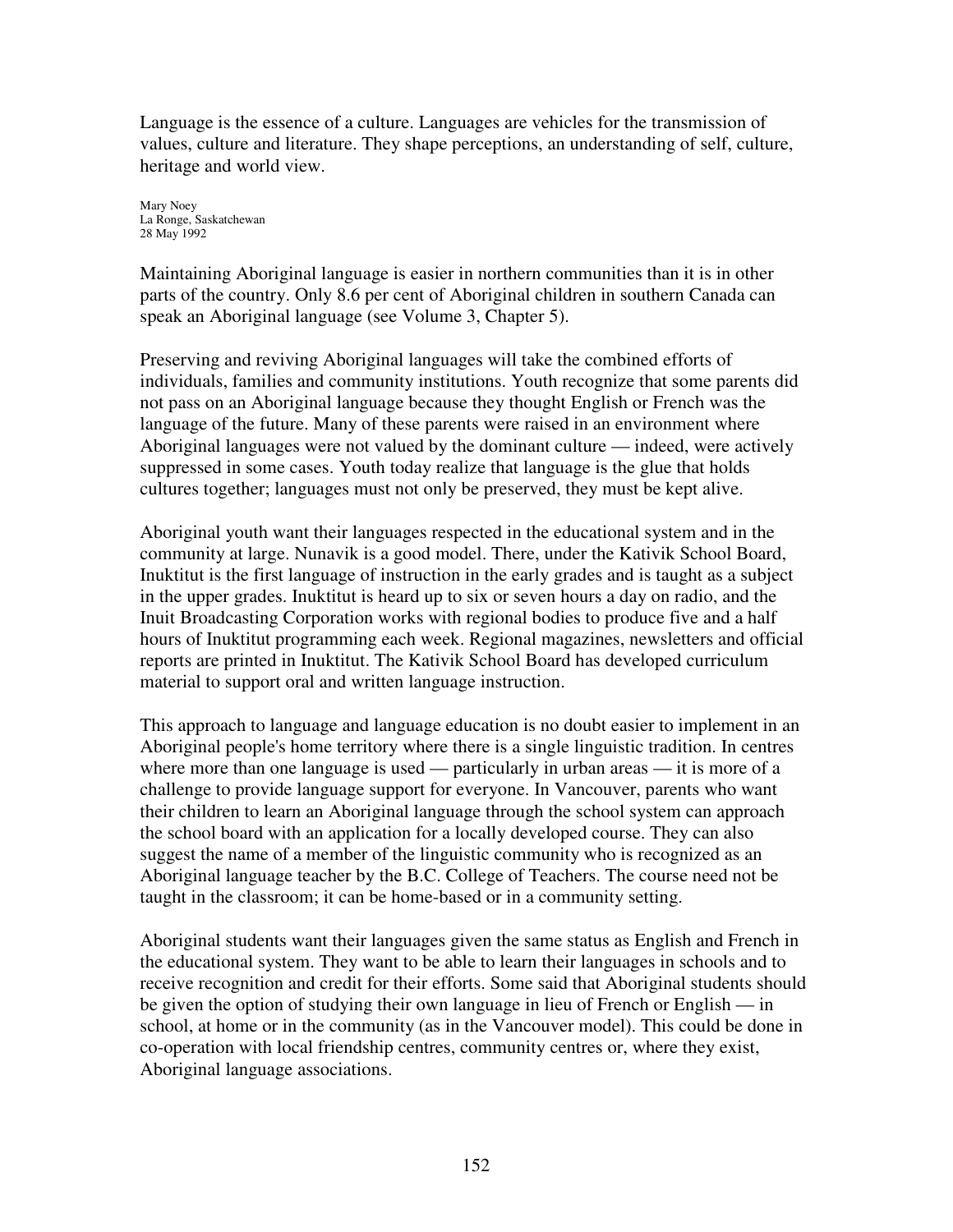The revival of Aboriginal languages should be recognized as an integral component of healthy communities. The revitalization of the indigenous languages of North America should be supported by efforts such as those we recommend in Volume 3, Chapters 5 and 6. Wherever possible, institutions serving Aboriginal people should use the relevant language or languages.

#### *Culturally appropriate education*

Education can be an agent of cultural survival or cultural disintegration. Recognizing the significant role of educational institutions, Aboriginal youth feel the time has come for Aboriginal communities to control these institutions. In fact, Aboriginal peoples have been calling for Aboriginal control of education — and community involvement in the education of their youth — since at least 1972, when the National Indian Brotherhood presented its landmark policy paper, Indian Control of Indian Education to the minister of Indian affairs.

Education can be used to pass on the values and customs of the community. Children can be infused with their culture and grow to become healthy, valuable, contributing members of society. The word education derives from the Latin, educere, which means to draw out; education should draw out what exists in the child. Yet in the past, education was used to crush what exists in the Aboriginal child:

Unfortunately, the system of education that the Innu received from the non-Innu society has contributed very much to the disintegration of the Innu society.<sup>14</sup>

I remember my first day of school when the bus was coming….My mother had me all ready. My hair was braided. I had red ribbons….I stood at the road and it was a big day and I was afraid. My mother said, "Here comes the bus. You will be all right, Sherry Lynn. And remember — try to act like them." That's what she told me.

Sherry Lawson Orillia, Ontario 13 May 1993

I see this as genocide. What better way to kill a people than to rob them of their chance for a good education, taking away the opportunity for us to make something of ourselves.

Lisa Raven Hollow Water Band, Wanipigow School Winnipeg, Manitoba, 23 April 1992

Some youth would prefer schools set up by and for Aboriginal people. They see such schools as refuges from racism and from mainstream educators, some of whom are ignorant of Aboriginal culture and its importance to youth. When asked why Aboriginal students were failing in the Vancouver school district, one teacher replied, "When are natives going to realize that they need to give up their culture and join the rest of society?" 15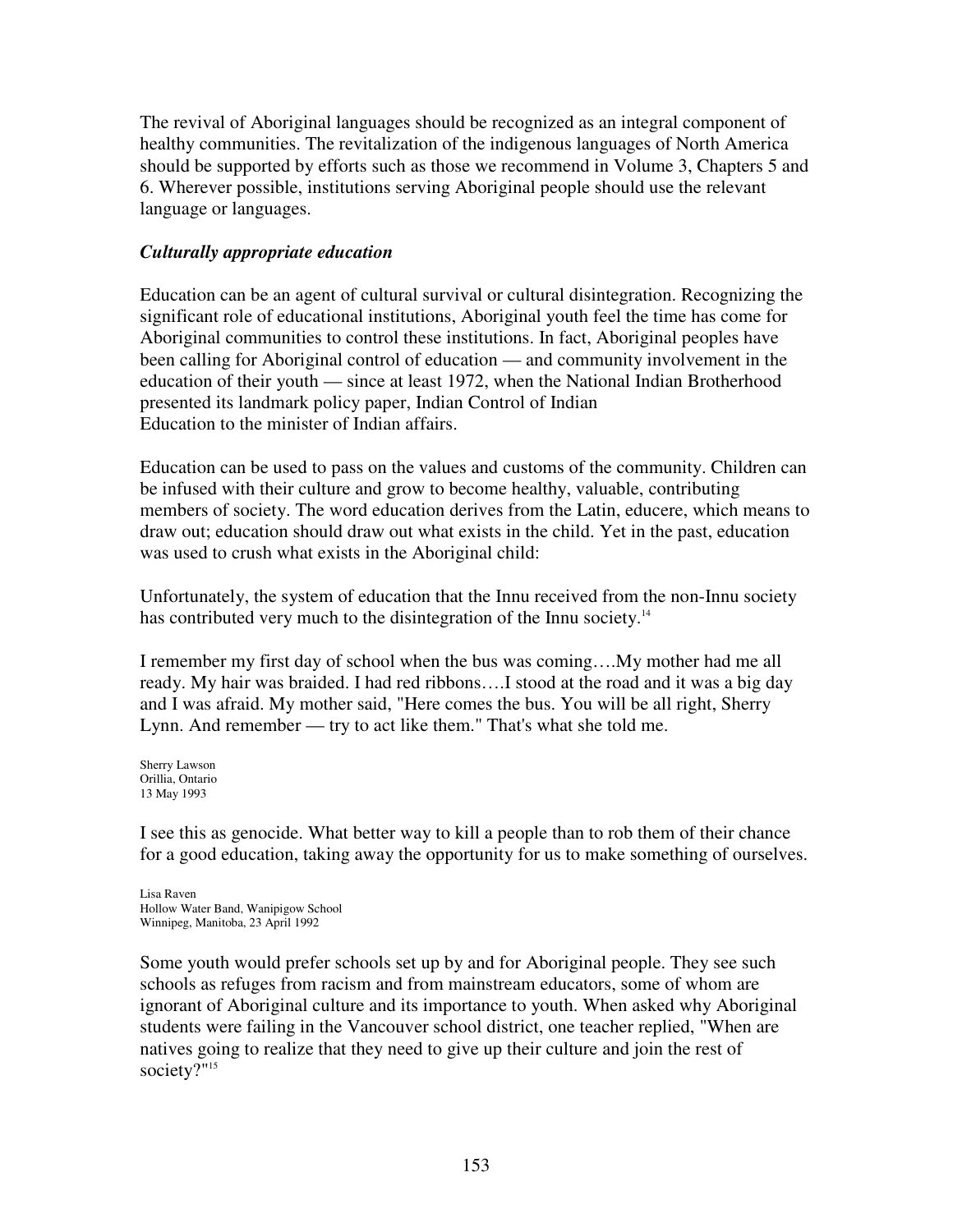Learning about and reviving traditions does not mean turning back the clock. Students, and youth in general, simply want to know themselves as Aboriginal people and to use cultural values to guide them in today's world. It is no surprise that Aboriginal students in that same Vancouver school district, when asked what keeps them from completing secondary studies, responded with remarks such as "ashamed and embarrassed to be Indian", "racism", "alcohol and drug abuse", and "no support from home". Parents responded, "Schools do not prepare our children for life in our culture or life in today's society". 16

Parents and grandparents certainly have a role in transmitting culture; in some cases, however, they may not have the knowledge necessary to do so. The reality is that, for many, both the problem and the solution are in the classroom.

Unfortunately, Aboriginal children are not staying in school, and their level of formal education lags behind that of the general population. As shown in Table 4.2, compared to the general Canadian population, fewer Aboriginal youth complete their studies at any level of the education system. Among Aboriginal youth aged 15 to 24 not attending school, 68.5 per cent did not complete high school, and once Aboriginal youth drop out of school they are less likely to return; two-thirds of Aboriginal men and 60 per cent of Aboriginal women aged 15 to 24 do not complete high school or take adult upgrading after dropping out.

#### TABLE 4.2

| <b>Level of Education</b>           | Aboriginal <sup>1</sup> Canadian |      |
|-------------------------------------|----------------------------------|------|
|                                     | $\%$                             | $\%$ |
| Grade 8 or Less                     | 15.8                             | 5.4  |
| High school (no certificate)        | 42.7                             | 31.5 |
| High school certificate             | 15.5                             | 26.3 |
| Non-university (no certificate) $2$ | 11.3                             | 9.6  |
| Non-university certificate          | 7.4                              | 15.0 |
| University (no degree)              | 5.9                              | 7.9  |
| University degree                   | 0.6                              | 4.4  |

## **Aboriginal Identity and Canadian Populations Aged 15-24 No Longer Attending School, by Highest Level of Education, 1991**

Notes:

1. Includes Aboriginal and non-Aboriginal persons not attending school full-time.

2. Such as a trade school offering plumbing, carpentry certification, etc.

Source: For Aboriginal identity population, Statistics Canada, 1991 Aboriginal Peoples Survey, custom tabulations, 1994; for Canadian population, Statistics Canada, 1991 Census, "Educational Attainment and School Attendance", Catalogue no. 93-328, 1991.

For Aboriginal youth, remaining in school can be a lonely, isolating and degrading experience. Those attending Canadian universities often find them unresponsive to their needs. Students spoke of the low expectations of them on the part of professors,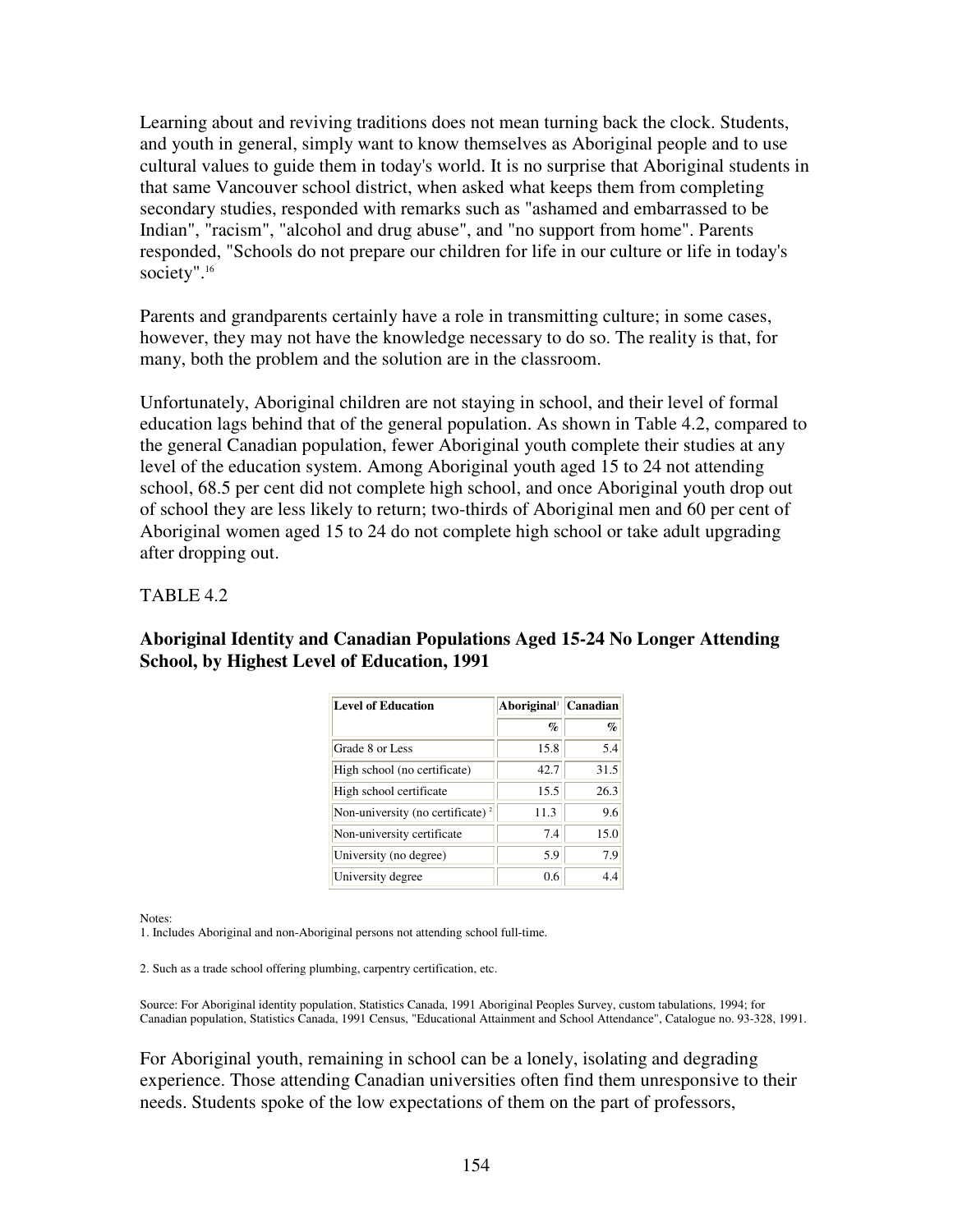university personnel and community members. <sup>17</sup> Students at the University of Alberta called for the formation of a World Indigenous University as a vehicle for healing. Their vision is of "a place of healing, one where people could touch each other emotionally, physically, spiritually and mentally, a place where critical thinking was the norm and sensitivity was expected".<sup>18</sup>

We agree that forming such an institution is a worthwhile goal. In Volume 3, Chapter 5, we recommend establishing an Aboriginal Peoples' International University (APIU). It would promote traditional knowledge and scholarship, undertake applied research related to Aboriginal self-government, and offer information dissemination services. We see it as an Aboriginal-controlled network of co-ordinated regional institutions and programs representing the diverse cultural and linguistic traditions of First Nations, Inuit and Métis people.

APIU would articulate a unifying vision within which people of diverse traditions could pursue the study of traditional knowledge at its most complex. It would contribute to the efforts of many communities and leaders to restore elders to a place of honour as the first teachers and scholars of Aboriginal peoples. It would give Aboriginal and non-Aboriginal researchers, professionals and scholars opportunities to meet elders and study with them. It would expand the boundaries of knowledge by developing frameworks of analysis and interpretation defined by Aboriginal values and perspectives. Aboriginal graduate students would be able to pursue options rooted in Aboriginal intellectual and spiritual traditions instead of in western traditions only. Such an institution would benefit not only Aboriginal people, but people from all over the world.

Post-secondary education is just one area of concern. Educational institutions must become more receptive to what Aboriginal students say they want from the education system: schools that recognize and acknowledge Aboriginal culture and curricula that validate the contributions of Aboriginal people. Modest curriculum improvements have been made over the past 15 years, but they have been far too slow in coming and have not been introduced systematically in all parts of the country. Changes often gloss over or avoid the fundamental changes needed to create curricula rooted in Aboriginal understandings of the world in subjects such as history, art, health, mathematics and the sciences. Aboriginal content is usually in the form of add-on units to 'enrich' existing content; it does not tackle the core assumptions, values and logic of existing curricula. Language and culture classes can be added to a school's program without altering the basic content of classes in English, French, science, math or social studies.

The Akwesasne science and mathematics program is a good example of reshaping curriculum to reflect Aboriginal values. It began as a pilot project in 1988 in the Mohawk community of Akwesasne, which straddles the borders of Ontario, Quebec and New York state. Joining together to carry out the project, which they call the Mohawk Way to Go to School, were the Aboriginal Health Professions Program of the University of Toronto, the board of education of the Mohawk Council of Akwesasne, and the General Vanier Secondary School of the Stormont, Dundas and Glengarry public school board (Ontario).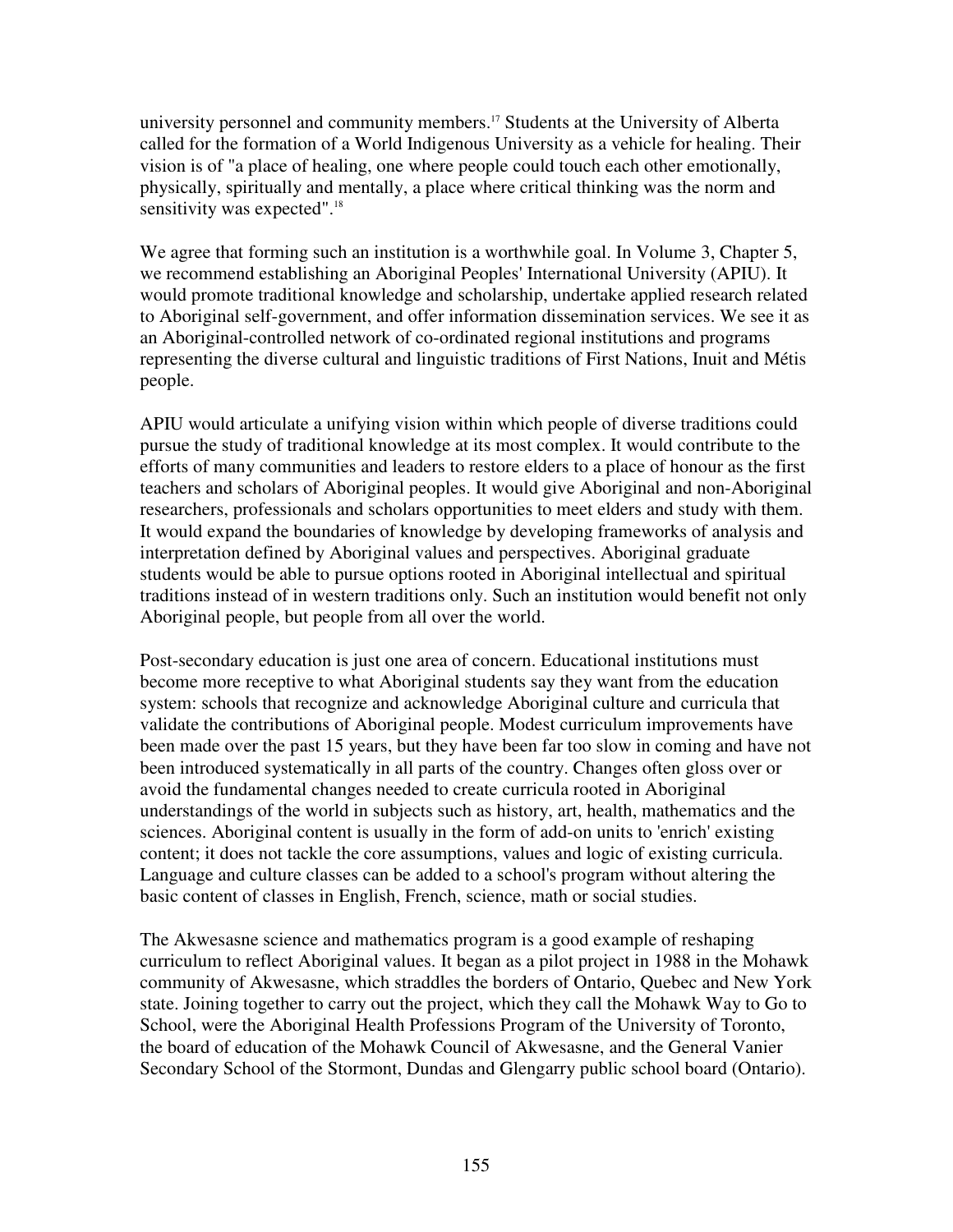The goal was to find an approach that would give students a solid base in science and mathematics without supplanting traditional Aboriginal values and knowledge.

A curriculum for grades seven to nine has been developed through the efforts of Mohawk health and science professionals, elders, spiritual leaders, parents and community members. The content reflects Mohawk contributions to science and math, both historically and in the present. Science themes integrate the earth, trees, animals, birds, agriculture, food, water, cosmology, and Mohawk ways of knowing. Math themes include cultural values, sacred circles, ceremonial significance, space, time, measurement and distance concepts, puzzles, games, and environmental applications for math. One striking aspect of the program is that teaching and learning methods are being analyzed to determine what works best for Mohawk children. Traditional Mohawk teachers have their own approach to instruction, which is being studied in an effort to understand why it is so effective.

The Akwesasne science and mathematics program has several features worth noting. The curriculum has Aboriginal knowledge and beliefs at its core. These are central to the curriculum — they are not add-ons. The curriculum is holistic; rather than separating aspects of the environment into smaller component parts, the interrelatedness of entire ecosystems is examined. The curriculum includes experiential components that tie theory learned in the classroom to the real world outside the school doors. For example, students monitor environmental problems in the community. In this way, the relevance of the knowledge being acquired is explicit.

The experiential aspect of learning and the holistic approach to teaching both reflect an Aboriginal world view. The curriculum does not reject western science and mathematical concepts, but it does not hold them up as the only truth. Instead, they are seen as another way of looking at the world. In certain respects, the two approaches have complementary strengths; the underlying values and assumptions of both Mohawk and western world views are made visible.

A final aspect of this program is community involvement, which was present when the program was being developed and continues as it evolves. The community can be a resource in initiating change in the educational system, especially in the face of weak government support.

Other examples of culturally relevant approaches to education are detailed in Volume 3, Chapter 5. They include the Dene Kede curriculum and the Inuuqatigitt curriculum in the Northwest Territories, and the SIMA7, Come Join Me camp program. Cultural programs can be added to the curriculum or, in some cases, the whole curriculum can be developed around a cultural core. The most established cultural programming is happening in schools governed by Aboriginal-controlled boards, such as the Kativik School Board in Nunavik and the divisional boards in the Northwest Territories.

The Children of the Earth High School in Winnipeg, Manitoba, offers a strong cultural core as well as specific support programs that are provincially funded. The Ile-a-la-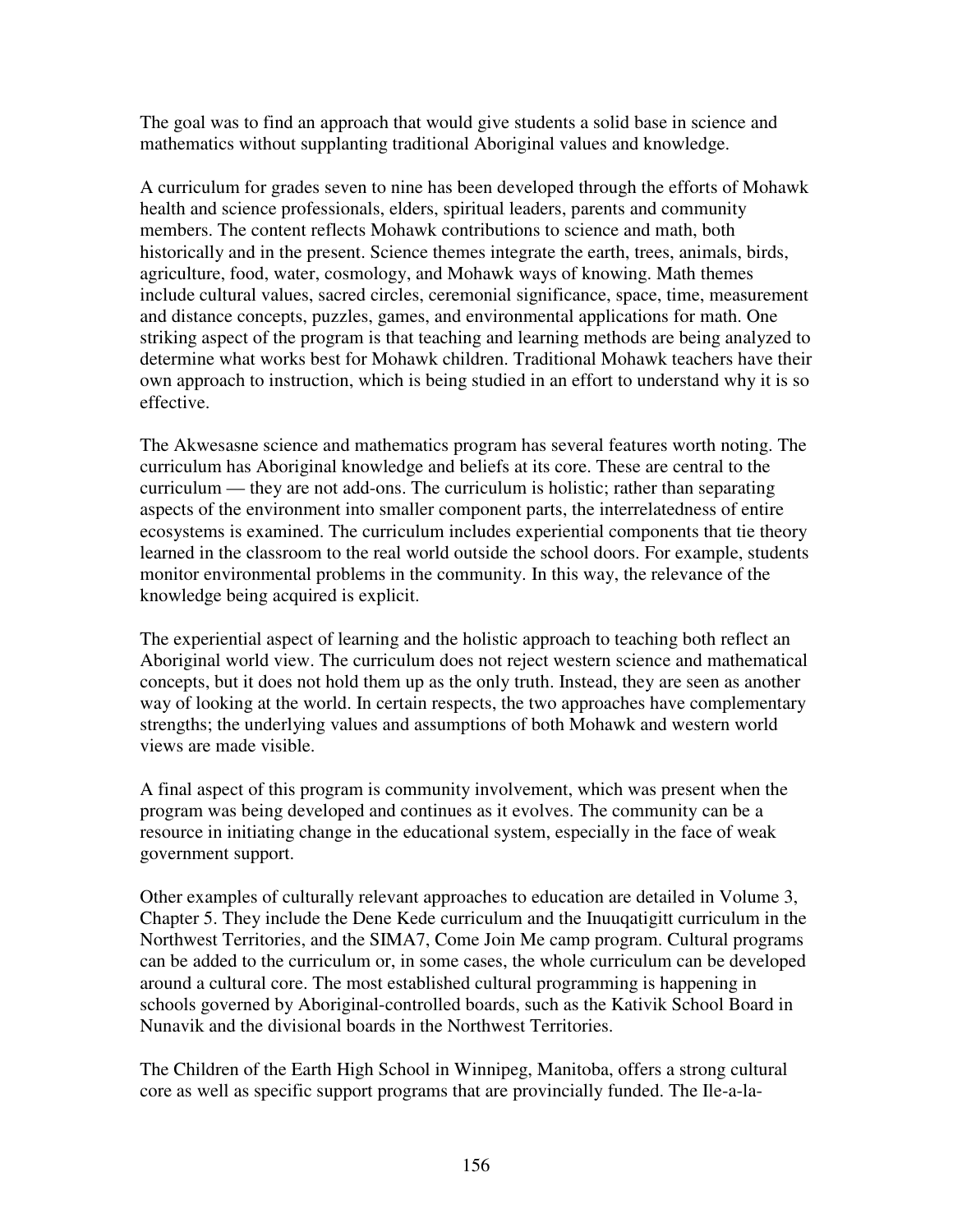Crosse School Board in northern Saskatchewan operates a school with classes from junior kindergarten to grade 12. Métis values, history and culture are an integral part of the curriculum, and the Michif language is taught as a credit course. The school also offers support services such as a daycare facility, a dental clinic and a public library.

At the post-secondary level, the Saskatchewan Indian Federated College (SIFC) has provided excellent programs for Aboriginal youth for many years. It has succeeded where millions of dollars in mainstream education have failed. Established in 1976, SIFC is the only Aboriginally controlled university college in Canada federated with an accredited degree-granting university. The college is academically federated with the University of Regina, ensuring that all regulations respecting admissions, hiring of faculty and academic programs meet University of Regina degree standards. Its board of governors includes representatives from each tribal council in Saskatchewan, as well as representatives from the University of Saskatchewan, the University of Regina, the Department of Indian Affairs and Northern Development, the Saskatchewan education department, and SIFC faculty and students.

The faculty is led by Aboriginal professors who have doctorates and master's degrees. Initially, the college focused on developing programs in Aboriginal studies, including Aboriginal art, languages, teacher education and social work. Programs for Aboriginal people in management and administration, communications, arts and health care followed in the early 1980s. More recently, in response to the needs of Aboriginal communities, SIFC has established a school of business and public administration and a department of science to encourage more students to enter science-based professions in the areas of health, engineering and agriculture. Aboriginal culture is also promoted outside the classroom. Elders conduct pipe ceremonies every morning and meet the students individually to help them learn about their heritage.

The Gabriel Dumont Institute, also in Saskatchewan, was held up as a model of a community-based institution incorporating Aboriginal values and language:

The [Gabriel Dumont Institute's] delivery model of post-secondary education to Métis people is highly regarded by the participants as an effective model for the development of Métis post-secondary education. Of essential importance to the delivery of Métis postsecondary education, as pointed out repeatedly by many participants, are three elements: community-based programming, retention of Métis languages and culture, and vocational orientation of education. 19

Aboriginal youth told the Commission that these are the kinds of institutions that can meet their needs. They want more of these facilities and want them supported at a level that enables them to meet the demand for services.

Such sweeping changes may not be possible in schools that serve students from many different cultures. Nevertheless, Aboriginal youth believe every Canadian school should have a curriculum that incorporates the history and contributions of the original inhabitants of this land. Too often, the contributions of Aboriginal people are left out of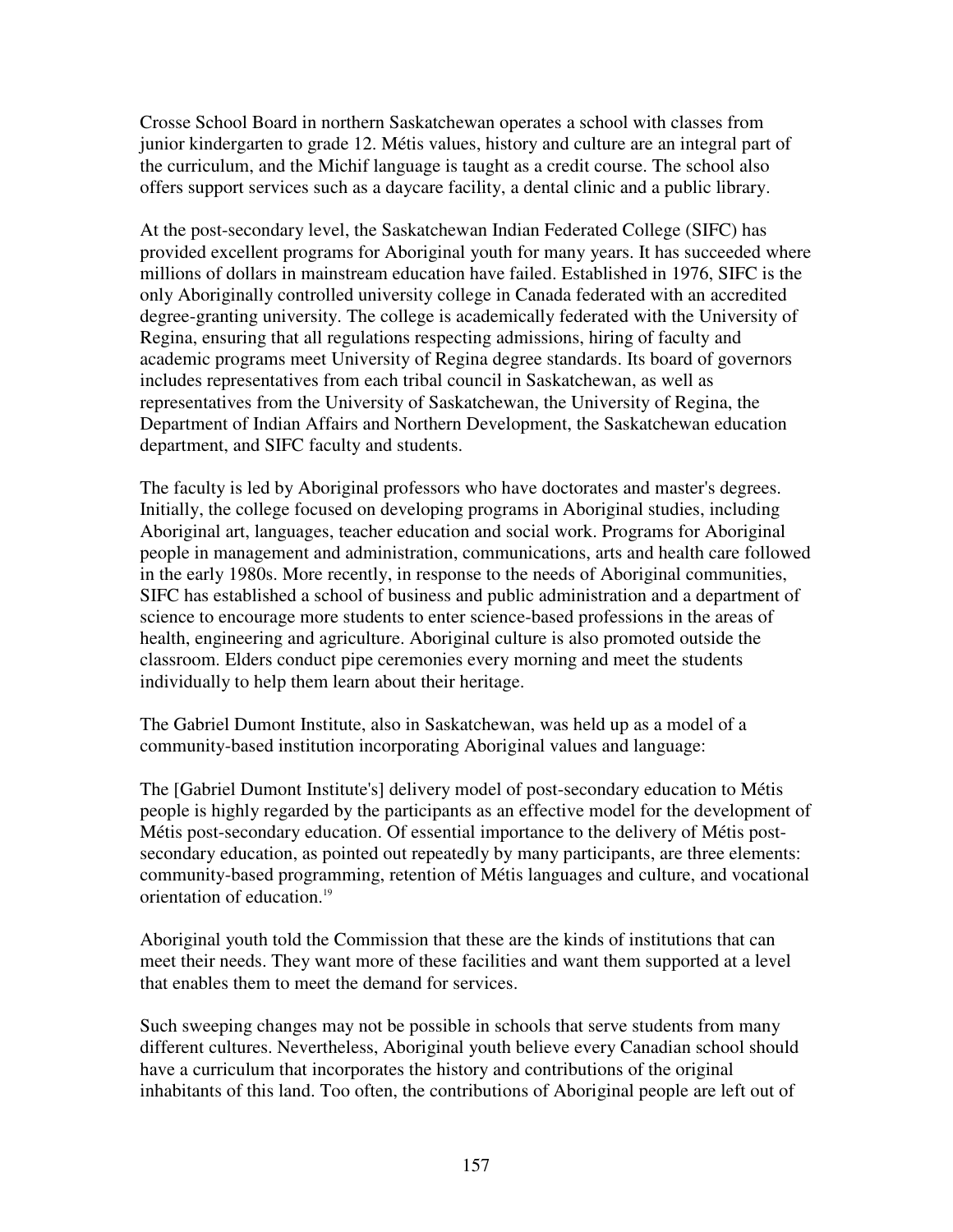the history books or treated in a cursory or dismissive way; their science and intellectual traditions are missing completely.

Aboriginal youth want to attend schools that teach Aboriginal perspectives as part of Canadian history. They want to learn in an environment where the contributions of Aboriginal peoples are recognized and respected and where teachers recognize and respect the culture and aspirations of Aboriginal students:

The students of the Mushkegowuk Student Services think to make a better Canada that all Canadians should be educated on Native culture and history, so they'll know how we lived before the Europeans arrived and how we live today. And they would notice how quickly we changed from the time when the Europeans came….Start at an early age teaching the non-Natives about the Natives.

Gaby Bird Moose Factory, Ontario 9 June 1992

#### *Resources for post-secondary education*

Education being a right for Aboriginal people has to be constitutionally protected protected for all Aboriginal people. Through education the visions of those from the past will be unfolded. But also the visions Aboriginal leaders have today will be realized by future generations.

Walter Madonick Canadian Federation of Students The Pas, Manitoba, 20 May 1992

The curriculum and program changes described in the preceding sections are designed to keep students in the classroom. But for Aboriginal youth seeking post-secondary education, simply getting into the classroom can be a problem. This situation could escalate as more and more youth (and adults) look to post-secondary education to improve their career options and job opportunities. The next generation might be able to break through the cycles of poverty and dependency that have consigned Aboriginal peoples to the margins of society. Aboriginal youth see post-secondary education as a critical link in this chain of transformation. The lack of financial means to acquire this education is often a barrier, however.

For First Nations students, the federal government has been the most important source of financial assistance. The Northwest Territories has funded university education for all residents, including First Nations, Inuit and Métis people. The Yukon also provides education subsidies, but at a lower rate than the Northwest Territories.

Aboriginal youth generally decried the lack of funding available for students to attend post-secondary institutions: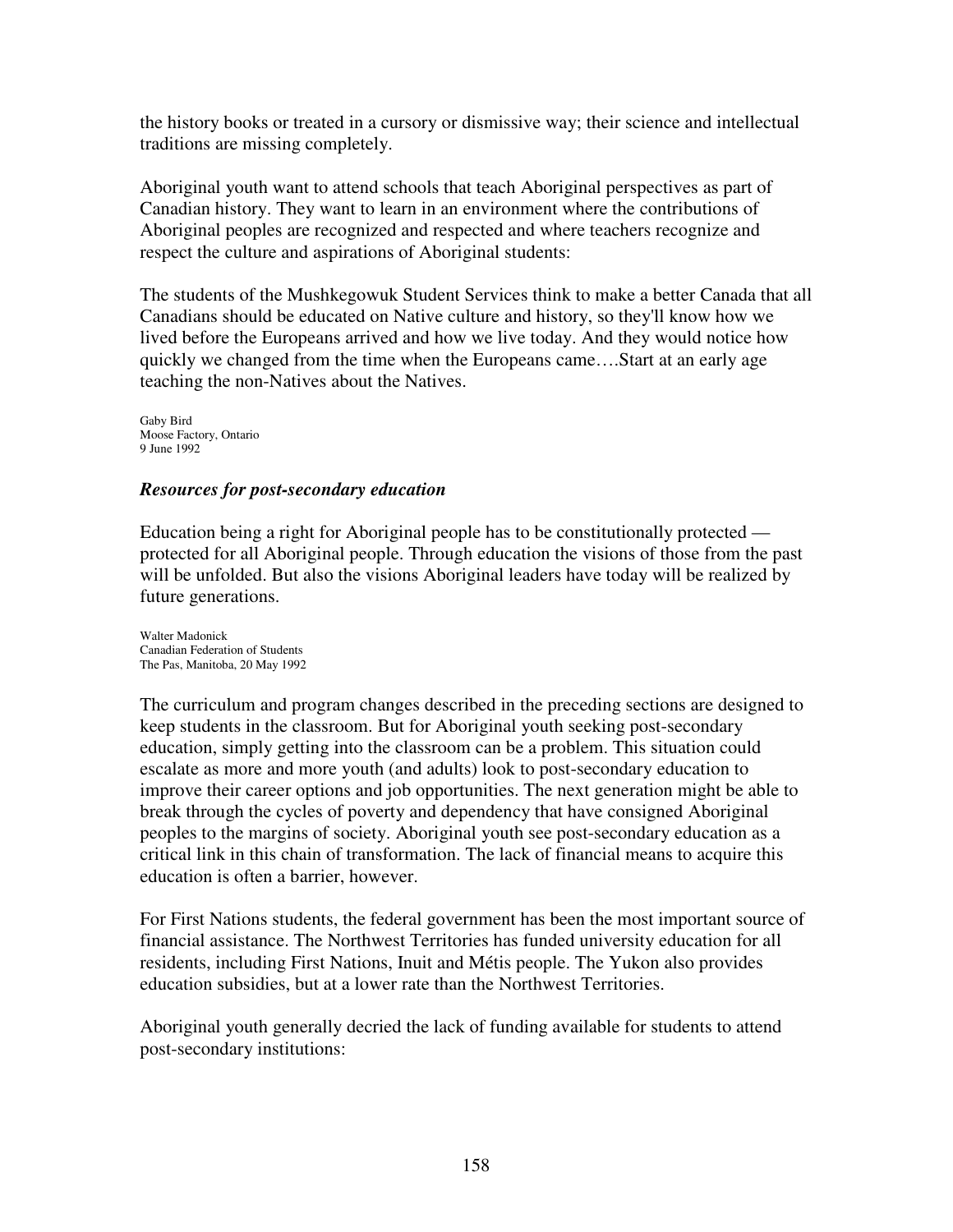The cutbacks and capping of post-secondary funding have caused problems for many students. The funding criteria restrict many students to eight-month funding support. The result of this is students have to take a heavier course load, forgoing the option to achieve a higher grade point average which is necessary in order for the students to enter into a specialized program such as medical school, law school, et cetera....

Margaret King President, Native Student Union, University of Manitoba Winnipeg, Manitoba, 22 April 1992

[The Indian affairs department] will only fund a student once in each level, therefore limiting a student's access to another degree at the same level….I would have to find alternate sources to finance my studies. But, in fact, the government is responsible for all my education.

Claudine Louis Hobbema, Alberta 10 June 1992

For Métis youth and some First Nations youth without strong ties to home communities, funding for post-secondary education is extremely limited.

There was also concern about the limits on the types of programs funded. One student noted that under the current guidelines he could not get funding for training to be a pilot:

I feel that all Aboriginal people should be given the same opportunity to choose their own careers….[I] have found it cost around \$50,000 for five years of university. It cost \$53,000 for a two-year flying program, plus you come out with 16 transferrable university credits. Over the short term, yes, flying is more expensive, but over the long term it costs about the same amount of money.

Arthur Williams Happy Valley-Goose Bay, Newfoundland and Labrador 16 June 1992

Beyond funding, Aboriginal students say they need more support and resources to continue their education. Single mothers, in particular, would like to have low-cost or subsidized daycare.

We examined the issues surrounding funding for post-secondary education and the different situations of First Nations, Métis and Inuit youth in Volume 3, Chapter 5, and recommended that

• the government of Canada affirm its obligation to provide a full range of education services to treaty nations where such a right appears in treaty texts, related documents or oral accounts of treaty agreements;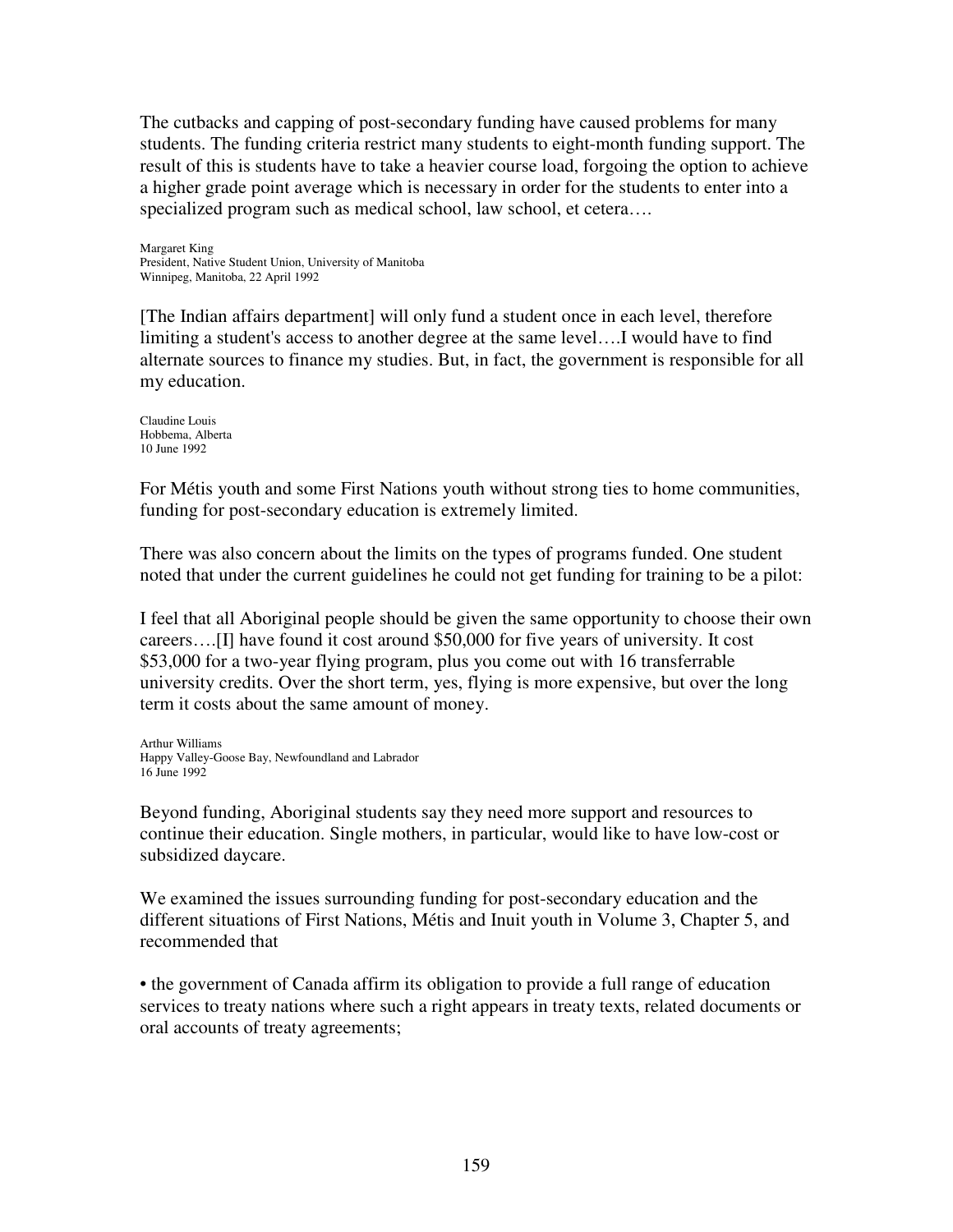• existing student benefits continue for First Nations and Inuit post-secondary education, along with additional resources to address increased costs and to meet the higher level of demand for post-secondary education; and

• that a scholarship fund be established for Métis and other Aboriginal students who do not have access to post-secondary education financial support.

For a more detailed analysis of these and other issues in education and the Commission's recommendations, see Volume 3, Chapter 5.

# **3.4 A Healthy Body**

## *Physical fitness, sport and recreation*

Many of today's Aboriginal leaders were heavily involved in sports and recreation as youngsters. Associate Chief Judge Murray Sinclair of the Manitoba provincial court and a former member of Parliament from Alberta, Willie Littlechild, both studied physical education before becoming lawyers. Littlechild states that sports and recreation are crucial for Aboriginal youth:

The most critical area of sports for Native peoples is still the development of leadership….There is still a great need to develop sports administrators, coaches, officials and recreation directors that would serve the unique concerns of Native communities.<sup>20</sup>

Promoting Aboriginal athletes as role models can inspire young people to participate in sports and recreation programs. Mohawk athlete Alwyn Morris, gold and bronze medal winner in kayaking at the 1984 Olympics, and former Pittsburgh Penguin left-wing Ted Nolan, an Ojibwa from the Garden River Reserve in Ontario, have both taken part in the National Native Role Model Program. The program involves promotional events and speaking tours dealing with issues such as education and drug and alcohol awareness.

Aboriginal athletes build bridges to the broader Canadian community. When they compete, they join the multicultural community of sports and sports enthusiasts. Their involvement can instil pride in Aboriginal people of all nations and give Aboriginal people a national and international presence. In 1990, track-and-field fans around the world cheered as Angela Chalmers, a member of the Birdtail Sioux First Nation community in Manitoba, became the first woman in the history of the Commonwealth games to win both the 1,500- and 3,000-metre races. She went on to win a bronze medal at the 1992 summer Olympics in Barcelona, Spain. Other examples abound. Indeed, the history of sports is studded with the names of Aboriginal athletes: Tom Longboat (marathon), George Armstrong and Jim Neilsen (NHL hockey), Sharon and Shirley Firth (Olympic cross-country skiers), and Jack Jacobs (NFL and CFL football), to name only a few. When Aboriginal athletes compete, they send a strong message that their people are part of the fabric of the Canadian and international communities. They are role models for youth of all nations.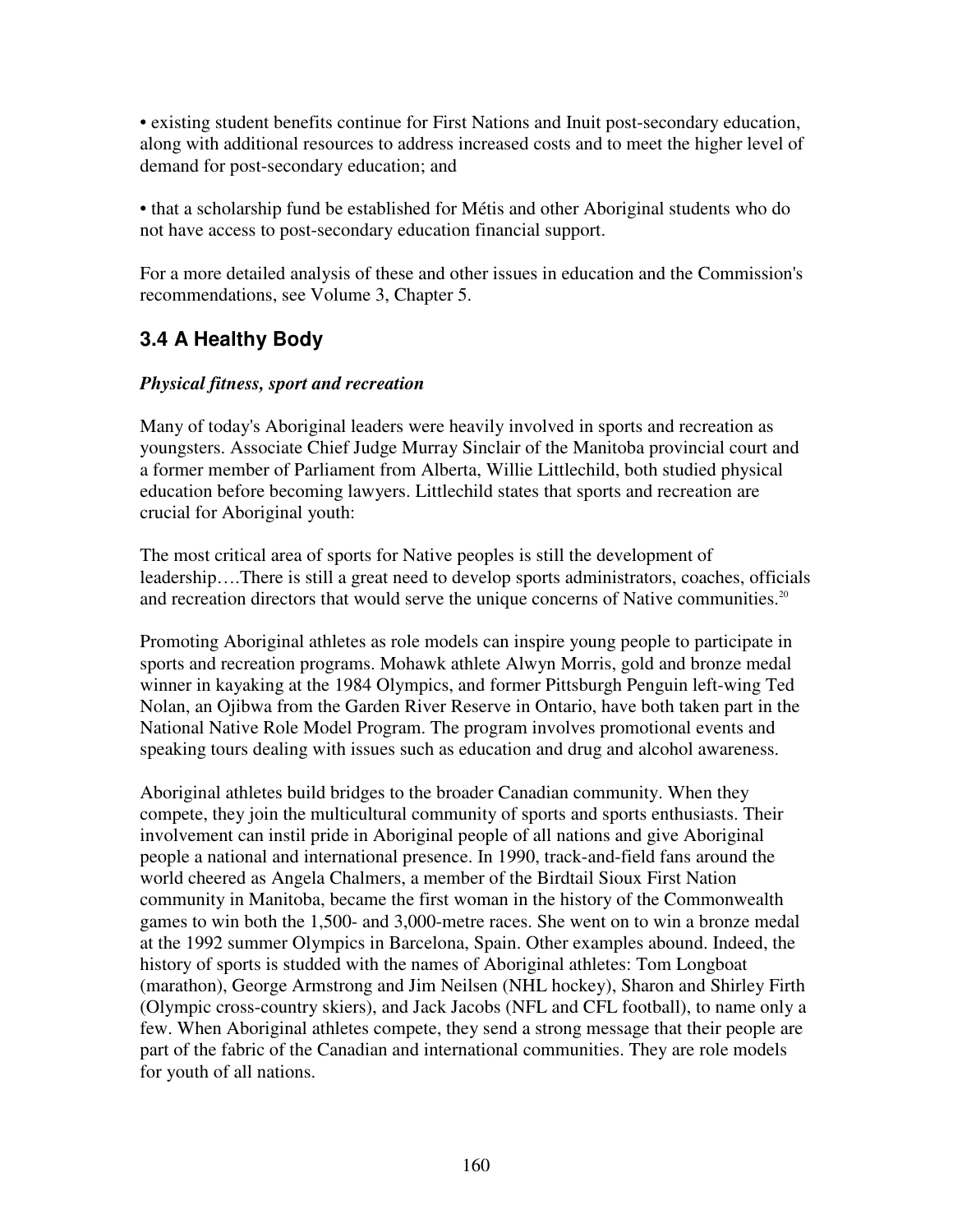Young people appearing before the Commission emphasized the need for sports and recreation opportunities. We refer to sports and recreation in the broadest sense, including physical activity, leadership training, coaching, recreation program training, participation in cultural activities, and dramatic and musical pursuits. Sports and physical pursuits are important to many Aboriginal youth because they have high energy levels and, in some circumstances, too much time on their hands. Boredom can be a major problem in communities with few resources. The Metis Nation of Alberta noted that most "Métis youth do not have access to even the most modest recreational facilities to relieve their boredom and frustration often associated with a lifestyle plagued by poverty".<sup>21</sup> Many youth spoke about this concern:

There are many problems surrounding us, one of which is that there seems to be nowhere to go or nothing to do. Inuvik's youth have talked about a facility for us to go to, one with counsellors and a program co-ordinator. In this centre we would like to see a leisure and sports complex as a joint facility — some place where we can sit and enjoy each other's company or get involved in activities.

Cheryl Greenland Gwich'in Youth Inuvik, Northwest Territories, 5 May 1992

The absence of adequate recreation facilities and leisure activities is creating a pressing situation in many Aboriginal communities, where the large number of youth, their high and early school drop-out rates and the lack of jobs are a potentially explosive combination. In the absence of leisure opportunities, substance abuse may be their only escape from crushing boredom and dreary surroundings.

As discussed earlier, substance abuse is a pervasive problem among Aboriginal youth.A study of Haida youth by the community of Old Massett, British Columbia, for example, found that substance abuse was their greatest problem. "The most common health recommendation was to have a recreation facility created especially for youth to give them an alternative to drinking and drug use." <sup>22</sup> This sentiment was echoed by youth from other communities as they spoke at our hearings:

The youth today need productive activities, a place to stay where they can work together and spend time….If they have a place to go and things to do it will be less likely for them to be involved in drug and alcohol abuse. As soon as they do something worthwhile, their self-confidence will build and they will feel better about themselves.

Kathy Nelson Roseau River, Manitoba 8 December 1992

Sports and recreation can be effective instruments for youth to use in building their communities. Sport, like other activities involving goal-setting and discipline, can spill over into other aspects of a person's life. The Aboriginal view of games is a holistic one, involving culture, education, health and spiritual significance.<sup>23</sup>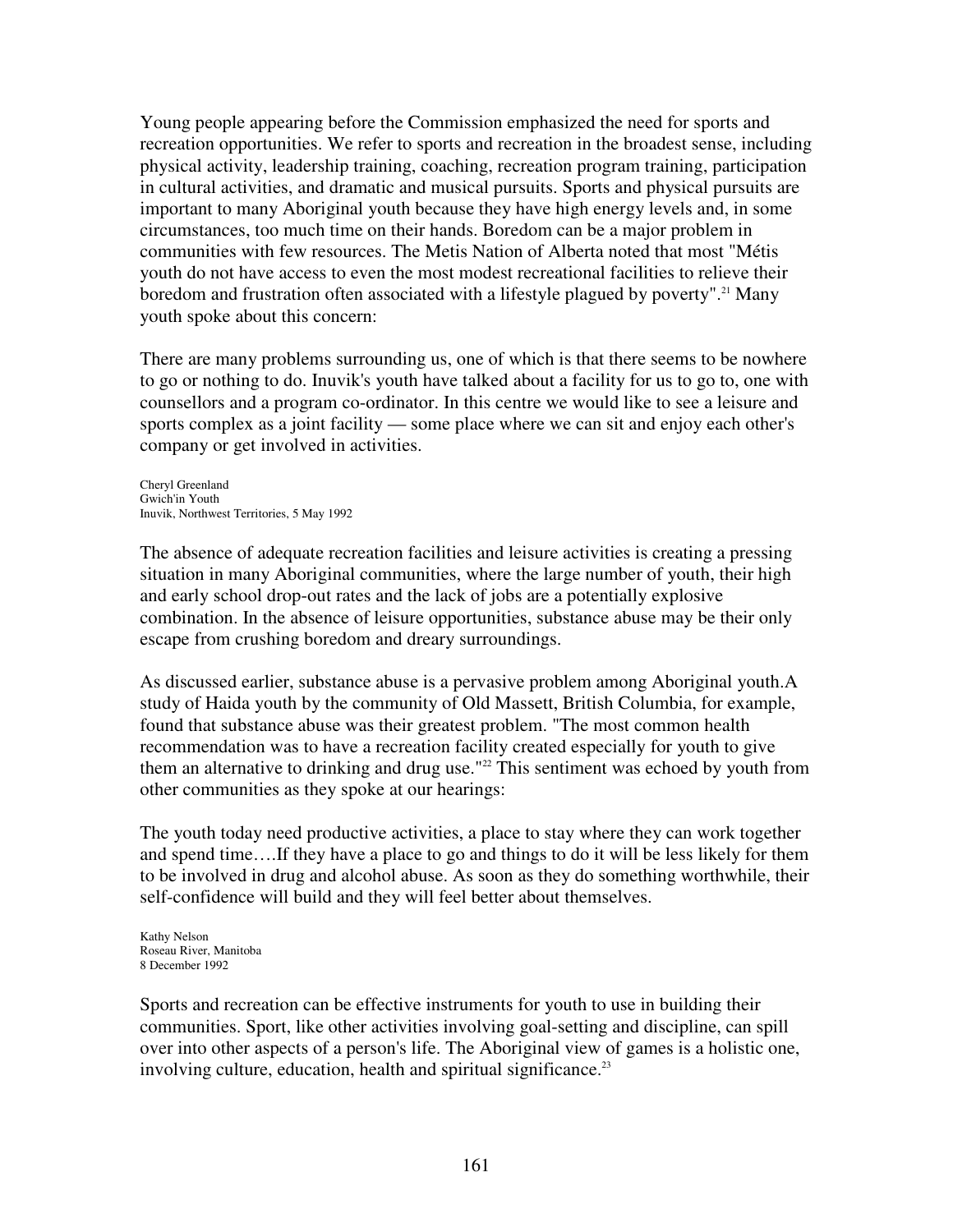Some youth "want and need to learn and incorporate a more traditional way…[and] sports are a recreation activity as well as a method of enhancing cultural retention".<sup>24</sup> These activities promote leadership development, along with cultural awareness and traditional values. Lacrosse, Inuit high-kicking and water sports such as kayaking and canoeing are all examples of sports and recreation activities rooted in traditional culture.

The Arctic Games bring athletes together to compete in mainstream and traditional sports and games. The traditional events include seal skinning, tea boiling, fish cutting, onefooted and two-footed high kicks, and head pulls. Here the emphasis is not on the elite athlete or a 'winner take all' mentality; often, competitors actually teach each other during the competition.

The First Nations Running Club is a good example of youth attempting to build a community across Canada and, at the same time, learn about their traditional culture through sport:

To the Indians, running was a way to communicate over long distances and an essential part of fighting and hunting. However, it was also a game and a way of instilling values, developing strong wills and of connecting with the forces of the universe…. Running without rest [was] a means of purification....running was far more than sport and entertainment for the Indians, it was a search for the meaning and essence of life itself.

It is the race of the individual against the limits of his own flesh and it is the unending race of all humanity with the wonder of creation. No man shall win, no man shall lose; but as each walks away, his broad chest heaving, his knees trembling, it is with the ecstatic look in his eyes of one who has spent himself to the full and before he faltered, seen over the horizon is the mystic glow of his final victory.<sup>25</sup>

Many youth are unaware of the traditional significance of running in some Aboriginal nations. One of the goals of the First Nations Running Club is to "empower native youth to lead successful lives in [a non-Aboriginal] society by developing a clear cultural foundation of values and identity". The club began in Red Lake, Ontario, in 1988. Runners have participated in a number of events, including the 1991 Sacred Run, part of the Manitoba Marathon. It was here that club members met youth from the Salish Nation, the Anishnabe and the Iroquois Confederacy. The club now has chapters in British Columbia, Alberta, Saskatchewan, Manitoba, Quebec and Ontario and is seeking to establish chapters across the country. At the national office in the community of the Cape Croker-Chippewas of Nawash, a running camp offers youth and elders a place to come and share traditional teachings.

Northern Fly-In Sports Camps (NFISC) provide summer recreation programs for children and youth, with the goal of developing social and leadership skills. 26 In operation since 1986, the program was originally funded through a one-time University of Manitoba Outreach grant and various donations. The key to NFISC's success is inter-agency cooperation, with members of the wider community participating in designing and implementing the program. The RCMP, for example, is involved with NFISC and has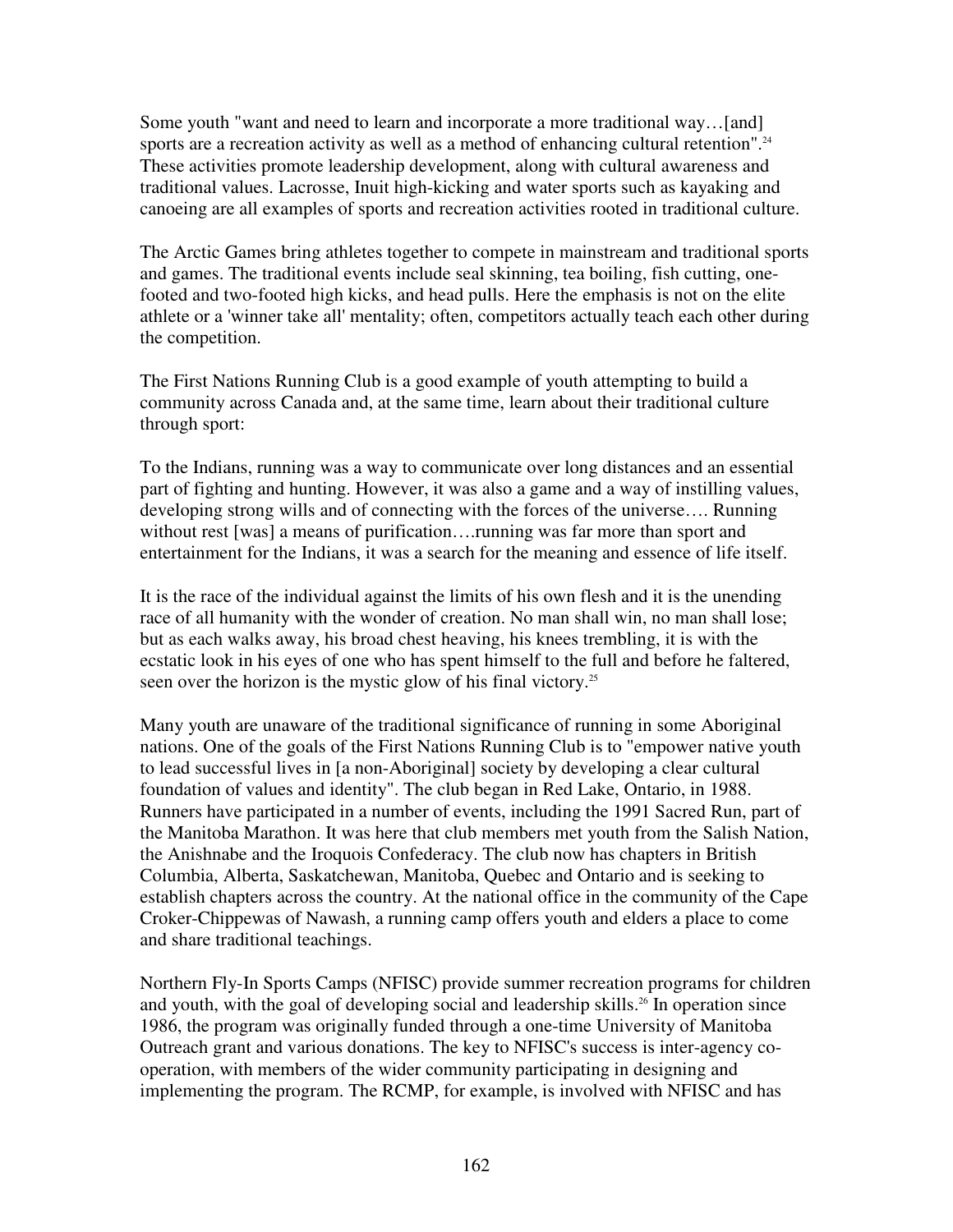noted a significant drop in crime rates in communities where the program is in operation. 27

However, over the long term such programs can be successful only when they are grounded in and sustained by the community. Even with ample facilities and supplies, recreation programs cannot simply be willed to work. Within the community there must be motivated and qualified leadership among youth who can organize and inspire their peers.

At the Selkirk Friendship Centre Youth Club in Manitoba, a full-time co-ordinator plans social, recreational, educational and cultural activities. The program is funded through the Community Action Program of the National Drug Strategy. Activities focus on drug abuse prevention and, notably, the program accepts not only abstainers but strivers as well (individuals who use drugs occasionally but are trying to break free).

The Rediscovery Camp model (mentioned earlier in relation to spiritual health) can also be used to foster self-esteem and cultural identity while contributing to physical development. The camps enhance outdoor skills, traditional land-based skills, and cultural and environmental awareness, and the daily regimen contributes to physical fitness and well-being. The activities vary depending on the surrounding environment. In Fort McMurray in northern Alberta, students canoe, hunt small game, fish, hike and learn to set up camp. In coastal British Columbia, young people can develop backpacking skills and ocean-related skills such as fishing and swimming. A spin-off benefit is the employment Rediscovery Camps have created in Aboriginal communities, as participants go on to become guides, leaders and trainers.

The Canadian Outward Bound School has worked with Aboriginal schools in running youth programs. Community members in Big Trout Lake, Ontario, have created their own land-based program. Elders there take out on their traditional land about 40 young people for several weeks at a time during each of the four seasons. The Avataq Cultural Institute in Nunavik operates a traditional Inuit summer camp in Inukjuak each year, and a similar camp is operated by the community of Kuujjuak. On the northern coast of Labrador, high school athletes gather twice each year (in fall and winter) for a week of sports competition. The events include traditional Inuit games. The games are rotated among participating communities, giving students an opportunity to travel and meet their peers in other areas. Similarly, Aboriginal games have been held in Quebec each year since 1991. Many youth enjoy the healthy competition and see these events as something to look forward to in the school year.

Sports and recreation contribute to healing in a holistic way. Participation enhances physical development and increases awareness of fitness and nutrition. But when youth also operate the programs, a momentum seems to build, tapping into their energy and creativity. They develop leadership skills, as well as communication, fund-raising and organizing skills they can apply to their personal and community endeavours in other areas besides recreation.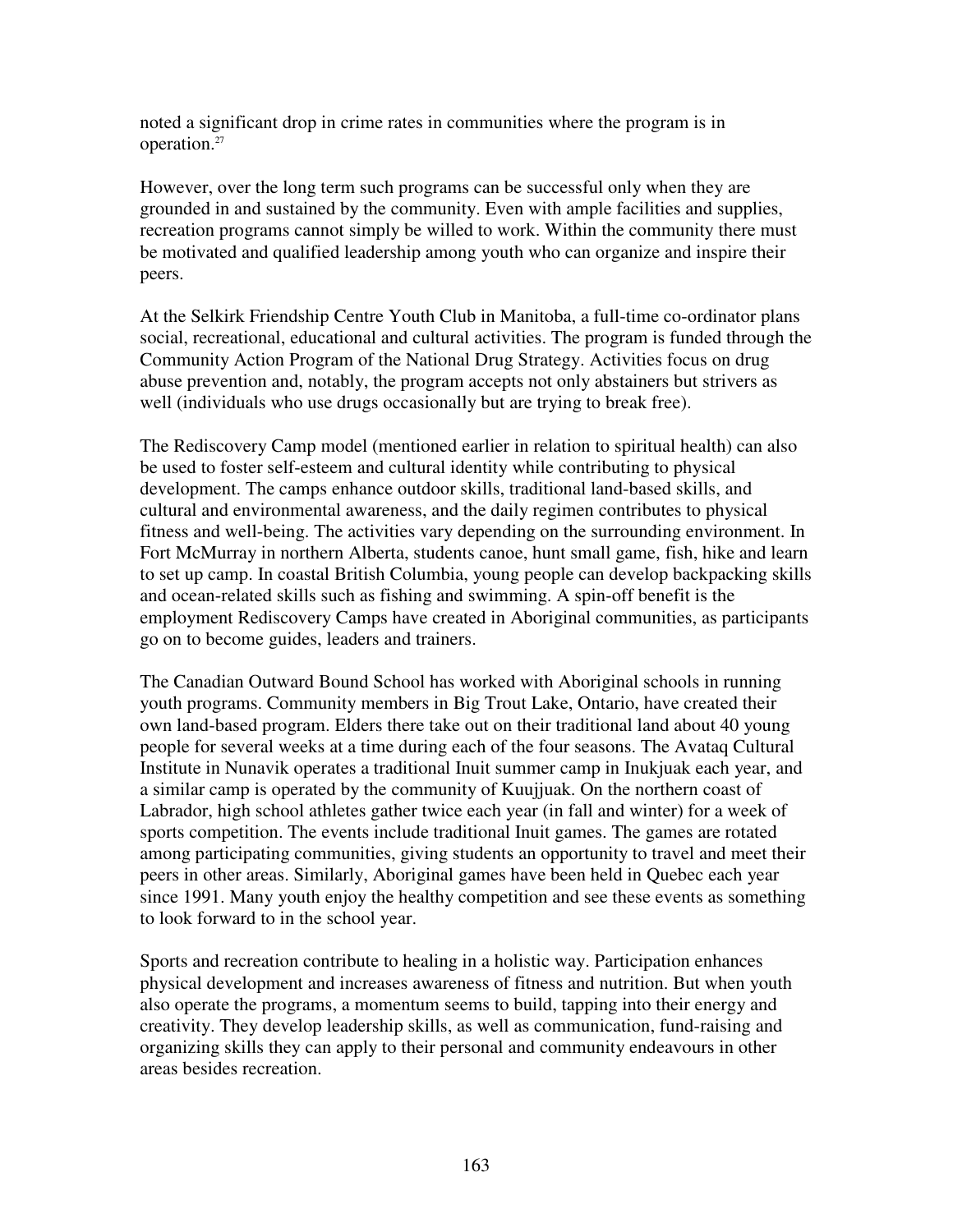In Old Massett Village, Haida youth practise traditional dancing at the Davidson Longhouse several times a week. In addition, 40 youth paddled in ocean-going canoes to Bella Bella, a Heiltsuk community on British Columbia's central coast, for the revival of the great west coast tradition of inter-nation canoe gatherings. From start to finish, youth carried the day. They were responsible for making and painting their own paddles and learning songs and dances to perform for the host village.

Youth also participate in the All Native Basketball Tournament in Prince Rupert and the Christmas Classics Tournament, hosted by Old Massett. Students there are asking for more organized sporting events for men and women and cultural classes to teach traditional skills such as carving, weaving, Haida dancing and food preparation. They also want "workshops for the youth regarding issues such as self-esteem, drug and alcohol abuse, family violence, peer pressure, career and education, and communication skills". 28

The Old Massett programs succeeded because basic facilities were available to house the programs; the holistic approach guided program development and allowed people with different skills and abilities to participate; and youth were able to exercise leadership and initiative.

A similar example is the Chevak Village Youth Association in Alaska, where "the local community has taken over the organization and adapted its goals and activities to the local norms". Like the best of holistic programs, it serves a number of educational, social and economic functions for youth. It was created and run entirely by Aboriginal youth to address a situation where "hanging out, visiting, playing basketball and snow machining pretty well exhausted the leisure activities available to the youth of Chevak".<sup>29</sup>

All these activities and organizations are proof that youth can be the solution, if they are not simply regarded as 'the problem'. When governments and communities make the leap of faith to assist youth, youth respond. Solutions do exist, and communities can implement them — sometimes despite government inaction. Yet attempts to take action often meet a host of obstacles. Some initiatives that have shown real results have been dismantled because of shifting government priorities, or programs have broken down because of inadequate financial resources.

In communities where there are recreational facilities, the need for leadership is acute. The Arctic College offers a two-year program to train recreation leaders, with a curriculum that includes communications, management, programming, leadership, facilities management, marketing, anatomy, physiology and social psychology. The Northern Recreation Director Training Program (NRDTP) is a combined program of the Manitoba departments of education and training (New Careers North), culture, heritage and citizenship, and northern affairs. It provides training for adults who may have had difficulties with the educational system in the past. <sup>30</sup> Young Aboriginal people want to see programs such as NRDTP and the Arctic College Recreation Leaders Program supported and expanded so they are accessible to everyone interested in this field.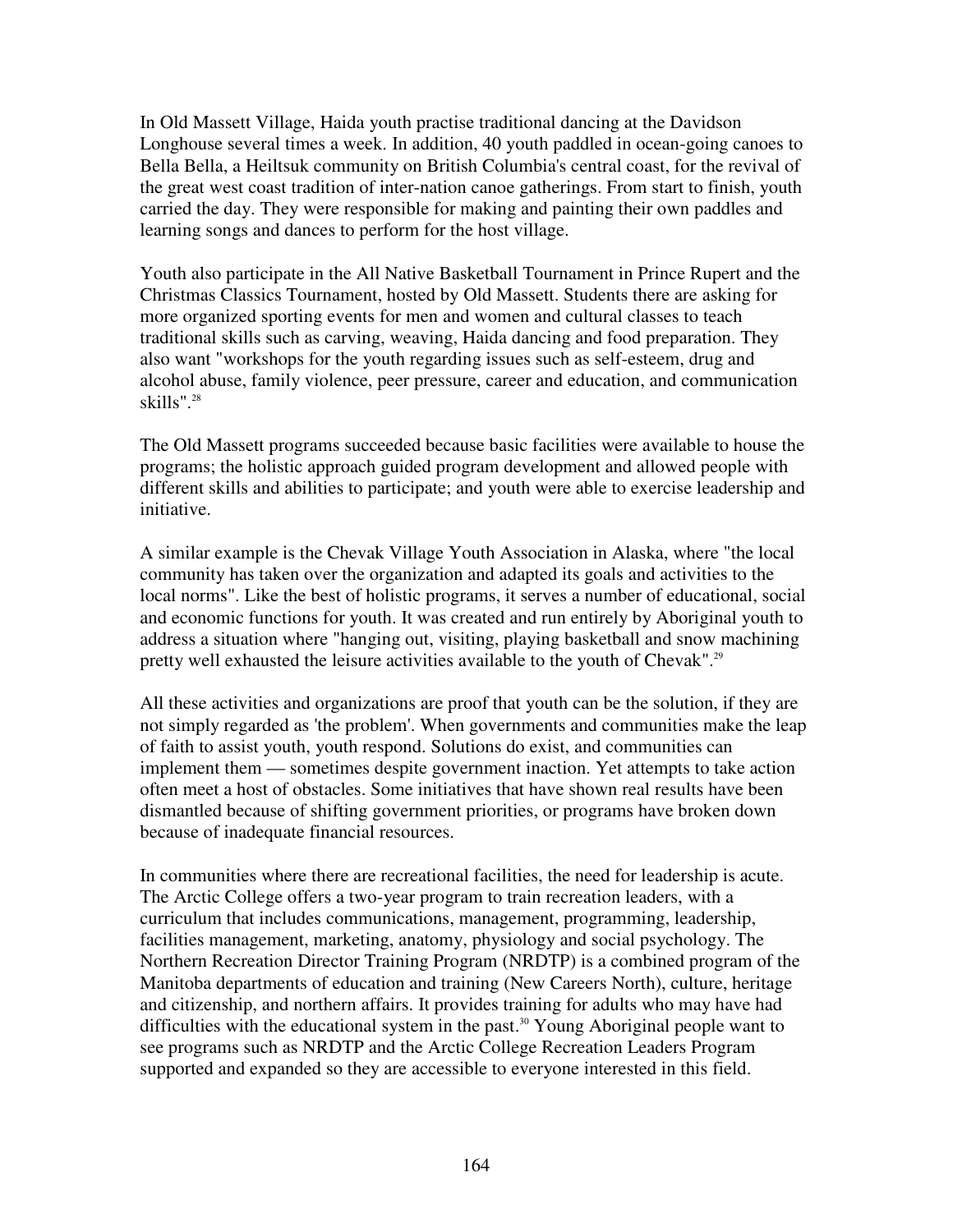Given the success of these initiatives, it is regrettable that similar efforts are not being made across Canada. Neil Winther, who was among the founders of Northern Fly-In Sports Camps, states, "The farther one moves up the bureaucratic ladder (provincial or federal) the less evidence one finds for support". Attempts to develop a Manitoba Aboriginal sports and recreation association have been slowed because "this organization could be seen as a threat to the existing provincial sport organizations, which have done little to target Aboriginal people, even though it is obvious that Aboriginal people have the greatest need for sport". <sup>31</sup> Given the number of Aboriginal youth and the factors that make them vulnerable to physical and social dysfunction, sustained efforts are needed to make sports and recreational facilities and leadership programs widely accessible. The first step would be to establish a body to advise federal, provincial, territorial and Aboriginal governments on how best to meet sports and recreation needs in Aboriginal communities. This advisory council should have a membership drawn from among Aboriginal sports and recreation professionals, administrators, and co-ordinators across the country. Non-Aboriginal professionals with expertise in this area could also participate. Each province and territory must be represented. With the help of provincial, territorial and federal funding, council members could co-ordinate needs assessments and consult Aboriginal communities to determine their sports and recreation priorities.

The advisory council would then direct resources so that communities can develop, implement and sustain their own programs. This would include acquiring equipment and facilities and building capacity within the community — in particular, leadership and recreation training. The council should not dictate or impose programs developed centrally. The record shows that most successful initiatives are community-driven.

For example, the advisory council could develop a program to provide the expertise of trained recreation programmers to travel to communities and give presentations or workshops on subjects such as how to set up and run a recreation sports league. This way, skills and knowledge would stay with the community after the experts had left. Aboriginal athletes — many of whom are role models for Aboriginal youth — could be recruited for this purpose. Programming must be implemented and sustained by the community, however.

A floor hockey league is a good example of a program that can be set up, even in a community with limited resources; equipment needs are minimal, many youth are familiar with the general rules of the game, and if there is no recreation facility, any building with an open floor can be used. Many other sports can be adapted to suit the resources the community has available.

Such programs can begin now to meet the sports and recreation needs of Aboriginal youth; there need not be a long wait while funding is secured or recreation complexes are built. Meanwhile, planning should be under way to develop resources and expertise for the long term.

#### **Recommendations**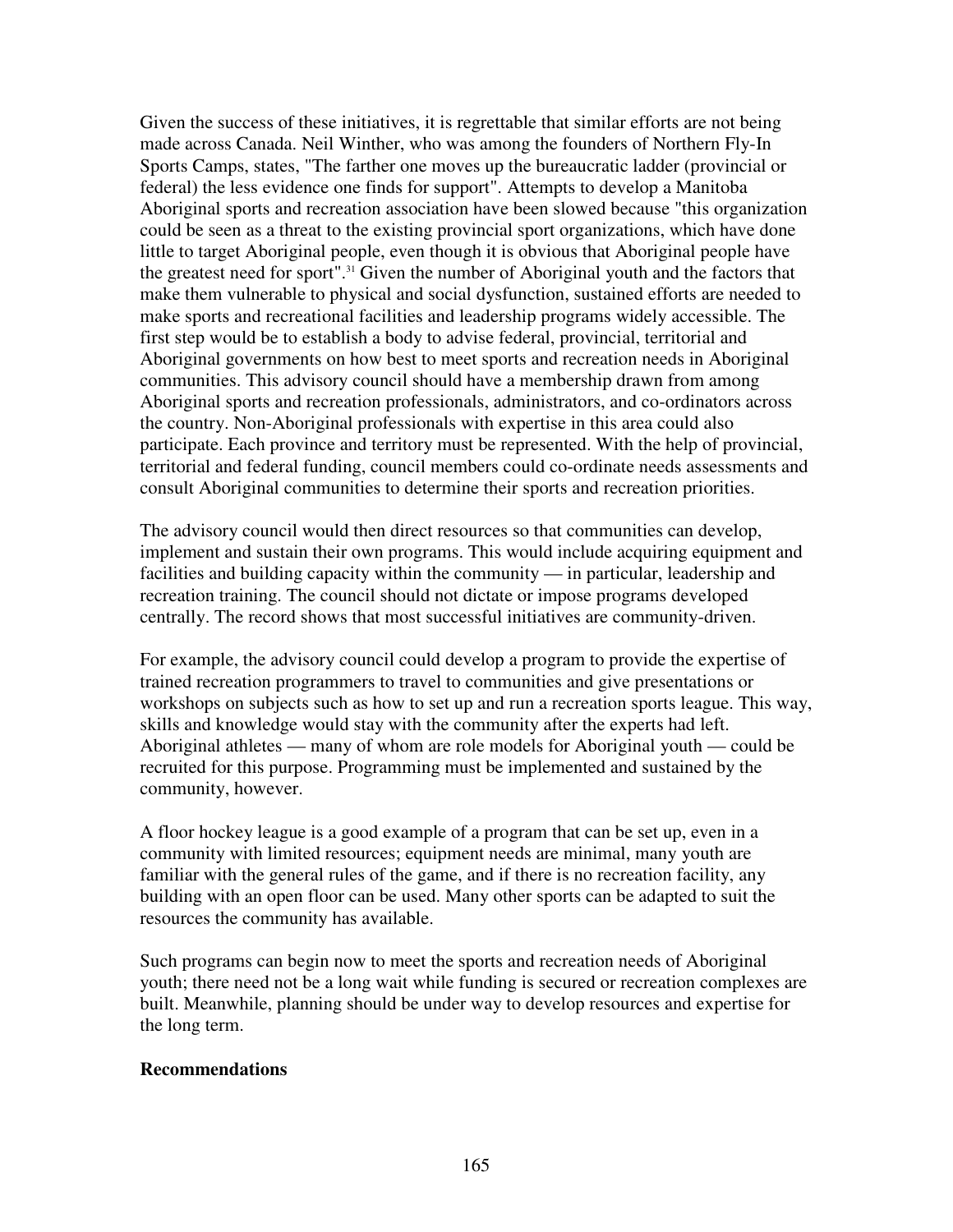The Commission recommends that

## **4.4.3**

The federal government, through the Minister of State for Fitness and Amateur Sport, establish and fund an Aboriginal sports and recreation advisory council to advise — in consultation with regional, provincial and territorial sports and recreation organizations — federal, provincial, territorial and Aboriginal governments on how best to meet the sports and recreation needs of Aboriginal people (including those living in urban areas).

## **4.4.4**

The proposed Aboriginal sports and recreation advisory council promote programs and initiatives that are

(a) community-driven, based on needs identified by the community, with programming developed or modified by the community to meet the community's needs;

(b) sustainable, as opposed to one-time tournaments or events; and

(c) capacity builders aimed at providing instruction in recreation programming, leadership development and coaching skills.

The federal government would fund the council. Provinces now provide the bulk of funding for sports and recreation initiatives in their areas, so they would be expected to help cover the cost of initiatives taking place within their boundaries.

Aboriginal people will have to work with the federal, provincial and territorial governments to decide the form, structure and membership of the advisory council. Aboriginal experts in the field — sports and recreation programmers, co-ordinators, administrators, researchers, and Aboriginal youth representatives — at the community, provincial and national levels should meet with ministers of sports and recreation to address organizational concerns. An intergovernmental meeting of these ministers would provide a forum for discussion among all the parties involved.

#### **Recommendation**

The Commission recommends that

## **4.4.5**

A meeting of ministers responsible for sports and recreation be convened within one year of the publication of this report to discuss the form and structure of the proposed Aboriginal sports and recreation advisory council, and that Aboriginal youth and Aboriginal experts in the field — recreation and sports programmers, co-ordinators, administrators and researchers — be invited to take part in this discussion.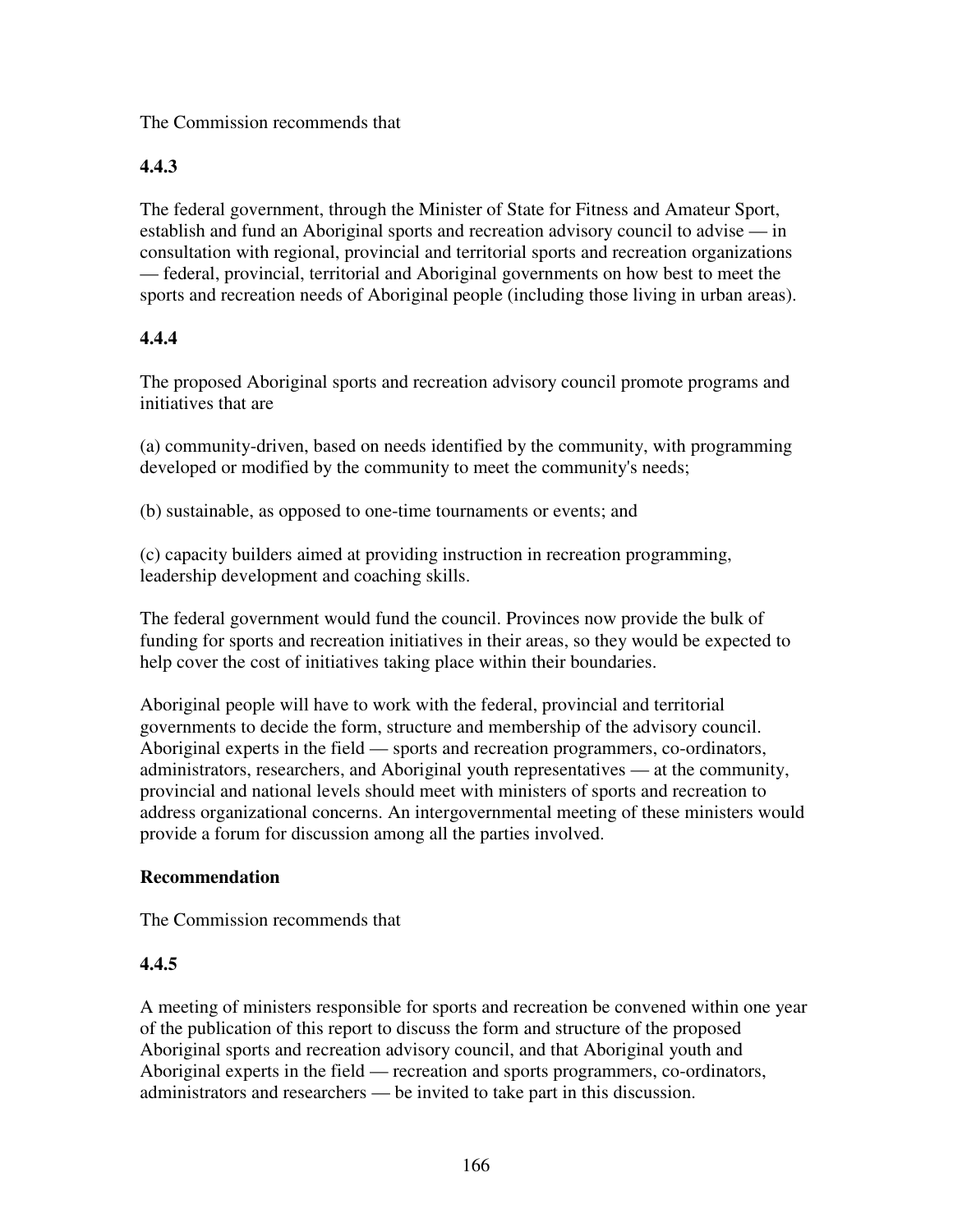A co-ordinated and concerted effort to provide constructive outlets for the energy and enthusiasm of Aboriginal youth, and at the same time develop their leadership skills and self-esteem, can go a long way toward improving the health of Aboriginal communities.

#### *Aboriginal youth and hiv/aids awareness*

Another serious health concern of Aboriginal youth is Acquired Immune Deficiency Syndrome (AIDS). Research conducted for the Commission suggests that "Aboriginal youth are at a high risk of acquiring HIV infection because they are sexually active and often engage in unprotected sex, as evidenced by the high number of teenage pregnancies; they are under strain of peer pressure to use and abuse alcohol and a variety of substances; some have been sexually abused; some are homeless, transient and street dwellers". <sup>32</sup> This statement is supported by the 1990 study on AIDS and the Aboriginal population. Researchers found that Aboriginal communities are particularly susceptible to transmission through heterosexual contact and that the youth population is highly vulnerable.

Recent data indicate that in terms of confirmed (and surviving) cases of HIV infection, 69 of the 2,597 Canadians diagnosed as of January 1993 were Aboriginal, based on selfdefinition and physicians' records. <sup>33</sup> While this number is relatively small, it represents three times the number of diagnosed cases since the first report of the Joint National Committee on Aboriginal AIDS Education and Prevention in 1990.

Despite this, little has been done to date to address the issue. The root problems — abuse, homelessness and drug use — and possible solutions are discussed elsewhere in this report. We focus here on the need for educating Aboriginal youth about AIDS and all sexually transmitted diseases.

Aboriginal youth want to see more AIDS awareness strategies and programs designed specifically for them. These strategies must include education on reducing the risk of contracting HIV. Similar initiatives should be launched for awareness and prevention of sexually transmitted diseases. Youth themselves can be tapped as a resource in developing and implementing programs. A discussion of HIV/AIDS and the Aboriginal population in general can be found in Volume 3, Chapter 3.

# **3.5 Emotional Health**

In a healthy community environment, youth in distress would be able to turn to an accessible and co-ordinated support network. They would be able to talk with parents, elders and peers about their concerns and problems. They would be able to contribute to sharing circles and take part in traditional ceremonies. But for many Aboriginal youth, elders are difficult to reach because they are so few, language is often a barrier to communication, parents are still weighed down with their own burdens, and the friends a young person needs are wrestling with their own problems.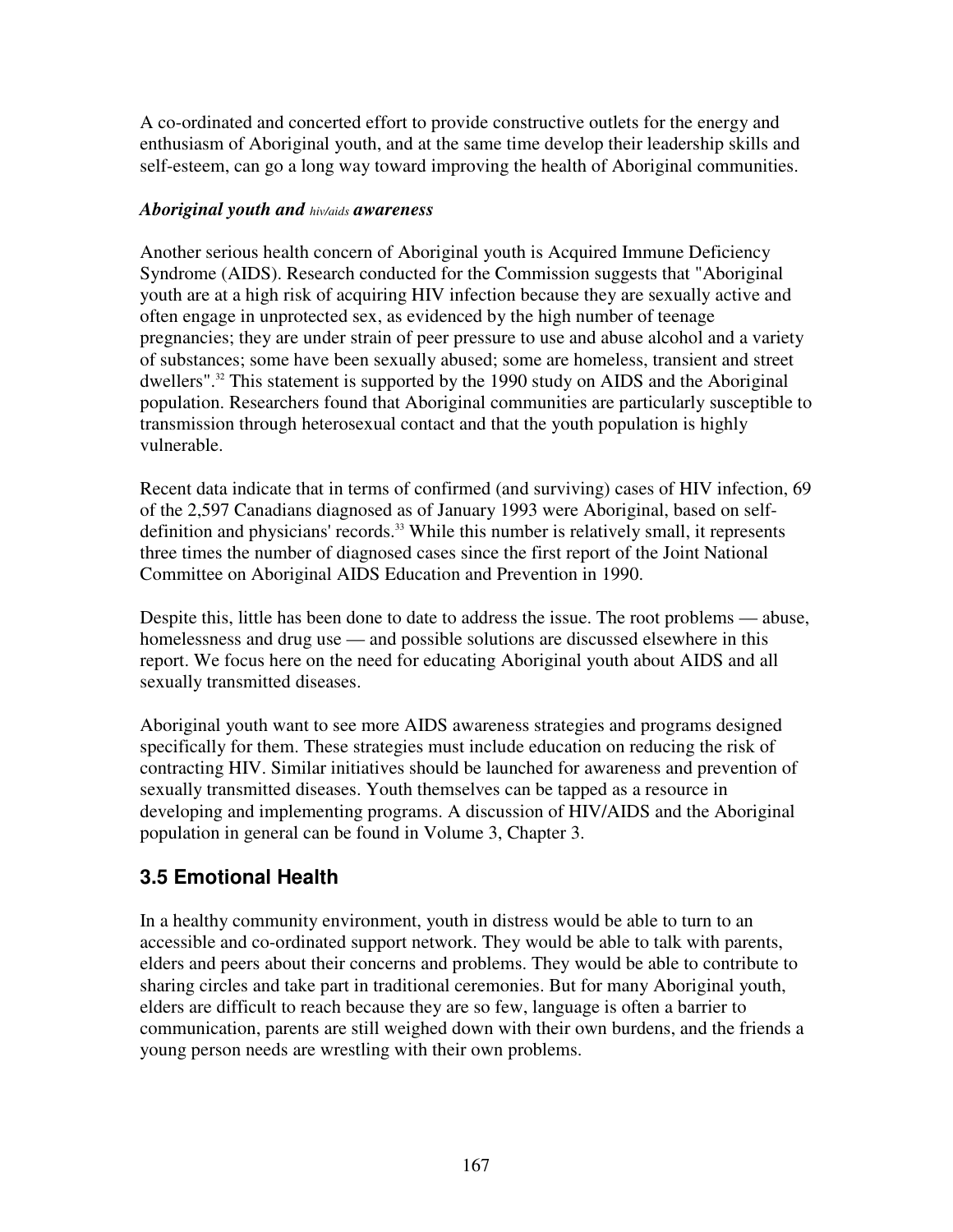The most urgent need for youth in distress is to speak with someone they can trust, someone who can readily understand and empathize with them. Youth crisis centres, friendship centres — indeed, any facility used by Aboriginal youth — should have a 'youthful face'. Wherever possible, young Aboriginal people should be recruited to work as counsellors in these facilities and to staff information and crisis lines.

Youth recognize, too, that elders have much to offer, and they want them to be an integral part of their lives. Yet there are few ways to involve elders in the lives of urban Aboriginal youth. This is an immediate concern because the number of elders with comprehensive knowledge of the language and traditions is declining quickly. They are a small proportion of the Aboriginal population; if their knowledge is not passed on, it will disappear with them:

There should be a sense of — not independence or dependence — but interdependency, because traditionally elders provided a lot of the basic necessities so that young people can have their needs met. And that has to continue, but sometimes that is lost in some families….There should be contributions from elders and parents…but not controlled by those people.

Delbert Majer Saskatchewan Metis Addictions Council Regina, Saskatchewan 10 May 1993

Elders must be involved in the holistic healing of youth. They have much to offer the spirit, the mind, the body and the emotions. They have an important role in teaching traditional culture and values. Aboriginal youth want to see the elders and their knowledge integrated into all aspects of community life, including education, health, justice and governance. They feel the elders' teachings should help inform the guiding principles of community life. In Chapter 3 of this volume we discuss a number of ways to bring elders and youth together.

# **4. Making a Difference: Empowering Aboriginal Youth**

## **4.1 Empowerment**

We could go on forever talking about solutions, but if we are just going to talk and we are not going to do anything, then these solutions mean nothing.

Tonya Makletzoff Yellowknife, Northwest Territories 10 December 1992

Healthy Aboriginal youth are ready to face the challenges that confront their communities and to find the solutions that will make their nations strong. Youth told the Commission emphatically that they need to be recognized by and involved in the institutions that affect their lives. They want to empower themselves by acquiring the skills and capacities that will enable them to solve their own problems. Many of the healing initiatives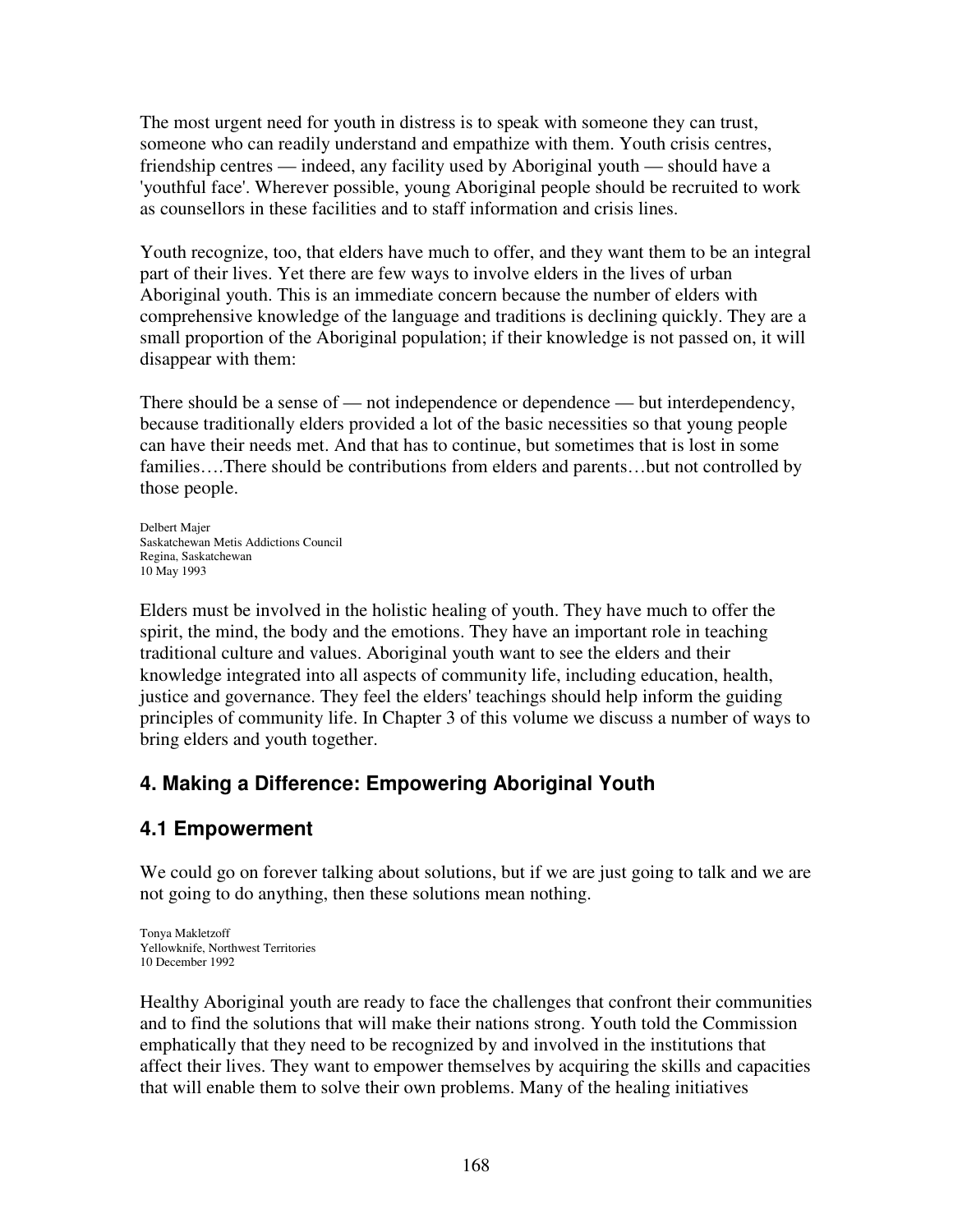described in this report will help them gain the necessary spiritual, mental, physical and emotional qualities. Having discovered their inner resources, they will develop the lasting solutions needed by their communities. This is why Aboriginal youth are demanding that their voices be heard.

Aboriginal youth say they need to be empowered individually, politically and economically. Individual empowerment means that young people must be healthy as individuals, able to help themselves and others. Political empowerment would enable them to speak out, take a stand on the issues that they care about, and work together at the local, national and international levels. Economic empowerment would ensure that they acquire the skills needed to contribute as valuable members of their communities and nations.

Youth are willing to roll up their sleeves and work hard to rebuild. But they want to do more than that. They want to help develop the initiatives, the ideas, and the organizations necessary to sustain successful programs. They want a say in planning and implementing community development, in laying the groundwork for the future.

# **4.2 Recognition and Involvement**

If each young person is seen as a star in the cosmos, then empowerment is the process through which those stars become a constellation. Many connections must be made to restore Aboriginal communities. Youth need to be involved in governance and local administration of communities, and they need ways to express themselves collectively, to communicate with each other across vast distances, to talk to their peers in communities accessible only by air or winter road. They look beyond borders and realize that some of the problems plaguing their communities are not unique to Canada — they are present wherever Indigenous peoples have been colonized.

Young Aboriginal people must have the means to develop deep roots in their communities. Concurrently, they must be allowed to branch out and assume a place in society at large. Some will find a role in home communities; others will leave but still retain roots at home. Nearly 45 per cent of Aboriginal youth live in cities, but a significant proportion have spent at least some of their growing years in small communities. Many have a personal commitment to making their communities of origin better places in which to grow up and live.

Various organizations have worked with Aboriginal youth in co-operative efforts aimed at empowerment. The National Association of Friendship Centres (NAFC) is an example. Youth have participated in its annual general meetings since 1984 and have representatives on national and provincial boards of directors. <sup>34</sup> Youth forums have been held at all NAFC annual meetings since 1989. NAFC has planned, organized and hosted numerous activities designed to benefit youth and children — culturally based programs such as drumming and dance groups, pow-wows, the Little Beavers program, language classes, and gatherings for youth and elders.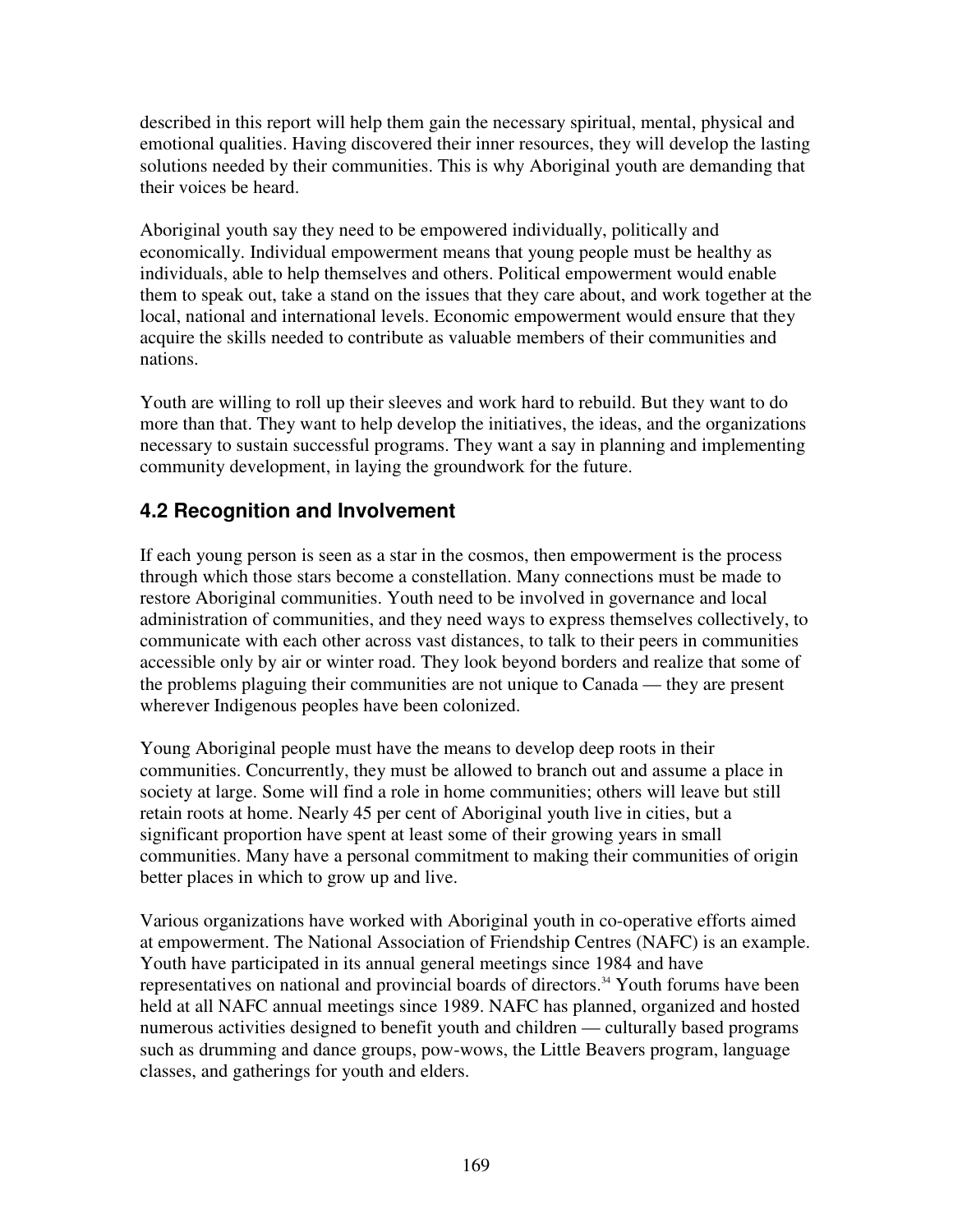At the behest of young people, NAFC established the Aboriginal Youth Council in September 1994. It is composed of an executive council and four representatives from the northern, western, central and eastern regions of Canada (with plans to expand the council to include representation from each province and territory). All the executive and regional representatives are Aboriginal youth. The purpose of the council is to strengthen the voice of Aboriginal youth within NAFC and in the country at large and to direct NAFC initiatives geared to Aboriginal youth.

The main goals of the Aboriginal Youth Council are

- communication among Aboriginal youth of all nations;
- training and development for Aboriginal youth;
- involvement of Aboriginal youth at all levels of the friendship centre movement; and
- preservation, promotion and protection of Aboriginal cultures and heritage.

Of particular importance to the council is establishing a national database of individuals, groups and government bodies dealing with Aboriginal youth and youth issues. Sharon Visitor, NAFC's youth intervener co-ordinator, says the database is a necessary first step to mobilizing Aboriginal youth. She notes that because of government funding cuts, some centres cannot afford to send youth to the annual general meetings. "We want to motivate the youth to get them out and find their own resources, and to organize their own events", such as youth forums and workshops. <sup>35</sup> The database will help to put youth in contact with others who have those resources and skills. As well, it will be a national networking resource.

Inuit Tapirisat of Canada (ITC) has worked with its young constituents. A national Inuit youth conference in northern Quebec in November 1994 drew 80 delegates from across the north. The delegates formed the National Inuit Youth Council, and its president now has a seat on the national board of Inuit Tapirisat. ITC was quick to accept a youth representative on its board and favours more youth involvement in the organization. 36

The drive among youth to share and communicate with one another is a motivating factor behind a relatively new international youth organization, the Inuit Circumpolar Youth Council. The council has its origins in a resolution brought forward at the 1992 general assembly of the Inuit Circumpolar Conference (ICC) calling for greater youth involvement. The executive council felt that if ICC was to follow through on this resolution in the spirit in which it was brought forth, then it must let youth take the initiative.

The Inuit Circumpolar Youth Council was officially formed in the fall of 1994. It includes representatives from Canada, Greenland, Alaska and Russia. Its focus is to consider issues before ICC from the perspective of youth. Generally, the council is pushing for greater youth involvement in ICC and wants to direct attention to the special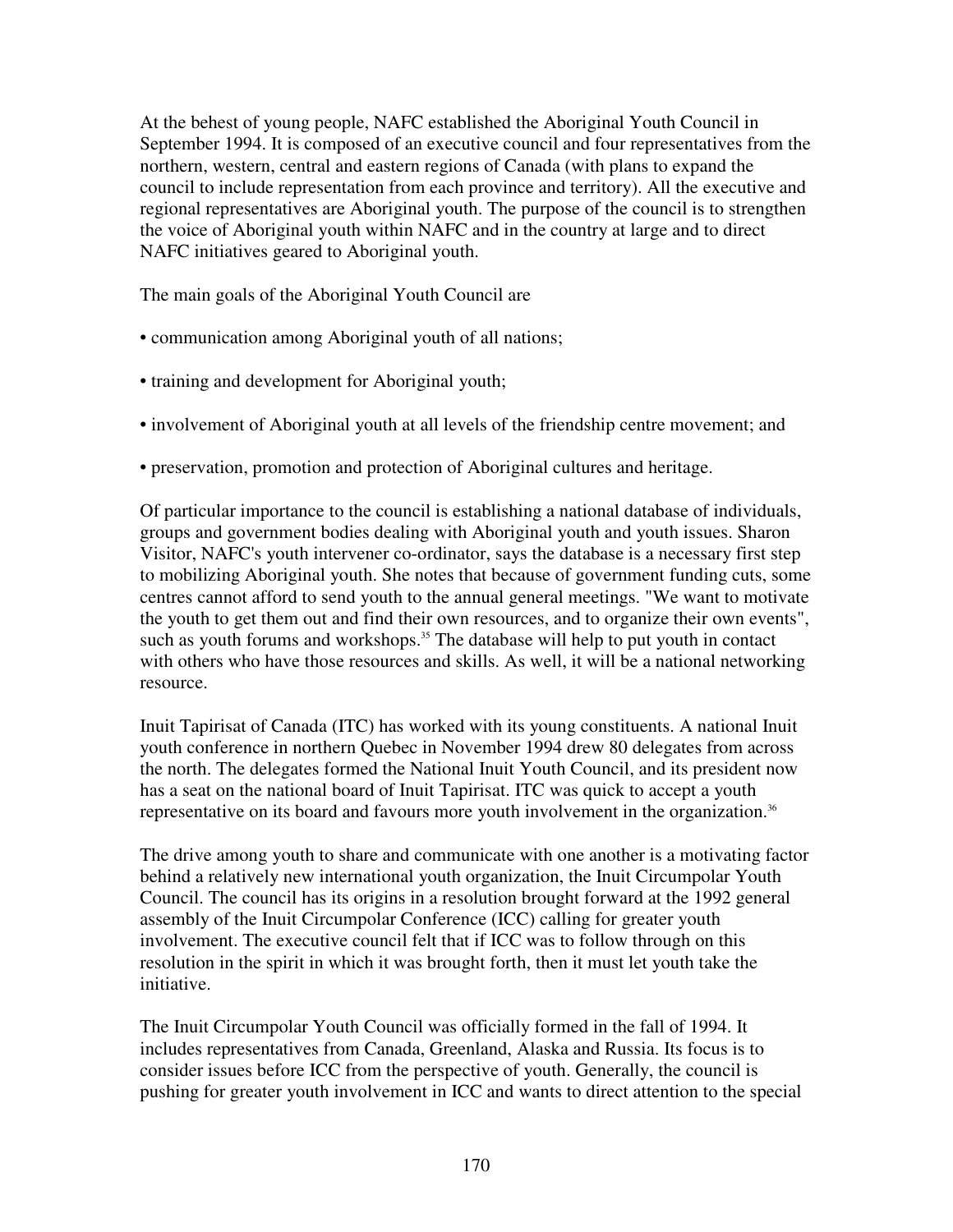concerns of Aboriginal youth. Because of its international nature, it is particularly interested in enhancing communication among Aboriginal youth in different countries.<sup>37</sup>

For many Aboriginal youth, the key to a better future is communication and networking. By sharing their concerns, youth can compare notes and arrive at possible solutions to problems. In some cases, the solutions are already out there; it is simply a matter of getting the information. Communication also fosters a sense of solidarity, of a shared mission and commitment among Aboriginal youth:

At this present time, myself and many other Aboriginal youth feel that we can unite all Aboriginal youth from across the island and Labrador to form one unique group with different backgrounds, cultures, customs….The Aboriginal people have to work together….

Yance Sheehan St. John's, Newfoundland 22 May 1992

The Internet is one way for Aboriginal youth in Canada and around the globe to communicate with each other. As more schools, libraries and other institutions acquire this resource, Aboriginal youth must be trained and encouraged to use it. Youth in remote and rural areas in particular will benefit from the information superhighway, but it will enable all youth to share their concerns and aspirations and to learn more quickly about how others have achieved success in building their communities.

Access to national and international databases could provide youth with information that will help them take charge of their own problems and develop solutions for their own communities. Such databases contain demographic and other statistical information, contacts for funding and service agencies, and information about employment opportunities, technical and human resources, educational opportunities, and cultural and recreational activities. As more government departments, individuals, and private and public organizations go online, these databases will expand to make more and more information available to Aboriginal youth.

In Volume 3, Chapter 5 of this report, we recommend establishing an electronic clearinghouse for information exchange between Aboriginal people worldwide. This network would link rural and urban communities around the world. Information could be made available from electronic archives, Aboriginal resource centres, libraries, and government and non-government organizations. Users would be able to locate relevant resources and contact communities or individuals directly. Aboriginal communities could ensure access by installing public computer terminals in a school, adult education building, library or other public facility.

Aboriginal youth and their concerns should also be represented more often in the mass media. CBC radio in particular offers a network that is widely accessible to Aboriginal communities in all parts of the country. Private broadcasters should also be encouraged to increase their commitment to programming for Aboriginal youth. In both cases,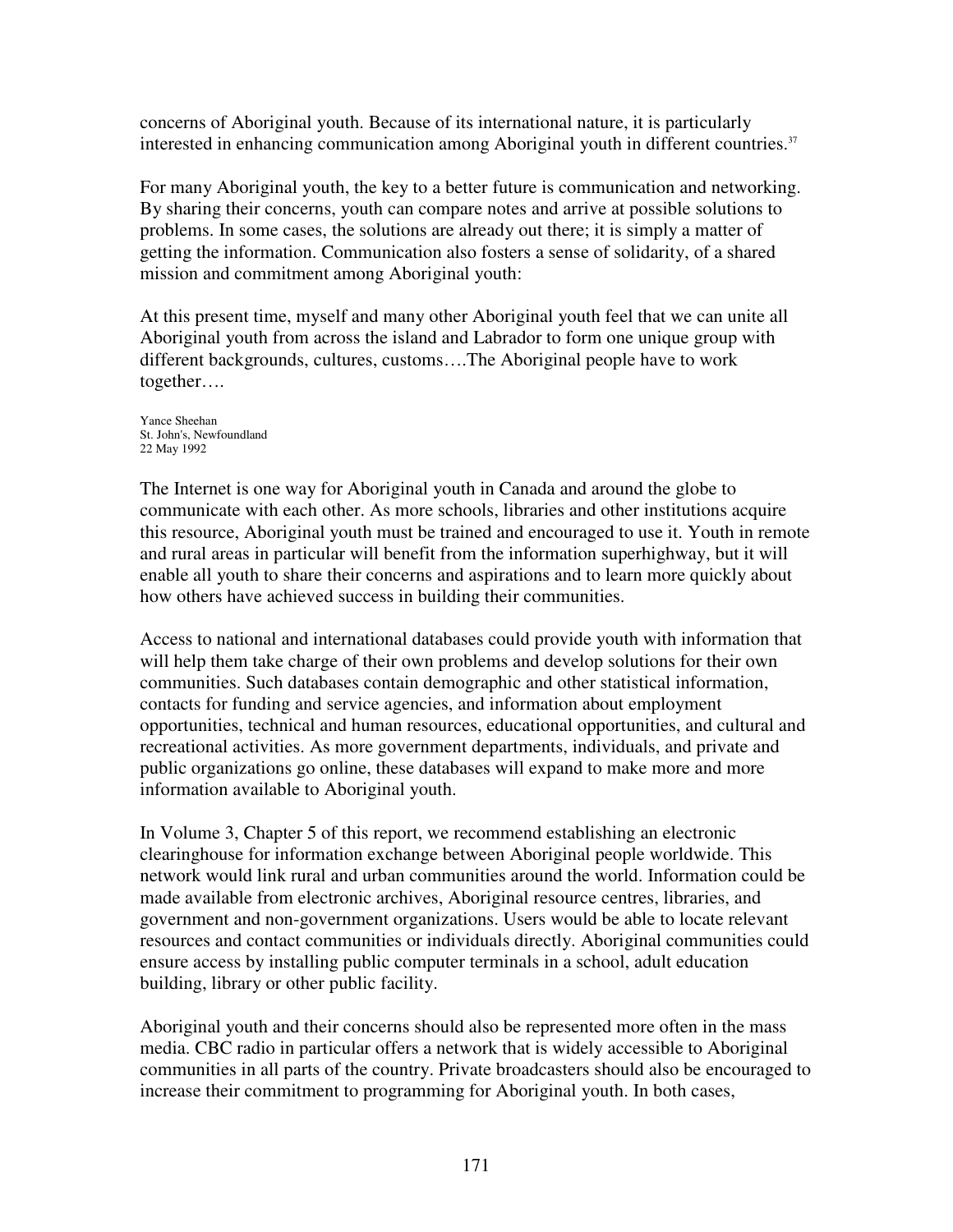commitments to Aboriginal programming should not be met by burying these programs in late-night or early-morning spots.

We examine this situation in some detail in Volume 3, Chapter 6, where we recommend that public and private media give greater access to Aboriginal media products. The CBC in particular should have a mandate to purchase and broadcast Aboriginal programming from independent Aboriginal producers and to create English- and French-language versions of Aboriginal programs for regional and national distribution. The Canadian Radio-television and Telecommunications Commission (CRTC) also has a role to play. Licences issued by the CRTC to public and commercial broadcasters for regions with significant Aboriginal populations should include conditions guaranteeing fair access to and distribution of Aboriginal and Aboriginal-language programs.

Finally, getting more Aboriginal people involved in the media will help increase and improve programming about them and their concerns. We recommend that public communications and cultural agency policies, as well as employment equity plans in both private and public media, address the need for training and better representation of Aboriginal people. (Specific recommendations and supporting details are in Volume 3, Chapter 6 of this report.)

Canada has been active internationally in human rights development and Aboriginal issues. In 1985 it sponsored a series of activities for International Youth Year to help young people across Canada know themselves better and become aware of their potential contributions to society. Aboriginal youth participated in these events, and their organizations continue to play a key role in the international Aboriginal youth movement.

Healing Our Spirit Worldwide was a conference held in Edmonton in 1992. The Saskatoon Youth Advisory Council played an important role in developing and organizing the event. The Cree Nation Youth Council of Quebec helped organize the 1992-1993 World Indigenous Youth Conference, held in Quebec City. The goal was to bring together more than 2,000 Indigenous youth, along with their elders, to examine social and economic problems and to discuss solutions. Other goals included establishing permanent networks, developing more peaceful relationships with non-Indigenous people, increasing youth involvement, and drafting a universal declaration of Indigenous rights. In June 1993 the International Youth Assembly was held in the Little Black River First Nation community and in Winnipeg, Manitoba. More than 150 youth from five countries attended the assembly. The three main topics of discussion were healing, education and empowerment. These activities demonstrate the ability of youth to organize themselves nationally and internationally, to address areas of concern, and to take responsibility for their own healing.

# **4.3 Economic Empowerment**

Many Aboriginal youth see themselves facing an economic wasteland. They see high unemployment rates, inadequate training and a lack of meaningful jobs. Their unemployment rate is 31.8 per cent, more than double that of non-Aboriginal youth (15.1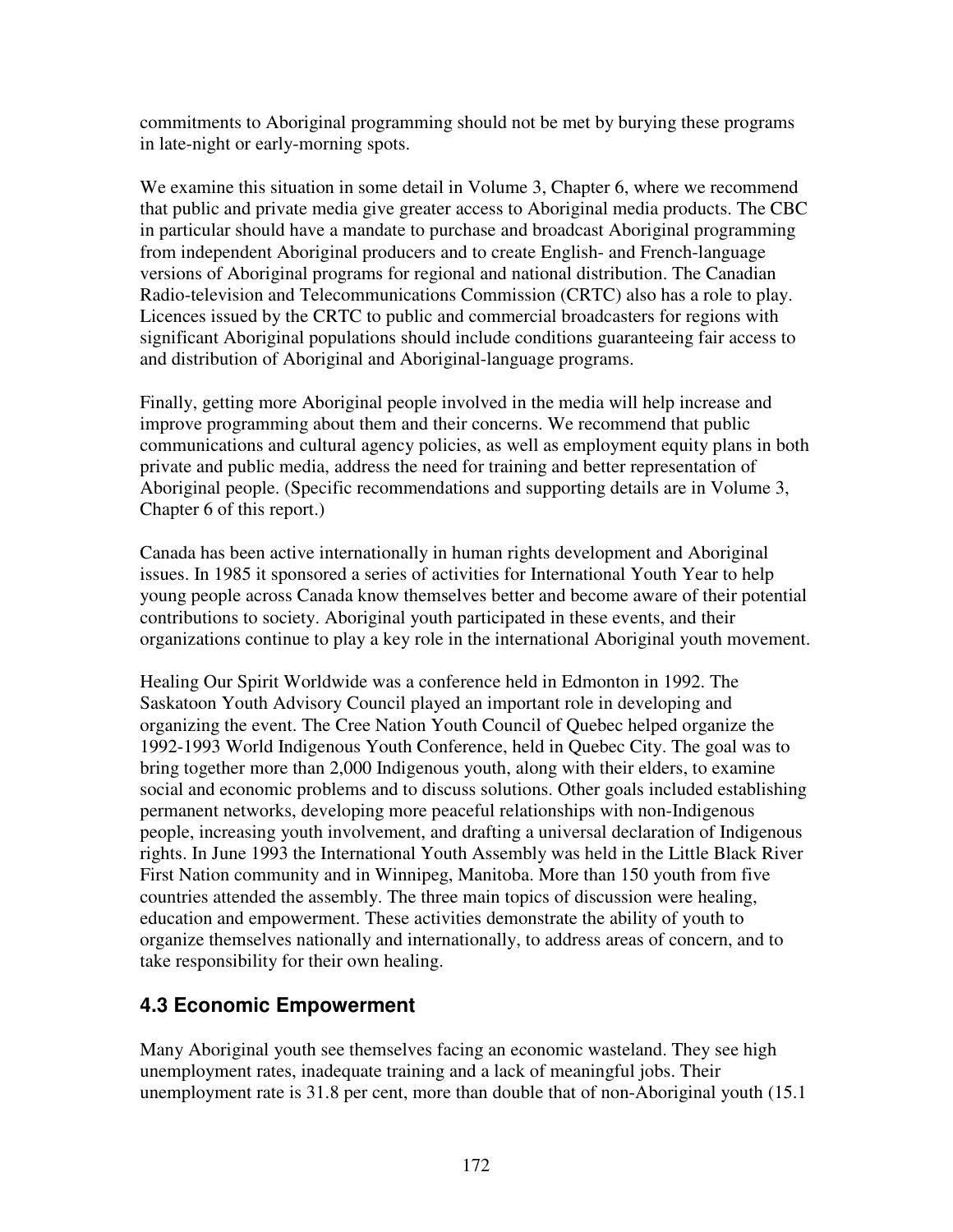per cent). <sup>38</sup> Added to this is pressure to choose between the traditional way of life and the modern world, the implication being that there is no way to accommodate the two worlds. Many youth are beginning to reject this argument. They want employment, but they seek employment that contributes to the community, not just to the gross national product. The economic empowerment of Aboriginal youth involves building a bridge between the wage and non-wage economies.

An example of this type of bridging is where young people earn sweat equity by volunteering in the construction of houses for the community. Federal programs with a sweat equity component do exist; there should be more of them in Aboriginal communities. Programs should be flexible to accommodate the needs of various communities. Sweat equity programs would achieve much-needed improvements in community infrastructure and could also have the added benefit of facilitating healing for individuals and the community at large. Many Aboriginal communities face severe housing shortages. Aboriginal youth are often looking for meaningful work, but the community offers little opportunity for employment. Sweat equity housing programs could thus meet the needs of youth and of communities.

Under these programs, people 'invest' by contributing their labour to the construction of other community members' houses. The sweat equity they build can later be exchanged for help in building their own houses. A model for such programs is Habitat for Humanity, a non-profit non-governmental organization founded in 1976. Habitat for Humanity Canada, established in 1985, describes its activities as follows:

Through volunteer labor, efficient management and tax-deductible donations of money and materials, Habitat builds and rehabilitates homes with the help of the home-owner (partner) families. Costs differ relative to location, labor and materials. Currently, a threebedroom Habitat house in Canada costs between \$50,000 and \$80,000. Habitat is a joint venture in which those benefitting from it participate directly in the work. Each homeowner family must invest 500 hours of unpaid labor or "sweat equity" in the construction of their and others' homes. This reduces cost, increases pride and fosters positive relationships. 39

This approach could be adapted and modified specifically for Aboriginal people and communities. In addition to earning sweat equity toward a house, youth would learn and refine marketable skills. The community's housing needs would be met, more and better houses could be built for the same amount of money, and employment opportunities would be created in the community. Finally, and perhaps most important, community bonds are strengthened through such co-operative efforts; as people build homes, they are building a community.

This type of program could be accommodated by modifying current funding programs for housing construction in Aboriginal communities. A more detailed discussion of housing issues is presented in Volume 3, Chapter 4. In the same volume, Chapter 3, we discuss other initiatives that help build and strengthen bonds within the community.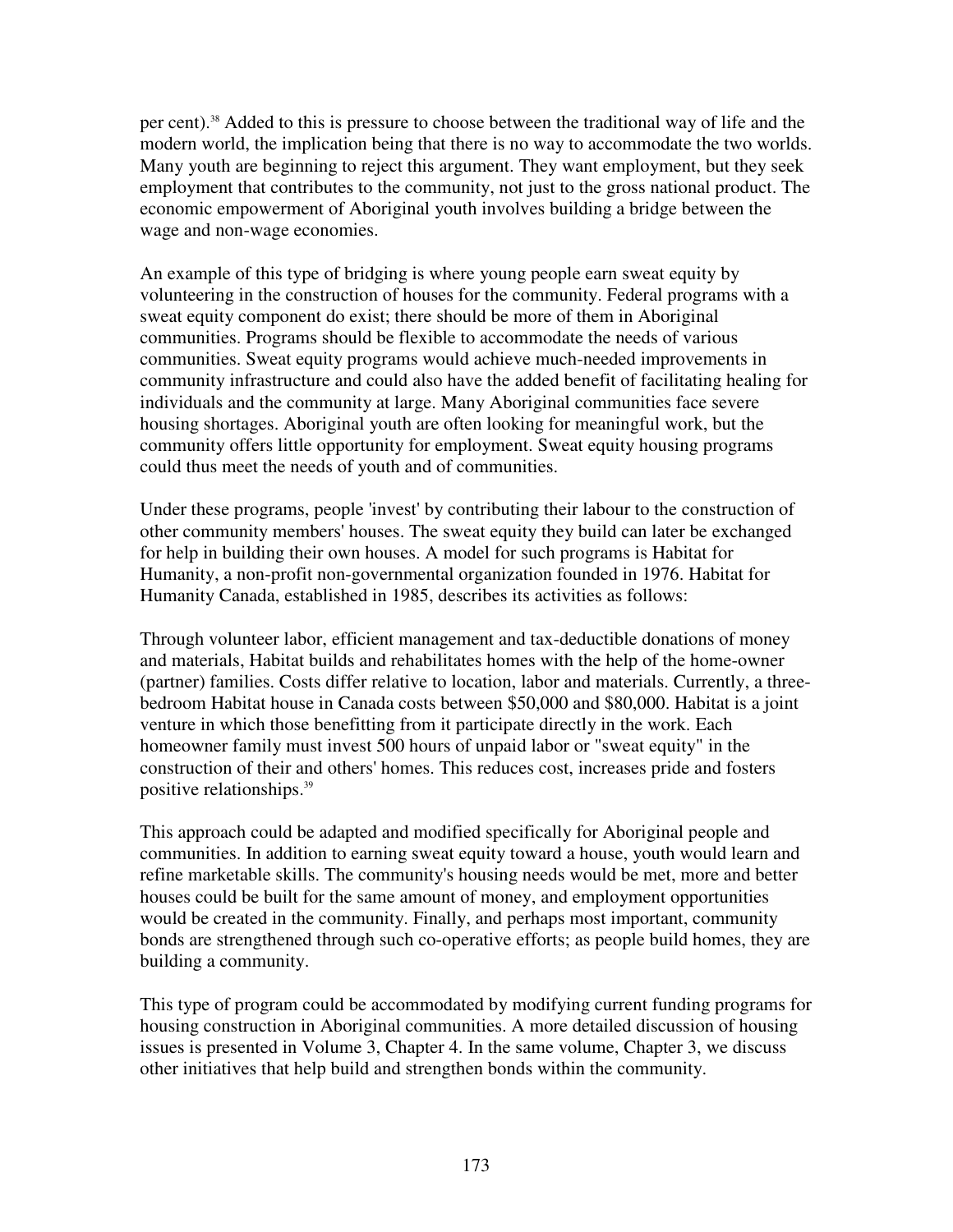#### **Recommendation**

The Commission recommends that

#### **4.4.6**

Co-operative home construction, based on the Habitat for Humanity model, be initiated in Aboriginal communities to provide housing, employment and construction skills for Aboriginal youth.

A trained and qualified Aboriginal work force benefits not only the Aboriginal community but also the wider economic community. Aboriginal youth are the fastest growing population segment in Canada. Increasing numbers are reaching work force age, yet they are not being equipped with the skills needed to participate in the labour market.

The Aboriginal population is an important source of new employees. In Manitoba, for example, it is projected that Aboriginal youth will account for about 16 per cent of all young people reaching work force age (15 to 19) between 2001 and 2016. In Saskatchewan, their proportion will grow from 15.3 per cent in 2001 to 19.3 per cent in 2016. <sup>40</sup> An investment in training for Aboriginal youth will benefit individuals but will also be essential to achieve the necessary level of competence in the work force as a whole.

For Aboriginal nations, education and training are especially important in implementing self-government. A trained work force will be needed to plan and deliver services previously provided by governments. Education and training to develop management and administrative skills will be crucial to a smooth transition. These skills will be necessary to organize and manage local government services and to facilitate the building of infrastructure to support community development.

Equipped with these skills, Aboriginal youth will be able to participate in the labour force anywhere, whether they choose to use their skills in their communities of origin or to travel to other areas of the country. To ensure adaptability in the labour market, they must be equipped with certifiable skills that are broadly based and portable.

The Commission examined these issues and set out a plan for Aboriginal employment development in Volume 2, Chapter 5. Topics discussed there include a special employment and training initiative aimed at major employers who can provide the kinds of jobs and work experience critical to developing the self-governing capacity of Aboriginal nations; employment equity initiatives for a much broader range of employers; employment services; employment opportunities in Aboriginal communities; the reduction of obstacles to employment, such as lack of child care; and job creation in Aboriginal communities.

Economic empowerment means Aboriginal youth will have a say in developing and running employment and other economic programs targeted to them. In some areas,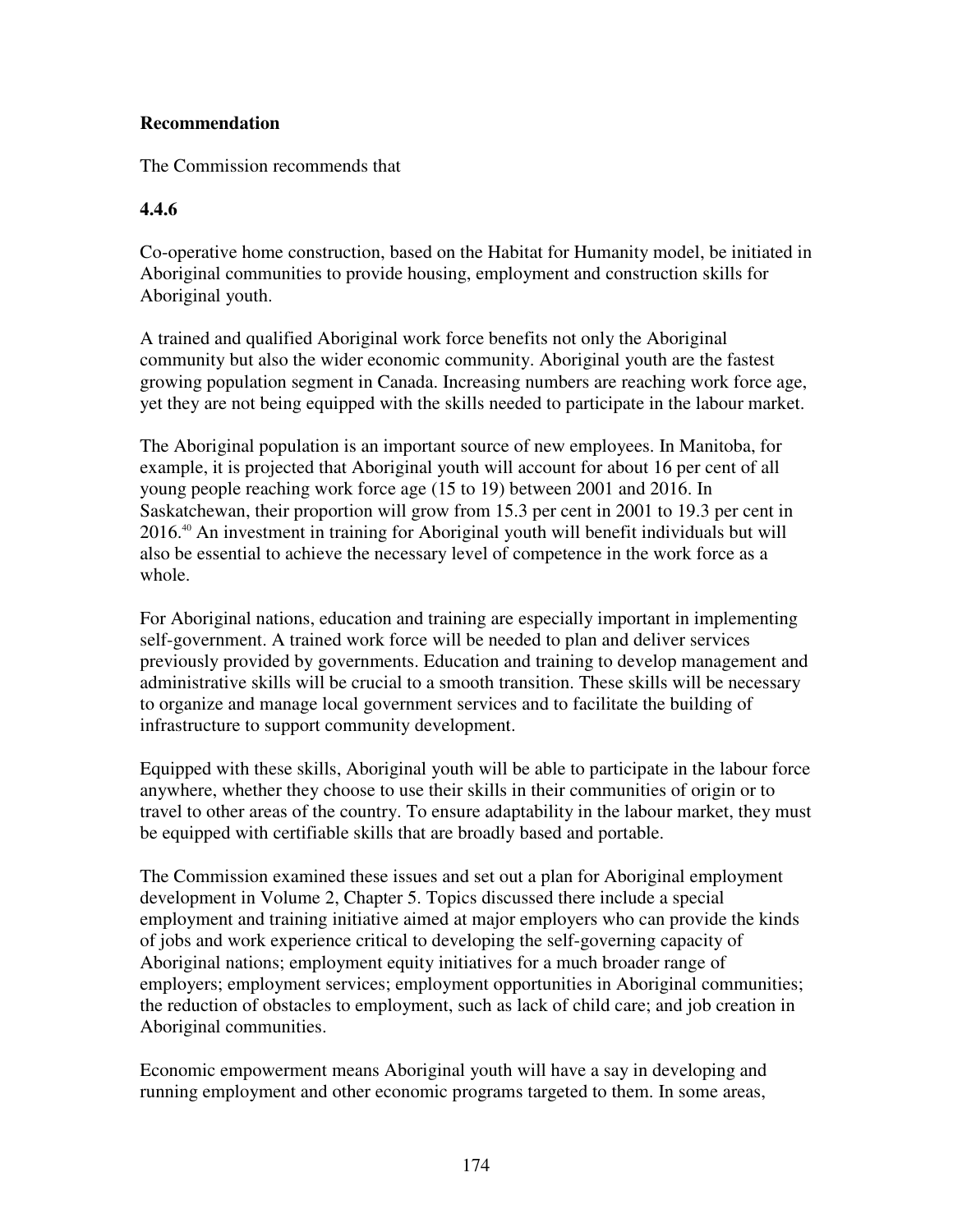youth can be directly involved: youth counsellors, recreational leaders, teaching assistants and health providers should all be recruited from the ranks of youth. In urban centres, youth should be sought out for employment as street workers and to staff friendship centres. They should also work in transition houses that help youth from small or isolated communities adjust to life in the city. All these initiatives require qualified and experienced leadership. But they also require the enthusiasm, energy and empathy that youth demonstrate in abundance.

## **5. Consolidation: A Framework for a Canada-Wide Aboriginal Youth Policy**

# **5.1 The Need for a Canada-Wide Policy**

The lack of a coherent policy on Aboriginal youth, as well as the absence of clear goals and priorities, has left some youth frustrated and disillusioned in their dealings with government. Money and resources have been devoted to a variety of programs over the past quarter-century without any clear policy direction. Programming is fragmented, scattered and reactive. There is no framework and few clear driving principles. Generally, Aboriginal youth programs have been driven by other initiatives (such as those developed under the Young Offenders Act or job-creation programs) or occur in response to very specific situations (such as training Aboriginal health care workers to deal with AIDS or family violence). There is no encompassing framework to guide programming specifically for youth. Youth do not expect special treatment, but their pivotal role in their communities suggests a need for programs that recognize their specific needs, aspirations and concerns.

In addition, Aboriginal youth face crisis situations that must be addressed immediately. Federal programs have tended to focus on employment, training and education. While these are important, usually initiatives concerning them have been developed in the context of wider programs aimed at all youth. Unless the special needs of young Aboriginal people are considered, programs that are inappropriate for their specific circumstances or culture may be initiated, resulting in money being spent but problems remaining unsolved.

The provinces have been dealing with the issues confronting Aboriginal youth for years now through corrections, social services and education systems. Provincial Aboriginal programming appears somewhat more focused than federal programming. In particular, some of the western provinces have made efforts to complement programs in the correctional field with social programming for families and youth. Saskatchewan and the Northwest Territories appear to have had the greatest success to date in placing youth programs in a larger policy context.

For their part, Aboriginal organizations have been working to integrate youth in their decision making and to reaffirm their commitment to youth.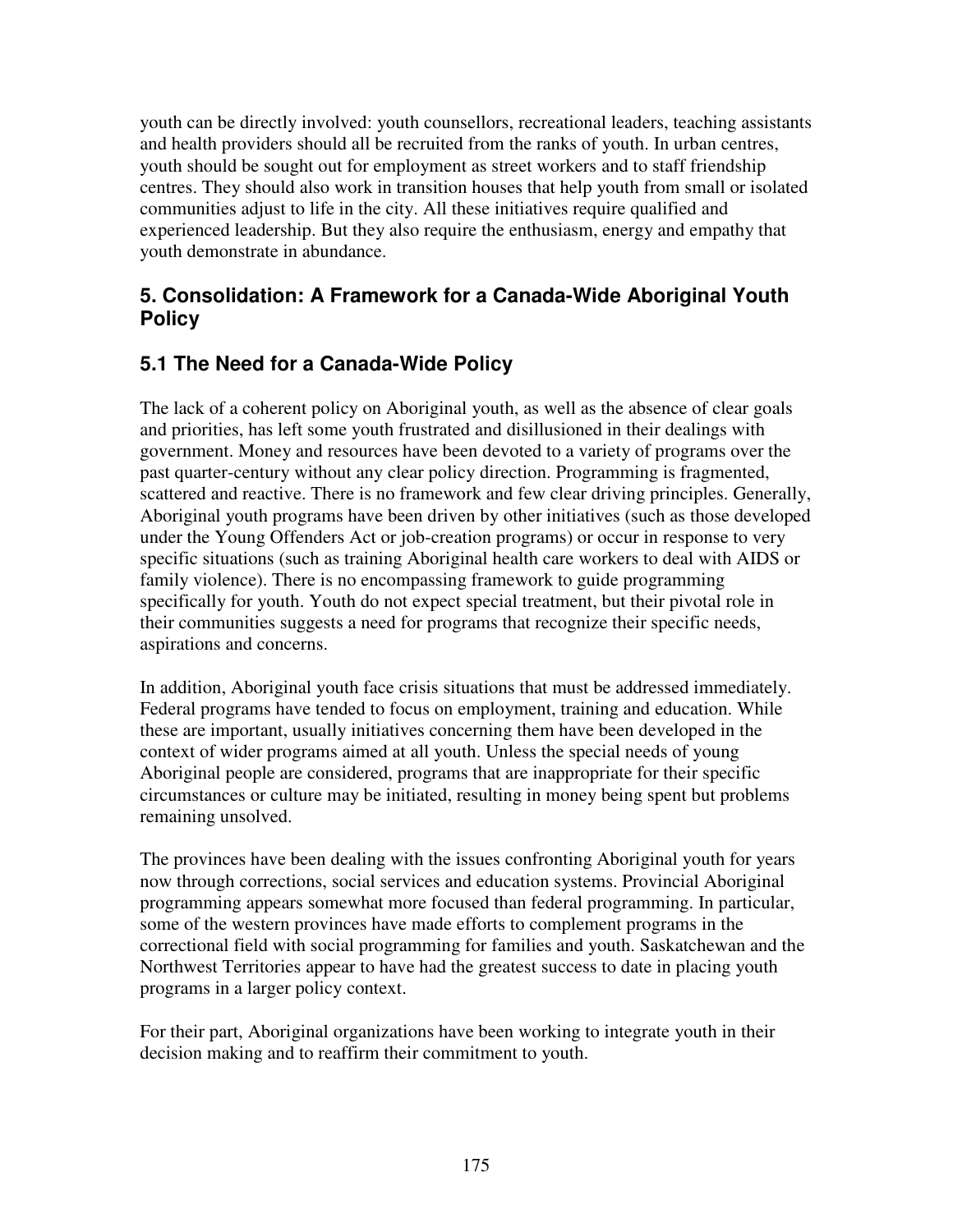At its 1989 and 1992 general assemblies, the Inuit Circumpolar Conference passed a number of resolutions concerning Inuit youth, calling for their recognition within the organization. The conference has a section on Inuit youth in its Principles and Elements for a Comprehensive Arctic Policy. It contains 20 clauses that could guide government efforts to develop a similarly comprehensive approach. The following selection of principles shows the potential scope of such a document:

The strategy should encompass direct youth participation and action at regional, national and international levels, as appropriate. In addition, youth programs should be designed so that a significant portion of the responsibility is placed on Inuit youth.

Considering that youth (24 years or less) make up over 50 percent of the population in circumpolar regions, it is necessary that they actively participate in political and other decision-making processes….

Moreover, contributions of young people to society should be recognized and highlighted. Through collective efforts and improved communication, both among youth, and between youth and other members of the Inuit community, major steps must be taken to overcome the barriers to youth participation. The Arctic policy must consider ways for new and existing northern institutions to better respond to the needs and aspirations of young people and provide for their involvement. Mechanisms must also be established to monitor and assess government policies and programs in terms of their impact on younger generations. Where necessary, new initiatives and opportunities to enhance youth development and address youth priorities must be introduced.<sup>41</sup>

The Cree Nation Youth Council of Quebec was established in 1990 as a consultative organization to the Cree Regional Authority/Grand Council of the Crees (Quebec). Its mandate comes from an assembly of Cree youth, a regional body composed of representatives from nine Cree communities. <sup>42</sup> Aboriginal communities are starting to focus their energies on youth; Canadian governments can join them as partners.

If Aboriginal youth are to become leaders in their communities, they have to learn about leadership, about themselves and about each other. Meetings, exchanges and leadership development are vitally important to this generation. Yet these kinds of initiatives have been virtually absent from federal programs. A model for such programs is a youth service project launched under the U.S. National Community Service Act. It is called Gadugi (a Cherokee concept embracing service within a family, clan or community based on a common bond of tribal identity). Gadugi was developed as a national Indian youth leadership project. Particularly instructive are the principles that guide the program; they are derived from key values common to Aboriginal peoples in North America:

• Family: Special attention and concerted effort are needed to restore the strength of the family within Native American culture.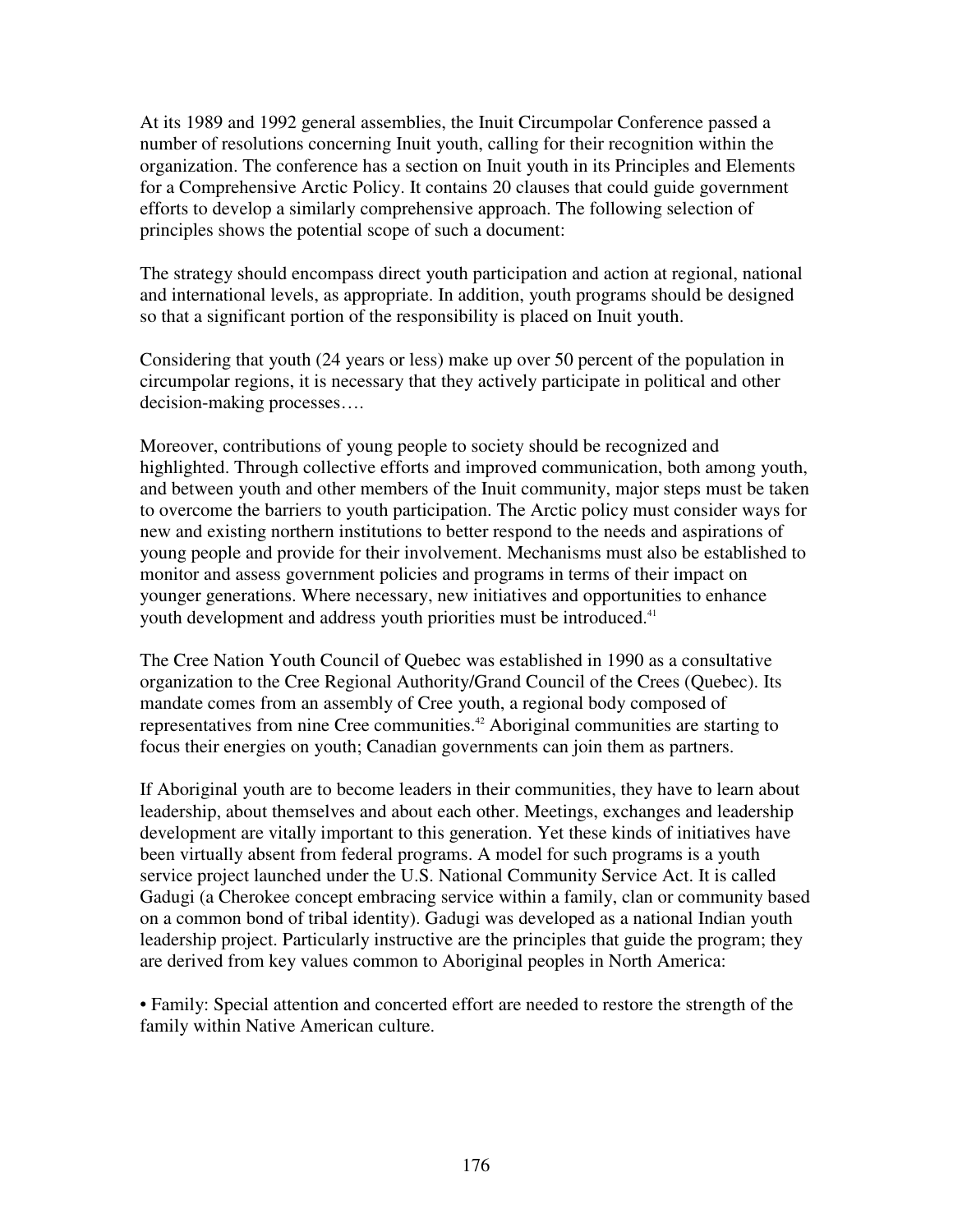• Service to Others: Cultivating the spirit of service provides young people with an opportunity to transcend self-centredness, to develop genuine concern for others, and to put into action positive attitudes and skills.

• Spiritual Awareness: A return to spiritual values, be they Christian or traditional, will provide young people with a constant source of inner strength, self-knowledge, perspective and love for others.

• Challenge: There is value in involving youth in risk-taking activities, where they are called upon to tap into and stretch their own capabilities.

• Meaningful Roles: These are essential in order to develop positive social skills and a sense of self-worth.

• Recognition: The turning points of youth are often referred to as "rites of passage" and need to be acknowledged and celebrated.

• Responsibility: A strong sense of personal responsibility is a vital element in the development of capable young people.

• Natural and Logical Consequences: Nature is often the best teacher, and young people must not be over-protected from reality.

• Respect: Respect fosters a sense of relationship and unity with the universe.

• Dialogue: Talking about what happened, analyzing why it is important, and determining how we can learn from the experience helps young people internalize their experience and use what they learn in other situations.<sup>43</sup>

Aboriginal youth programs should be aimed at all Aboriginal youth, no matter where they live or to which nation they belong. In the past, distinctions have denied groups such as Métis youth access to services and support. Equally important, distinctions based on artificial categories such as 'Indian' status obscure more important differences that exist at the community level. Not all status Indian communities face the same problems, and the circumstances of Inuit youth can in some cases be quite similar to those facing Métis youth. The important differences are local, and programs should be developed that are flexible enough to respond to local conditions.

Young Aboriginal people want to strengthen communities by empowering themselves and others. It is they who will start the journey toward self-determination and community development. Healthy local communities are better able to reach out to the larger community around them. Building a new relationship between Aboriginal and non-Aboriginal people in Canada depends on young people and on their vision and commitment to a new path, to a wider, more inclusive circle.

# **5.2 The Policy Framework**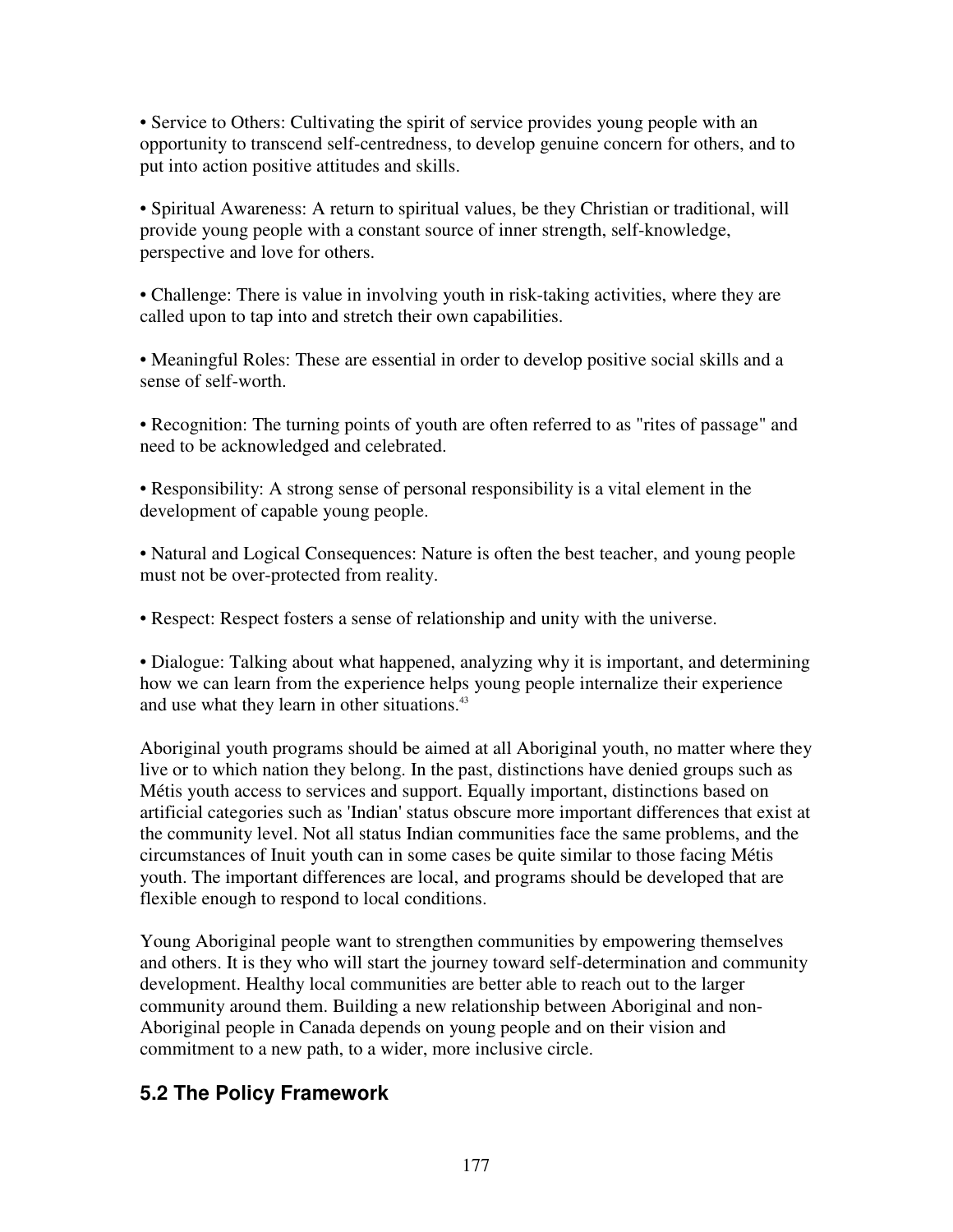Aboriginal youth have tremendous energy and potential. The role of public policy should be to help build spirit and leadership so that they can confidently assume their place as the living future of Aboriginal societies. There is an urgent need for a co-ordinated, comprehensive policy framework to guide existing programs in a concentrated effort to deal with problems and develop opportunities.

#### **Recommendation**

The Commission recommends that

#### **4.4.7**

Federal, provincial and territorial governments develop and adopt, through the leadership of the Ministry of State for Youth, and in close consultation with Aboriginal youth and their representative organizations, a comprehensive Canada-wide policy framework to guide initiatives and programs directed to Aboriginal youth.

Based on careful consideration of what Aboriginal youth told the Commission, we propose the following guide to establishing the framework for a Canada-wide Aboriginal youth policy, in the form of key program areas, goals, and a process for developing and implementing a holistic policy.

#### *Key program areas*

To focus the policy, we identified key program areas based on what we heard from Aboriginal youth and on our own examination of the issues.

#### **Recommendation**

The Commission recommends that

#### **4.4.8**

Key program areas for a Canada-wide Aboriginal youth policy be education, justice, health and healing, sports and recreation, and support programs for urban Aboriginal youth:

(a) Education in the broadest sense must be a priority, with greater efforts to develop a culturally appropriate curriculum that reinforces the value of Aboriginal culture. Transformative education — which uses students' personal experiences as a springboard for deeper analysis and understanding of the world around them — should be considered in developing initiatives in education.

(b) The justice and corrections system has a substantial impact on youth. New programs should be developed and existing programs modified to focus on reintegrating youth into the community through approaches that reflect Aboriginal culture.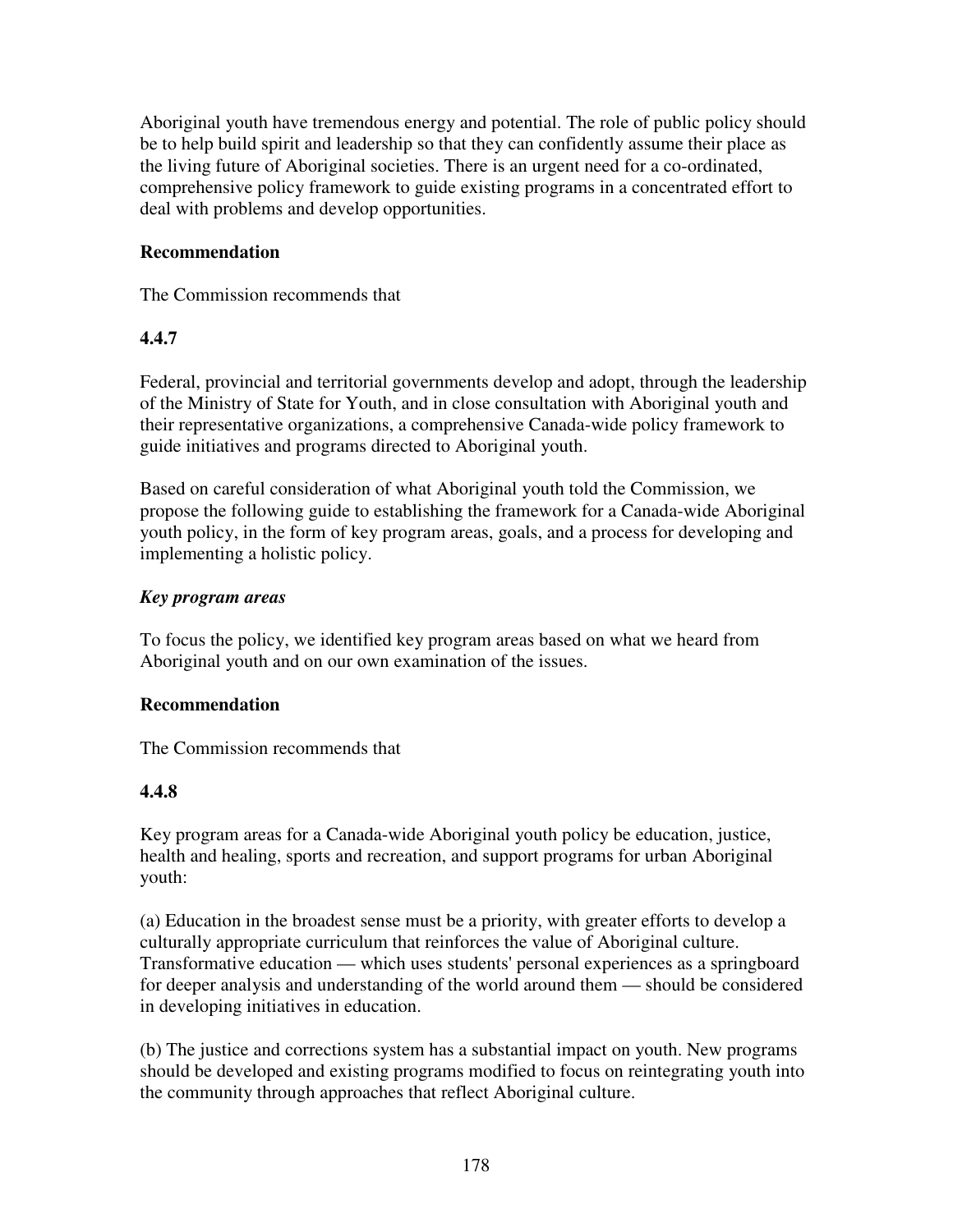(c) Health and healing must reflect the needs of Aboriginal youth, particularly in the areas of counselling and support.

(d) Sports and recreation must be treated as an integral part of Aboriginal youth policy. Increased resources for facilities and programming are needed, as are trained people to co-ordinate sports and recreation programs for Aboriginal youth. Also, the sports community — athletes and fans — must be seen as a way to build and strengthen relationships among Aboriginal and non-Aboriginal people.

(e) Aboriginal youth in urban areas need innovative programs to help them bridge the traditional and urban worlds and support their choices about where and how to live.

Canadian governments should consult and collaborate with Aboriginal governments and organizations and Aboriginal youth and their organizations, in designing and delivering programs.

## *Goals*

Overarching goals are needed to guide development of the policy. Aboriginal youth, working with the other parties involved, will have to set specific goals for what they hope to achieve through the policy. The following should be used to guide and develop initiatives in all program areas:

• Youth must participate actively in political and decision-making processes at all levels. They must be seen as, and be encouraged to be, valuable members of society, not simply a group requiring attention and assistance. Moreover, young people's contributions to society must be recognized and highlighted.

• A key goal of all Aboriginal youth programs should be to provide the tools and resources youth need to develop their leadership potential, enhance their awareness of culture and traditions, gain self-esteem and confidence, and learn the value of working together.

• A central concern of Aboriginal peoples is that cultural and spiritual rebirth proceed alongside economic development. Aboriginal youth do not see economic development as an end in itself. They see it as a means for Aboriginal people to support their communities and express daily in a thousand small acts who they are and what they aspire to be.

• Youth must be trained for involvement in nation building. The relationship between economic development and cultural rebirth is seen most clearly in the move to selfgovernment and building the institutions of self-government. Such institutions will be self-sustaining and will be rooted in the values of traditional culture. Training and employment needs must include skills and abilities that will help Aboriginal people become self-governing.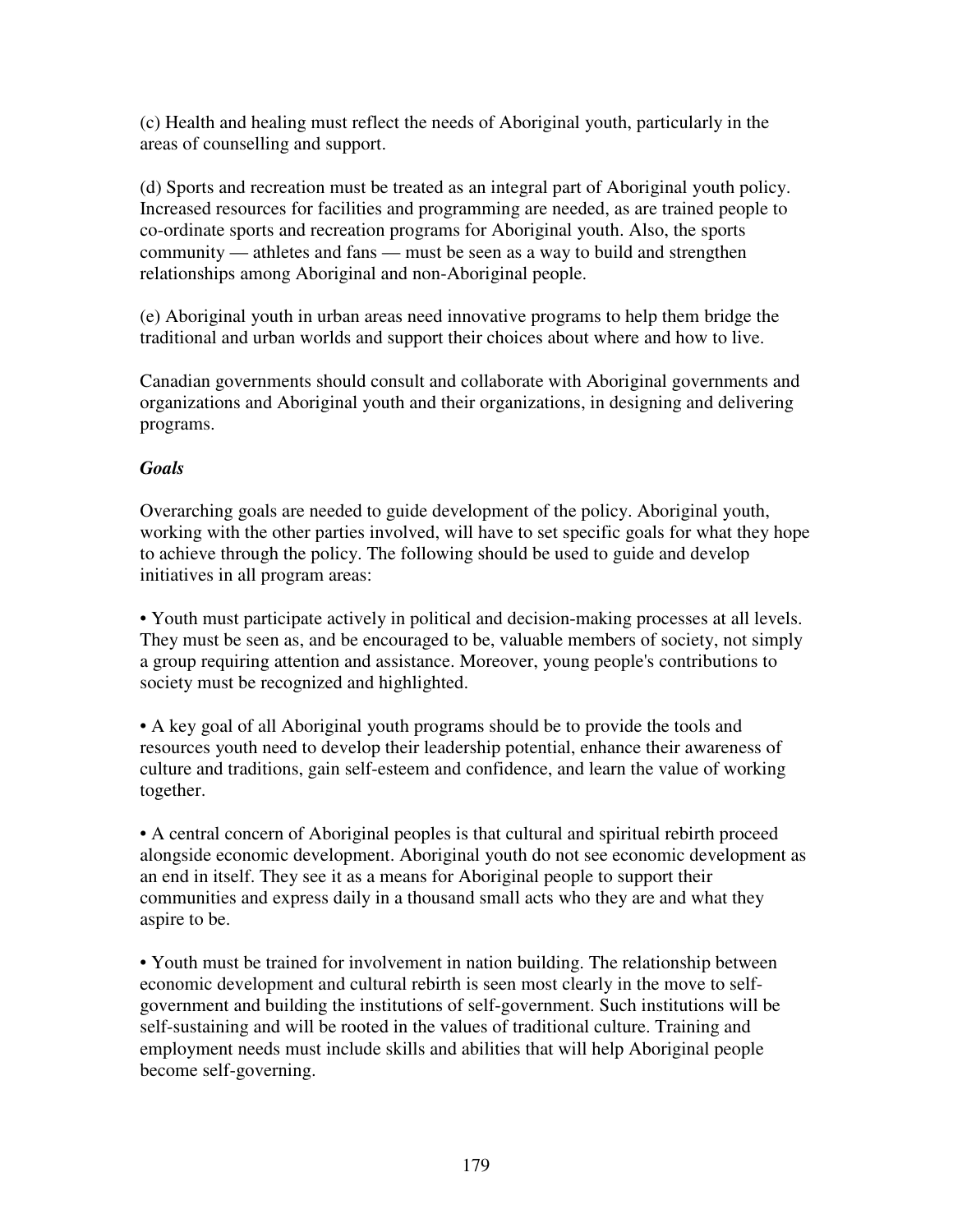• While employment and training programs are important, governments should pay equal attention to the cultural and spiritual development of youth by supporting initiatives in those areas. To facilitate cross-cultural dialogue among youth across regional, national and international lines, youth exchange programs, conferences, seminars and workshops should receive sponsorship.

#### **Recommendation**

The Commission recommends that

## **4.4.9**

All governments pursue the following goals in developing and implementing a Canadawide Aboriginal youth policy: youth participation at all levels, leadership development, economic development and cultural rebirth, youth involvement in nation building, and cultural and spiritual development.

## *Process*

To monitor progress toward these goals and to set new goals where warranted, there should be a regular assembly where participants can assess progress to date. In some cases, new approaches or strategies for meeting goals may be developed if participants feel there is a need. Also, as programs and initiatives evolve, and as new priorities arise, new policies and programs can be put forward.

Youth delegates would be selected from various regional, provincial, territorial and national organizations; representatives from federal, provincial and territorial departments dealing with concerns of Aboriginal youth, and selected representatives from the public and private spheres should also be invited to attend. An Aboriginal youth conference organizing committee, in consultation with its constituents, would chose these representatives.

#### **Recommendation**

The Commission recommends that

## **4.4.10**

The federal government provide funding for a biennial conference of Aboriginal youth delegates and invited representatives from government and non-government organizations, the purpose of which would be to

(a) review progress over the preceding 24 months on goals established under the Canadawide Aboriginal youth policy; and

(b) set priorities for new policies and programs where a need is identified by delegates.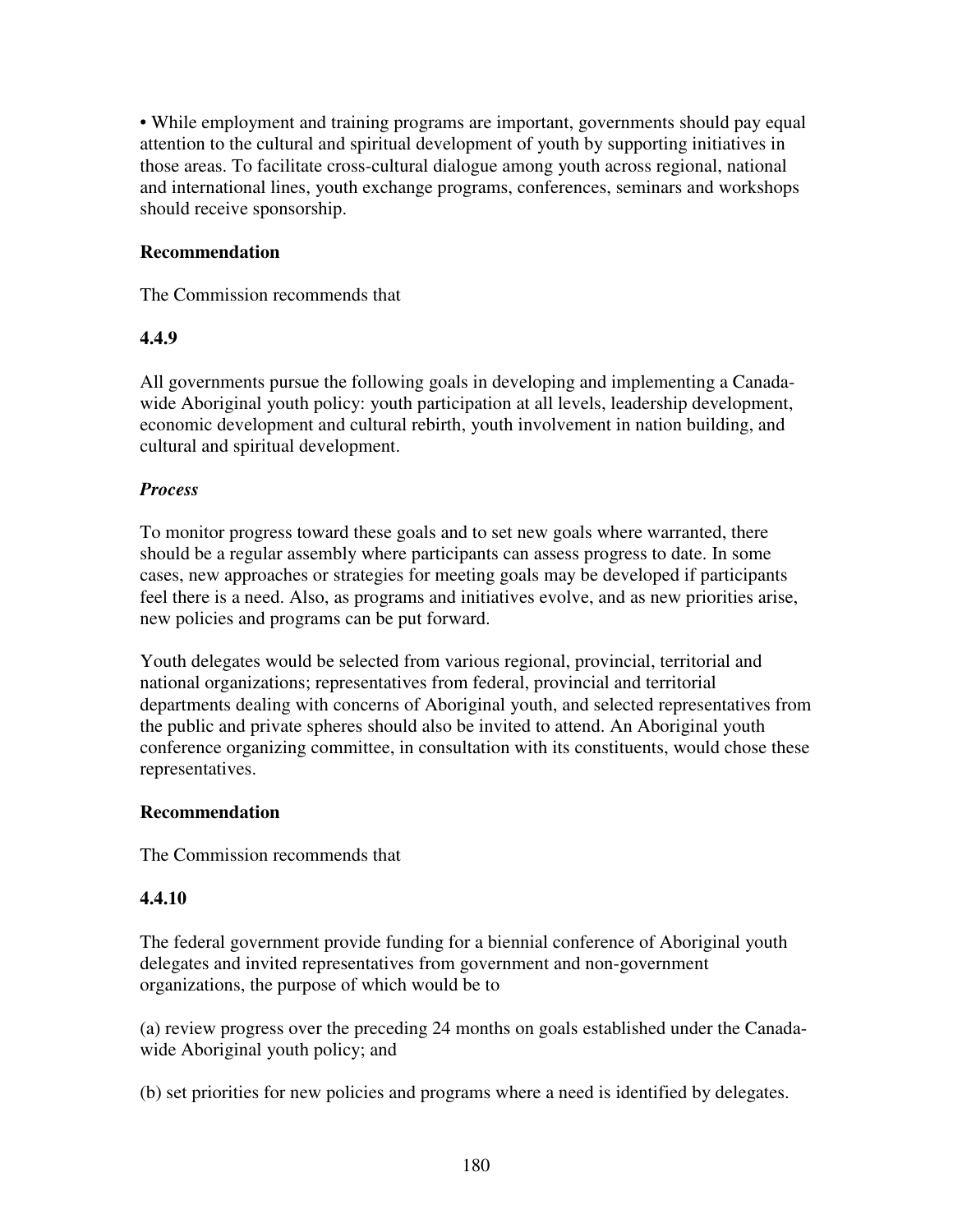The first such conference should be held within two years of the release of this report and would be the organizing conference at which Aboriginal youth delegates can develop this initiative. Issues of importance and urgency will be identified, and organizational issues and activities can be planned in preparation for the first biennial Aboriginal youth conference. The initial co-ordination among representative organizations can be handled by an appropriate branch of the federal government, such as Youth Services Canada (Human Resources). The organization and structure of the conference should be established by a representative Aboriginal youth organization chosen by the parties involved. We suggest that the organization of subsequent biennial conferences be rotated among Aboriginal youth organizations.

# **6. Conclusion**

I believe now is our time. Now is our time. We are starting to be looked at now and I believe we can really make a difference now because we are finally standing up.

Randy Nepoose Hobbema, Alberta 10 June 1992

If the quest of Aboriginal youth could be summed up in one word, that word would be 'empowerment'. In this chapter we have documented some of the serious obstacles to empowerment, but also the many efforts of Aboriginal youth and institutions to take charge of their future. Youth want to take hold of their future, not be dragged unwillingly to an unknown destination. They want to be able to shape the world they will inherit; they want a say in what kind of world that will be.

In the words of the National Aboriginal Youth Career and Awareness Committee, as steps are taken to heal communities, "self-government and self-determination will fall naturally into place. Each issue has a time and place that will allow it to nurture and flourish". 44

The development of healthy, vibrant Aboriginal communities in Canada can serve as a model to the world. Aboriginal youth look at the problems and ask, why? Then they take the next important step, which is to articulate solutions grounded in their cultures and traditions, solutions that reflect who they are and what they have to contribute to Canada and the world. Looking at those solutions, the question then becomes, why not?

Aboriginal youth want to be the solution, not the problem. Healing youth today will lead to their empowerment tomorrow. With empowerment, they will have the mental, physical, emotional, and spiritual energy to help those around them: their peers, their parents, and their communities. The circle of wellness will grow.

## **Notes:**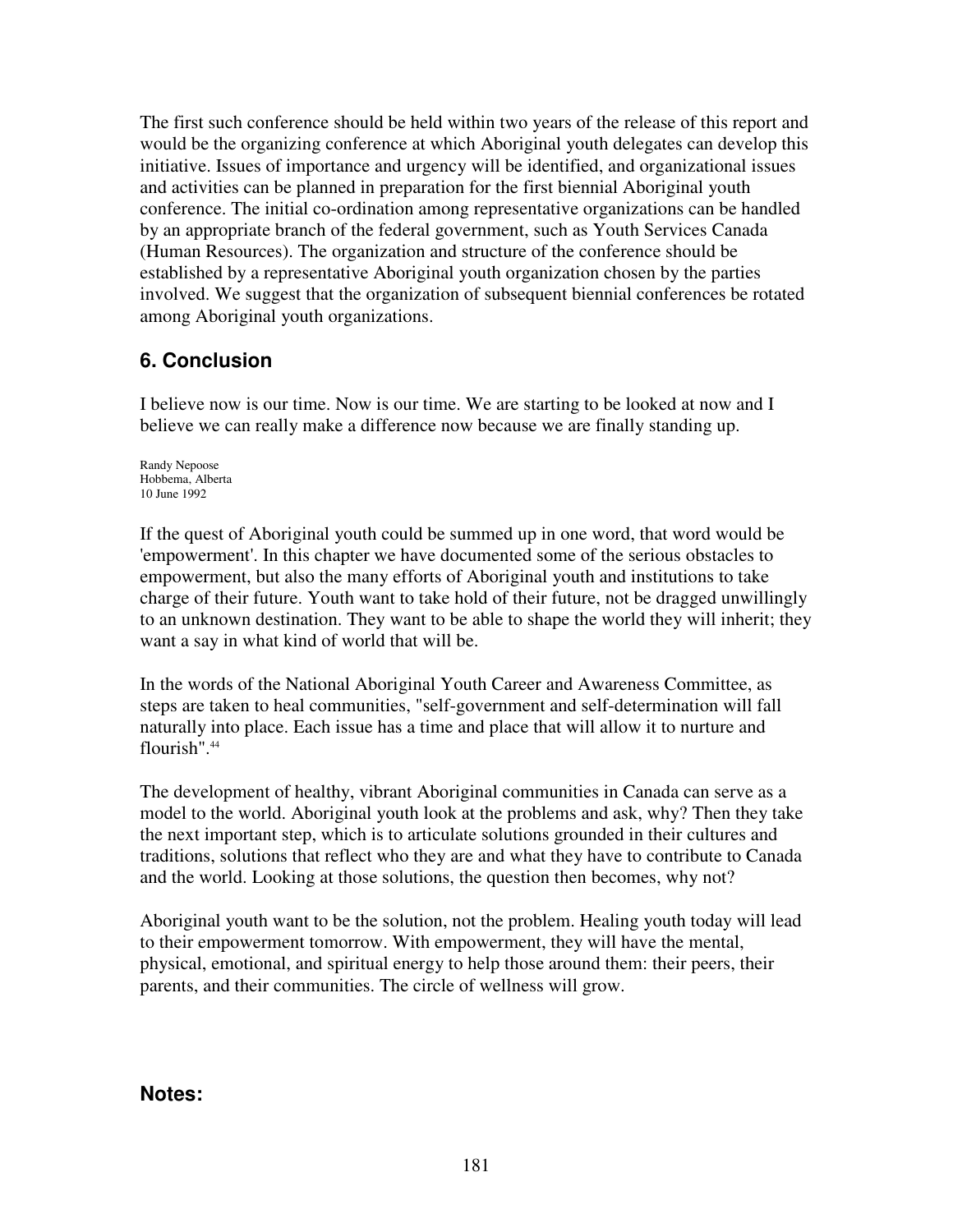**\*** Transcripts of the Commission's hearings are cited with the speaker's name and affiliation, if any, and the location and date of the hearing. See A Note About Sources at the beginning of this volume for information about transcripts and other Commission publications.

**1** Mary Jane Norris, Don Kerr and François Nault, "Projections of the Population with Aboriginal Identity in Canada, 1991-2016", research study prepared for the Royal Commission on Aboriginal Peoples [RCAP] by Statistics Canada (1995). For information about research studies prepared for RCAP, see A Note About Sources at the beginning of this volume. Unless otherwise indicated, statistics cited in this chapter are taken from this source.

**2** Statistics Canada, 1991 Aboriginal peoples survey (APS), custom tabulations, 1994.

**3** Statistics Canada, 1991 APS, custom tabulations. The data are not adjusted for undercoverage in the survey.

**4** Statistics Canada, "Age and Sex: Aboriginal Data, 1991", Catalogue No. 93-327, 1993, Table 2.

**5** RCAP organized its own series of youth forums and youth circles in cities across the country, including Vancouver, Lethbridge, Regina, Ottawa, Montreal, Fredericton and Halifax.

**6** Benita Cohen, "Health Services Development in an Aboriginal Community: The Case of Peguis First Nation", research study prepared for RCAP (1994).

**7** RCAP, *Choosing Life*: Special Report on Suicide Among Aboriginal People (Ottawa: Supply and Services, 1995), p. 30.

**8** Kathleen E. Absolon and R. Anthony Winchester, "Urban Perspectives, Cultural Identity Project, Victoria Report: Case Studies of ÔSonny' and ÔEmma'", research study prepared for RCAP (1994).

**9** Chris Lafleur, "Edmonton Youth Perspectives Project", research study prepared for RCAP (1993).

**10** Lauri Gilchrist and R. Anthony Winchester, "Urban Perspectives: Aboriginal Street Youth Study, Vancouver, Winnipeg and Montreal", research study prepared for RCAP (1995). The story of ÔMissy' is recounted in *Choosing Life* (cited in note 7), pp. 31-36.

**11** Thom Henley, Rediscovery, Ancient Pathways æ New Directions: A Guidebook to Outdoor Education (Vancouver: Western Canada Wilderness Committee, 1989), p. 34.

**12** Chippewa girl, age 15, quoted in Henley, Rediscovery, back flap.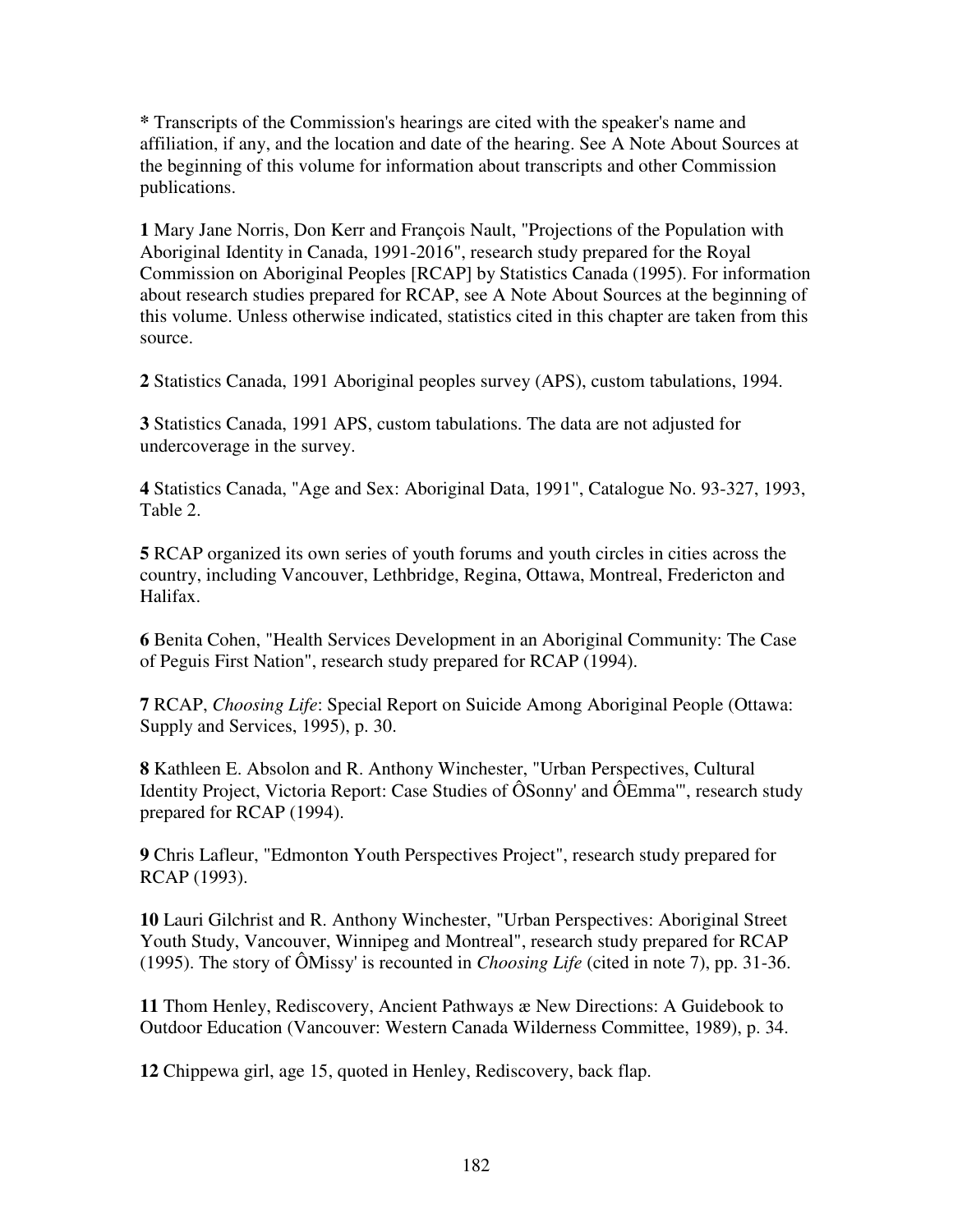**13** National Association of Friendship Centres, "Intervener Participation Project: Final Report to the Royal Commission on Aboriginal Peoples" (1993). (The NAFC appeared at RCAP public hearings in Ottawa on 5 November 1993.) For information about briefs submitted to RCAP, see A Note About Sources at the beginning of this volume.

**14** Armand McKenzie, "Everything has been said, we all know the solutions---a time to change and a time to act: Foundation Analysis of the Political Development of the Innu of Ntesinan", research study prepared for RCAP (1993).

**15** Lorna Williams, Sharon Wilson, Adeline Saunders and Patrick Maxcy, "Elementary Education Study: Vancouver Inner City Project, Feuerstein's Instrumental Enrichment and Related Applied Systems", research study prepared for RCAP (1993).

**16** Williams et al., "Elementary Education Study".

**17** Saskatchewan Indian Federated College [SIFC], "Aboriginal Post-Secondary Education: Indigenous Student Perceptions", research study prepared for RCAP (1994).

**18** SIFC, "Aboriginal Post-Secondary Education".

**19** John Dorion and K.R. Yang, "Métis Post-Secondary Education", research study prepared for RCAP (1993).

**20** W. Littlechild, Sport and the Native Population, A Proposed Sport Development Policy, Sport Issue Papers Volume 2 (Edmonton: Alberta Recreation and Parks, 1981), p. 590.

**21** Metis Nation of Alberta Association, brief submitted to RCAP (1993), p. 21.

**22** Lucille Bell, "1993 Youth Perspectives Report of Old Massett", research study prepared for RCAP (1993).

**23** Donald J. Mrozek, "Games and Sport in the Arctic", Journal of the West 26/1 (January 1987).

**24** Neil Winther, "A Comprehensive Overview of Sport and Recreation Issues Relevant to Aboriginal Peoples in Canada", research study prepared for RCAP (1994).

**25** "First Nations Running Club", brief submitted to RCAP (1992), p. 1.

**26** Winther, "A Comprehensive Overview of Sport and Recreation Issues" (cited in note 24).

**27** Initiatives such as these are explored in the Commission's special report, *Bridging the Cultural Divide*: A Report on Aboriginal People and Criminal Justice in Canada (Ottawa: Supply and Services, 1996) and in our discussion on education in Volume 3, Chapter 5.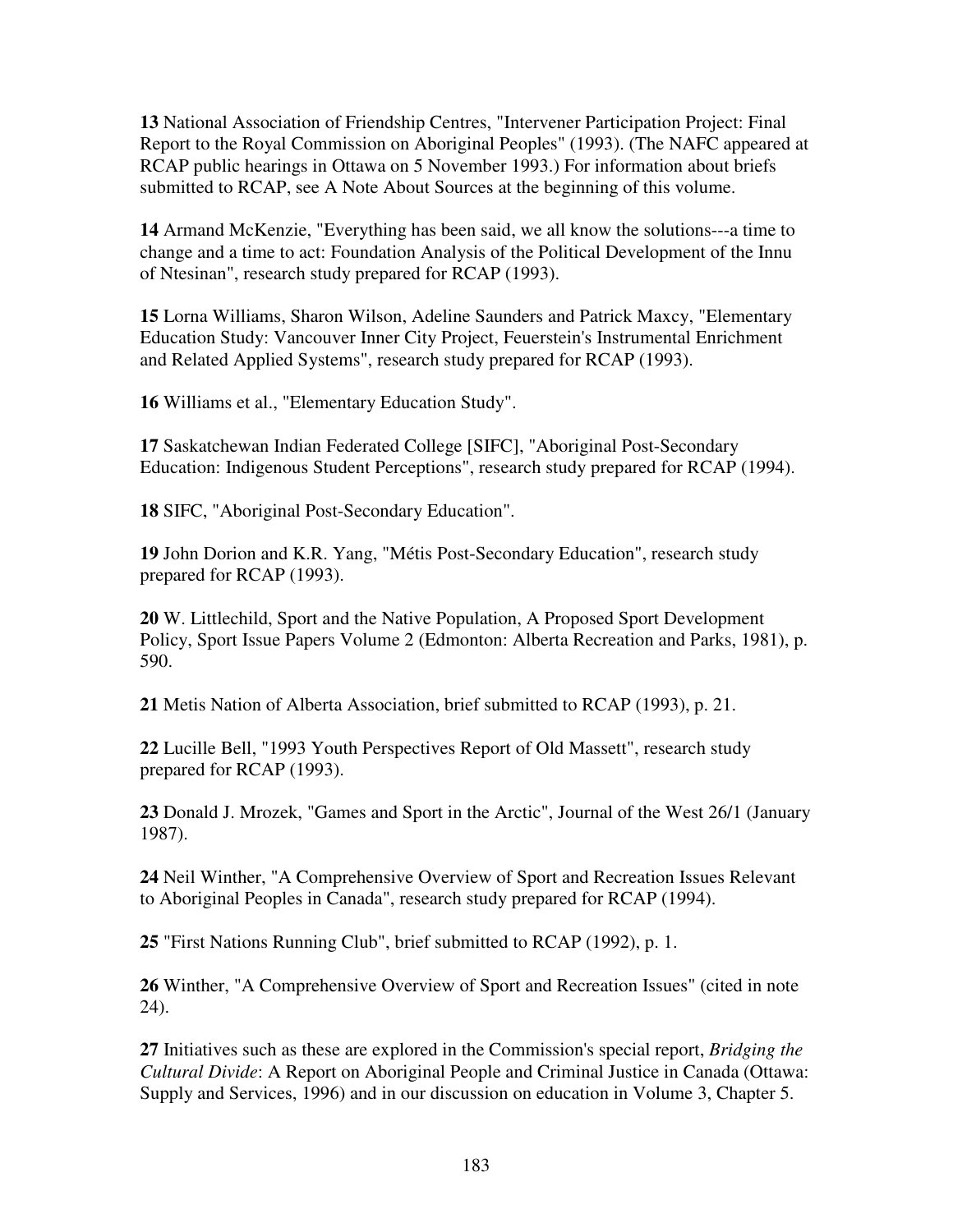**28** Bell, "1993 Youth Perspectives Report of Old Massett" (cited in note 22).

**29** McDiarmid, quoted in Winther, "A Comprehensive Overview of Sport and Recreation Issues" (cited in note 24).

**30** Winther, "A Comprehensive Overview of Sport and Recreation Issues".

**31** Winther, "A Comprehensive Overview of Sport and Recreation Issues".

**32** Robert Imrie and David Newhouse, "Aboriginal People and HIV/AIDS in Canada", research study prepared for RCAP (1994).

**33** Imrie and Newhouse, "Aboriginal People and HIV/AIDS". More recent figures indicate that Health Canada was aware of 176 cases of AIDS among Aboriginal people in January 1996. See Warren Goulding, "Behind the Statistics", Maclean's, 15 July 1996.

**34** NAFC, "Final Report" (cited in note 13).

**35** Sharon Visitor, NAFC Youth Intervener Co-ordinator, interview with RCAP, Ottawa, Ontario, 7 June 1995.

**36** Jimmy Onalik, Youth Co-ordinator, Inuit Tapirisat of Canada, interview with RCAP, Ottawa, Ontario, 5 June 1995.

**37** Frank Anderson, Inuit Circumpolar Conference Youth Liaison Worker, interview with RCAP, Ottawa, Ontario, 7 June 1995.

**38** Don Kerr and Andy Siggner, "Canada's Aboriginal Population, 1981-1991", research study prepared for RCAP (1995). The unemployment rate was 32.1 per cent for Inuit youth, 28.2 per cent for Métis youth, 25.7 per cent for the non-status Indian population, and 40.4 per cent among status Indians.

**39** Habitat for Humanity Canada, "Quick Facts" and "General Information", brochures (November 1995).

**40** Norris et al., "Projections of the Population" (cited in note 1); Statistics Canada, "Projections of the Canadian Population", unpublished, 1995; and Statistics Canada, 1991 Census, Catalogue No. 93-33, 1992.

**41** Inuit Circumpolar Conference, Principles and Elements for a Comprehensive Arctic Policy (Montreal: Centre for Northern Studies and Research, 1992), p. 87.

**42** Kenny Loon, "Foundation Analysis of the Political Development of the Crees of Quebec", research study prepared for RCAP (1993).